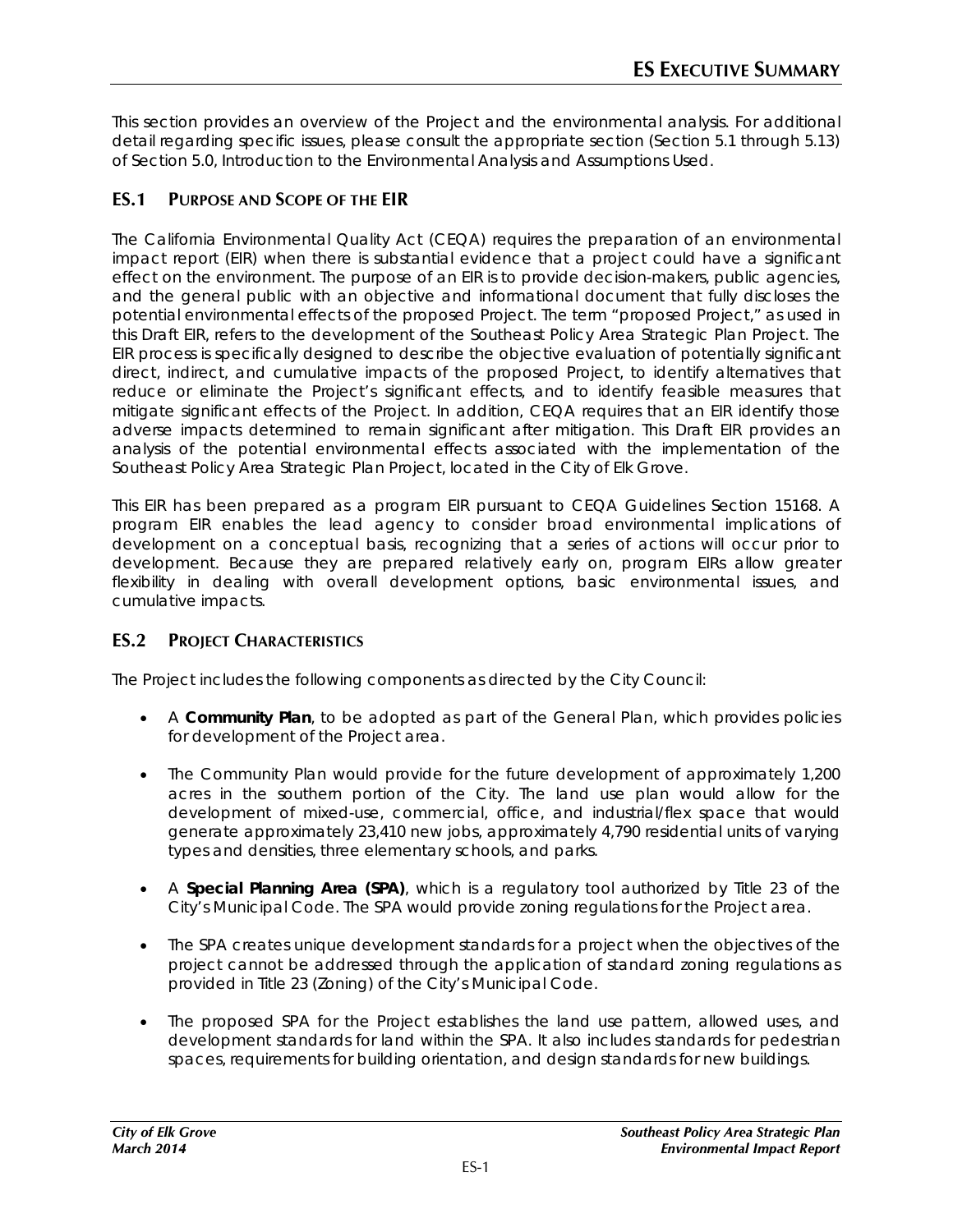- The SPA includes a detailed land plan that illustrates the location and alignment of specific land use types that make up the SPA. All subsequent development within the SPA will be consistent with this land plan. This map is more detailed and specific than the land plan provided in the Community Plan.
- **Technical studies** covering the following topics, which identify the necessary on- and offsite infrastructure needed to serve the Project: traffic, water, sewer, and drainage.

### PROJECT OBJECTIVES

The following objectives have been identified for the proposed Project:

- 1) Develop a comprehensive master plan for the Southeast Policy Area with a range of job opportunities that are supported by a mix of other land uses.
- 2) Provide land for new employment-generating land uses which will improve the City's jobs-to-housing ratio.
- 3) Provide for the orderly and logical growth and development of the City consistent with the vision in the General Plan.
- 4) Integrate with surrounding land uses through the incorporation of parks and open space, trails, and landscape buffers, and provide for a complete transportation network made up or roadways, sidewalks, trails, and transit (including light rail) to allow for the safe and effective movement of people and goods within the Project area and connect them with other parts of the City and region.

#### **ES.3 PROJECT ALTERNATIVES SUMMARY**

CEQA Guidelines Section 15126.6 requires that an EIR describe a range of reasonable alternatives to the project, which could feasibly attain the basic objectives of the project and reduce the degree of environmental impact. Section 7.0, Project Alternatives, provides a qualitative analysis of two scenarios:

- Alternative 1 No Project Alternative
- Alternative 2 Reduced Residential/Increased Office Alternative
- Alternative 1 is the only alternative that would be environmentally superior to the proposed Project. However, because it does not meet any of the Project objectives, Alternative 2 was determined to be the environmentally superior alternative, although its impacts would be similar, and in some cases worse, than the proposed Project.

#### **ES.4 AREAS OF CONTROVERSY**

The City of Elk Grove was identified as the lead agency for the proposed Project. In accordance with Section 15082 of the CEQA Guidelines, the City prepared and distributed a Notice of Preparation (NOP) of an EIR on April 19, 2013. This notice was circulated to the public, local, State, and federal agencies, and other interested parties to solicit comments on the proposed Project. The NOP is presented in **Appendix A**.

Concerns raised in response to the NOP were considered during the preparation of the Draft EIR. Comment letters are presented in **Appendix B**.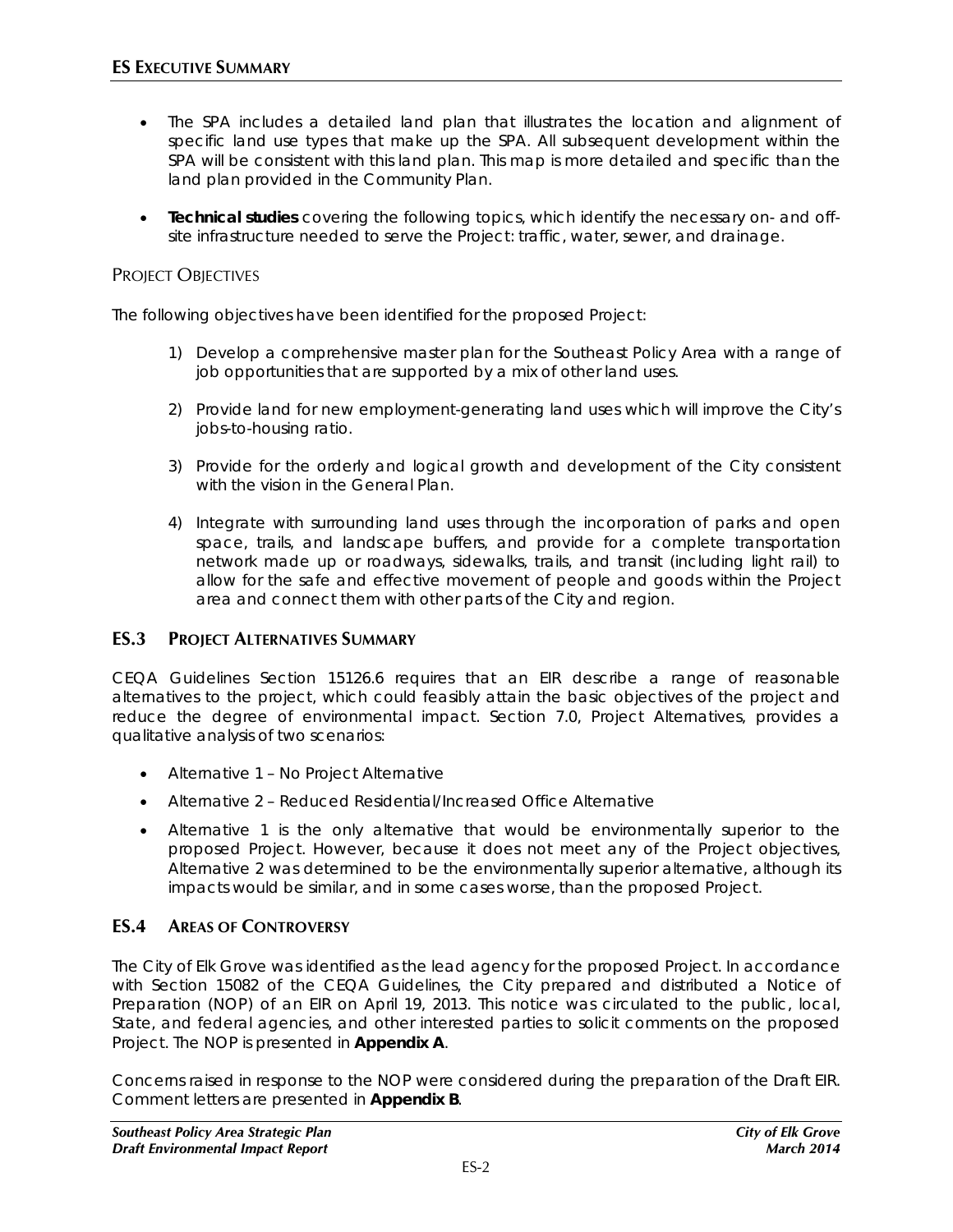Issues raised in comment letters on the NOP include:

- Request for the EIR to analyze the Project's consistency with the Sacramento Metropolitan Air Quality Management District's State Implementation Plan.
- The need for a pump station, sewer trunk lines, and other sewer infrastructure to be constructed to serve the Project.
- The need for sewer studies to be prepared.
- On- and off-site impacts associated with the construction of sanitary sewers to provide service to development must be included in the EIR.
- Information on standards requirements for water quality protection.
- Concern regarding the potential impacts that could result from the development of a Soccer Field Complex—in particular concerns regarding late night noise and lighting at the facility, hours of operation, and measures to prevent unauthorized access of the complex, security, whether alcohol will be permitted at the facility, traffic, access to the complex, and parking.
- Concerns regarding the placement of multi-family housing on the south side of Poppy Ridge Road and the potential for impacts associated with number of units, income restrictions on units, height of the buildings, parking and access, and lighting at the site of the multi-family units.
- A Traffic Impact Study may be required.
- The need for the EIR to include an analysis of the Southeast Connector and possible fairshare contribution toward the connector.
- Potential traffic impacts on the State Highway System that may result from the possible sports complex.
- The need for the proposed drainage facilities to be designed with sufficient detention/retention capacity to ensure there is no net increase in runoff, specifically to prevent adverse changes to water service elevations in the vicinity of State Route 99 and Interstate 5.
- Information on the Project's estimated electricity demand and the need for new electrical distribution facilities.

### **ES.5 SUMMARY OF ENVIRONMENTAL IMPACTS**

**Table ES-1** presents a summary of project impacts and proposed mitigation measures that would avoid or minimize potential impacts. In the table, the level of significance of each environmental impact is indicated both before and after the application of the recommended mitigation measure(s).

For detailed discussions of all project impacts and mitigation measures, the reader is referred to the topical environmental analysis in Section 5.0.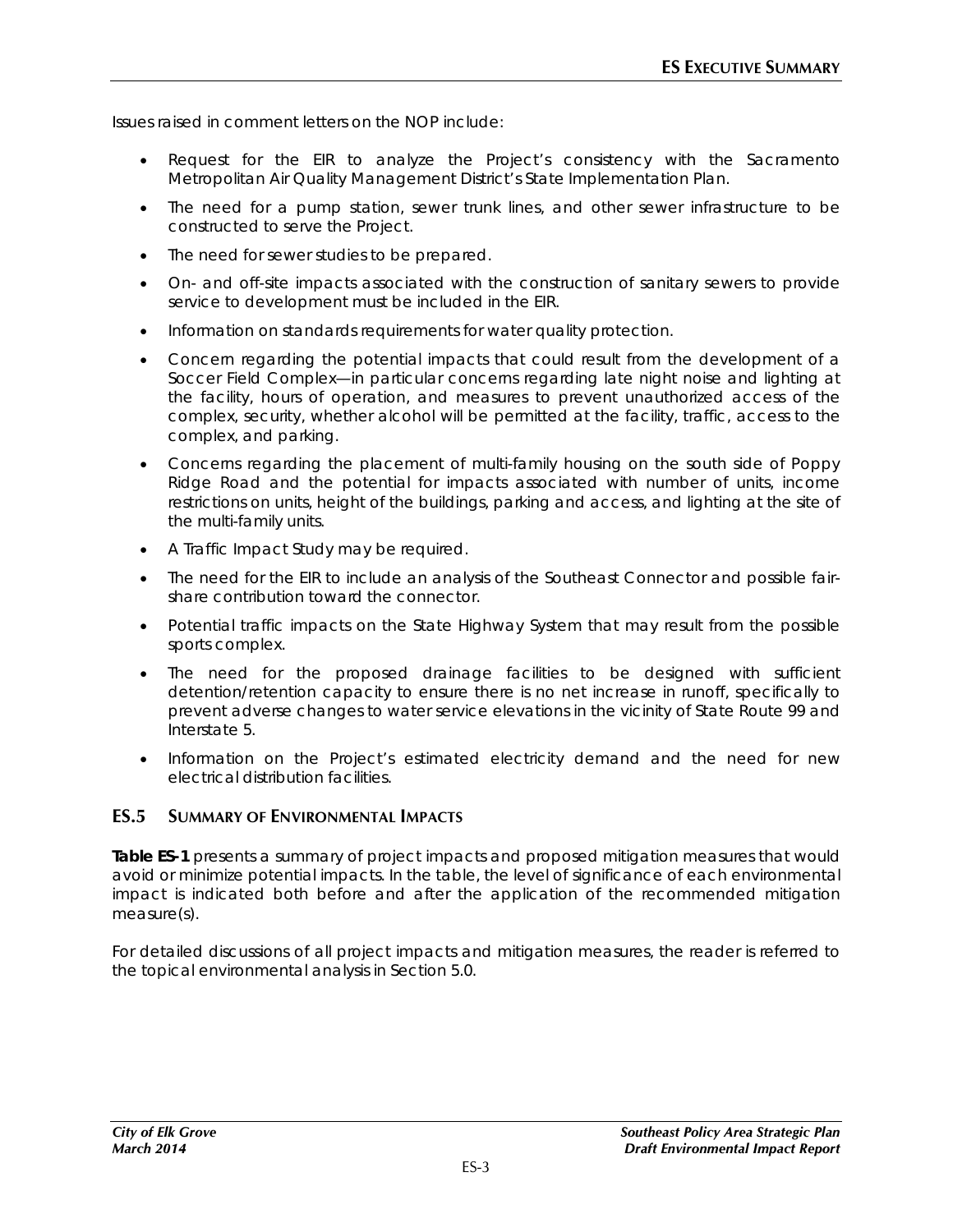| Impact                                                                                                                                                                                                                                      | Level of<br>Significance<br>Without<br><b>Mitigation</b> |                                                                                                                                                                                                                                                                                   | <b>Mitigation Measure</b>                                                                                                                                                      |                                                                                                      | <b>Resulting</b><br>Level of<br>Significance |
|---------------------------------------------------------------------------------------------------------------------------------------------------------------------------------------------------------------------------------------------|----------------------------------------------------------|-----------------------------------------------------------------------------------------------------------------------------------------------------------------------------------------------------------------------------------------------------------------------------------|--------------------------------------------------------------------------------------------------------------------------------------------------------------------------------|------------------------------------------------------------------------------------------------------|----------------------------------------------|
| <b>5.1 Aesthetics</b>                                                                                                                                                                                                                       |                                                          |                                                                                                                                                                                                                                                                                   |                                                                                                                                                                                |                                                                                                      |                                              |
| Impact 5.1.1                                                                                                                                                                                                                                | N                                                        | None required.                                                                                                                                                                                                                                                                    |                                                                                                                                                                                |                                                                                                      | N                                            |
| The Project area is not located in the<br>vicinity of, or within view of, a scenic vista<br>or designated state scenic highway.                                                                                                             |                                                          |                                                                                                                                                                                                                                                                                   |                                                                                                                                                                                |                                                                                                      |                                              |
| Impact 5.1.2                                                                                                                                                                                                                                | SU                                                       | None available.                                                                                                                                                                                                                                                                   |                                                                                                                                                                                |                                                                                                      | SU                                           |
| The proposed Project would develop the<br>Project area and permanently alter the<br>character of the area from agricultural uses<br>to a developed urban character with office,<br>light industrial, housing, commercial, and<br>park uses. |                                                          |                                                                                                                                                                                                                                                                                   |                                                                                                                                                                                |                                                                                                      |                                              |
| Impact 5.1.3                                                                                                                                                                                                                                | <b>PS</b>                                                | MM 5.1.3a                                                                                                                                                                                                                                                                         | Each subsequent residential and nonresidential project shall                                                                                                                   |                                                                                                      | <b>PS</b>                                    |
| Implementation of the proposed Project<br>would introduce new sources of light and<br>glare in and around the area.                                                                                                                         |                                                          |                                                                                                                                                                                                                                                                                   | develop a lighting plan that demonstrates consistency with the<br>requirements of Chapter 23.56 of the City Municipal Code<br>along the property lines of adjoining land uses. |                                                                                                      |                                              |
|                                                                                                                                                                                                                                             |                                                          |                                                                                                                                                                                                                                                                                   | Timing/Implementation:                                                                                                                                                         | Prior to<br>approval<br>of<br>improvement plans for all<br>subsequent public and<br>private projects |                                              |
|                                                                                                                                                                                                                                             |                                                          |                                                                                                                                                                                                                                                                                   | Enforcement/Monitoring:                                                                                                                                                        | City of Elk Grove Planning<br>Department; Elk Grove<br><b>Unified School District</b>                |                                              |
|                                                                                                                                                                                                                                             |                                                          | MM 5.1.3b<br>Nonglare glass shall be used in all nonresidential buildings to<br>minimize and reduce impacts from glare. Buildings that are<br>allowed to use semi-reflective glass must be oriented so that the<br>reflection of sunlight is minimized. This requirement shall be |                                                                                                                                                                                |                                                                                                      |                                              |
| $S -$ Significant<br>CC - Cumulatively Considerable                                                                                                                                                                                         |                                                          | LS - Less Than Significant                                                                                                                                                                                                                                                        | SU - Significant and Unavoidable                                                                                                                                               | $NI - No$ Impact                                                                                     |                                              |

**TABLE ES-1 PROJECT IMPACTS AND PROPOSED MITIGATION MEASURES**

*Southeast Policy Area Strategic Plan City of Elk Grove Draft Environmental Impact Report March 2014*

PS – Potentially Significant LCC – Less than Cumulatively Considerable CS – Cumulative Significant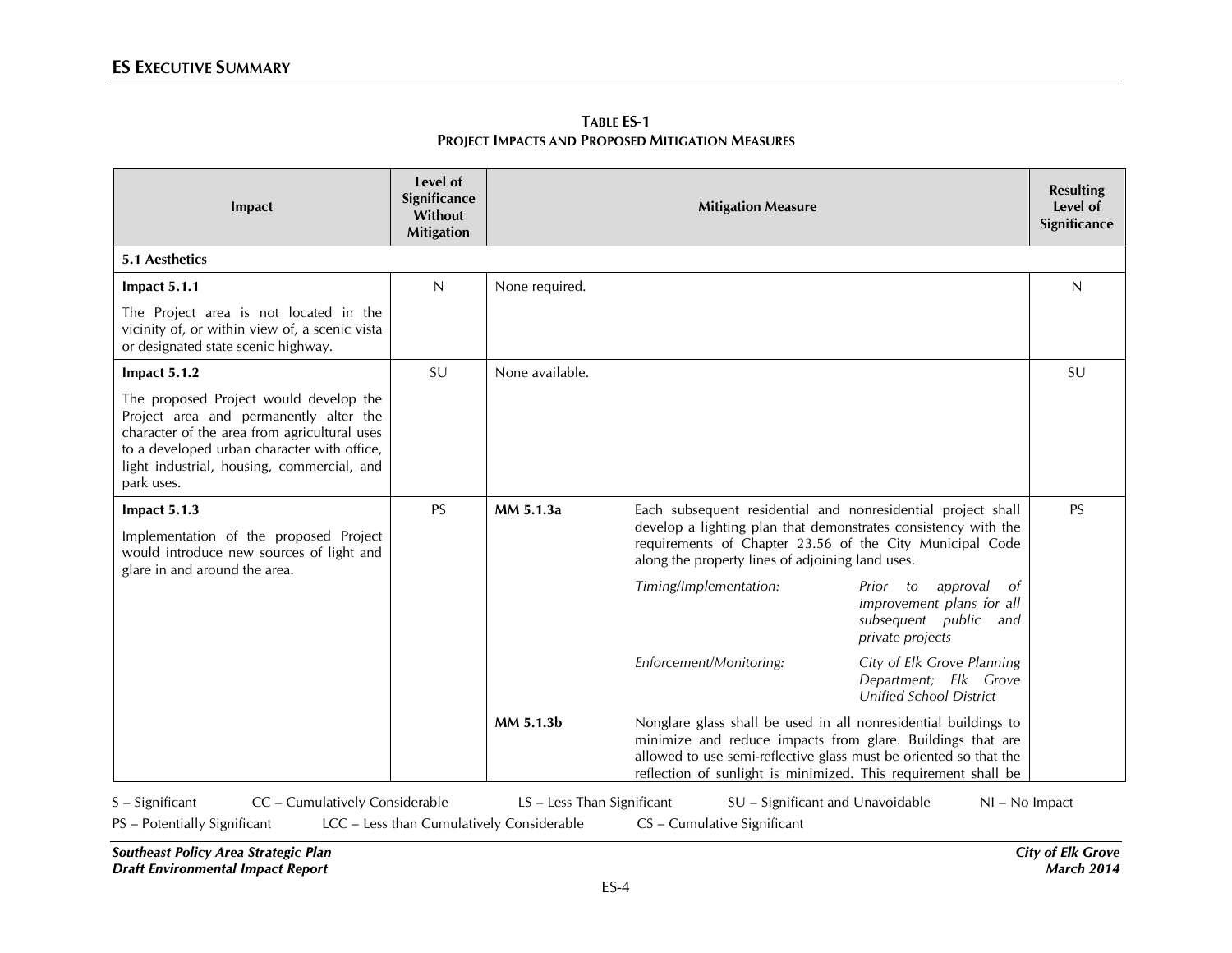| Impact                                                                                                                                                                                                                                                                                                                 | Level of<br>Significance<br>Without<br><b>Mitigation</b> |                                                               | <b>Resulting</b><br>Level of<br>Significance     |                                                                                                                                                                                                                                                                                                                                                                                                                                                                                                                                                                                               |    |
|------------------------------------------------------------------------------------------------------------------------------------------------------------------------------------------------------------------------------------------------------------------------------------------------------------------------|----------------------------------------------------------|---------------------------------------------------------------|--------------------------------------------------|-----------------------------------------------------------------------------------------------------------------------------------------------------------------------------------------------------------------------------------------------------------------------------------------------------------------------------------------------------------------------------------------------------------------------------------------------------------------------------------------------------------------------------------------------------------------------------------------------|----|
|                                                                                                                                                                                                                                                                                                                        |                                                          |                                                               | included in subsequent development applications. |                                                                                                                                                                                                                                                                                                                                                                                                                                                                                                                                                                                               |    |
|                                                                                                                                                                                                                                                                                                                        |                                                          |                                                               | Timing/Implementation:                           | Prior to approval of final<br>development plans                                                                                                                                                                                                                                                                                                                                                                                                                                                                                                                                               |    |
|                                                                                                                                                                                                                                                                                                                        |                                                          |                                                               | Enforcement/Monitoring:                          | City of Elk Grove Planning<br>Department                                                                                                                                                                                                                                                                                                                                                                                                                                                                                                                                                      |    |
| Impact 5.1.4                                                                                                                                                                                                                                                                                                           | CC                                                       | None available.                                               |                                                  |                                                                                                                                                                                                                                                                                                                                                                                                                                                                                                                                                                                               | CC |
| Development of the proposed Project, in<br>addition to other reasonably foreseeable<br>projects in the region, would introduce<br>new development into an undeveloped<br>agricultural area and contribute to a<br>cumulative increase in urban uses that<br>result in changes in visual character.                     |                                                          |                                                               |                                                  |                                                                                                                                                                                                                                                                                                                                                                                                                                                                                                                                                                                               |    |
| Impact 5.1.5                                                                                                                                                                                                                                                                                                           | CC                                                       | Implementation of mitigation measures MM 5.1.3a and MM 5.1.3b | CC/SU                                            |                                                                                                                                                                                                                                                                                                                                                                                                                                                                                                                                                                                               |    |
| Development of the proposed Project, in<br>addition to other reasonably foreseeable<br>projects in the region, would introduce<br>new development into an agricultural area<br>and increase nighttime lighting and glare<br>and contribute to regional skyglow.                                                        |                                                          |                                                               |                                                  |                                                                                                                                                                                                                                                                                                                                                                                                                                                                                                                                                                                               |    |
| 5.2 Agricultural Resources                                                                                                                                                                                                                                                                                             |                                                          |                                                               |                                                  |                                                                                                                                                                                                                                                                                                                                                                                                                                                                                                                                                                                               |    |
| Impact 5.2.1<br>Implementation of the proposed Project<br>would result in the conversion of<br>approximately 1,184 acres of agricultural<br>land, which includes approximately 325<br>acres of Farmland of Statewide Importance<br>and 106 acres of Unique Farmland. The<br>Project would also result in conversion of | $\sf S$                                                  | MM 5.2.1                                                      |                                                  | Future projects shall protect 1 acre of existing farmland or land<br>of equal or higher quality for each acre of Farmland of Statewide<br>Importance or Unique Farmland that would be developed as a<br>result of the Project. This protection may consist of the<br>establishment of a farmland conservation easement, farmland<br>deed restriction, or other appropriate farmland conservation<br>mechanism that ensures the preservation of that land from<br>conversion in perpetuity, but may also be utilized for<br>compatible wildlife habitat conservation efforts (e.g., Swainson's | SU |
| CC - Cumulatively Considerable<br>$S -$ Significant                                                                                                                                                                                                                                                                    |                                                          | LS - Less Than Significant                                    |                                                  | SU - Significant and Unavoidable<br>$NI - No$ Impact                                                                                                                                                                                                                                                                                                                                                                                                                                                                                                                                          |    |

PS – Potentially Significant LCC – Less than Cumulatively Considerable CS – Cumulative Significant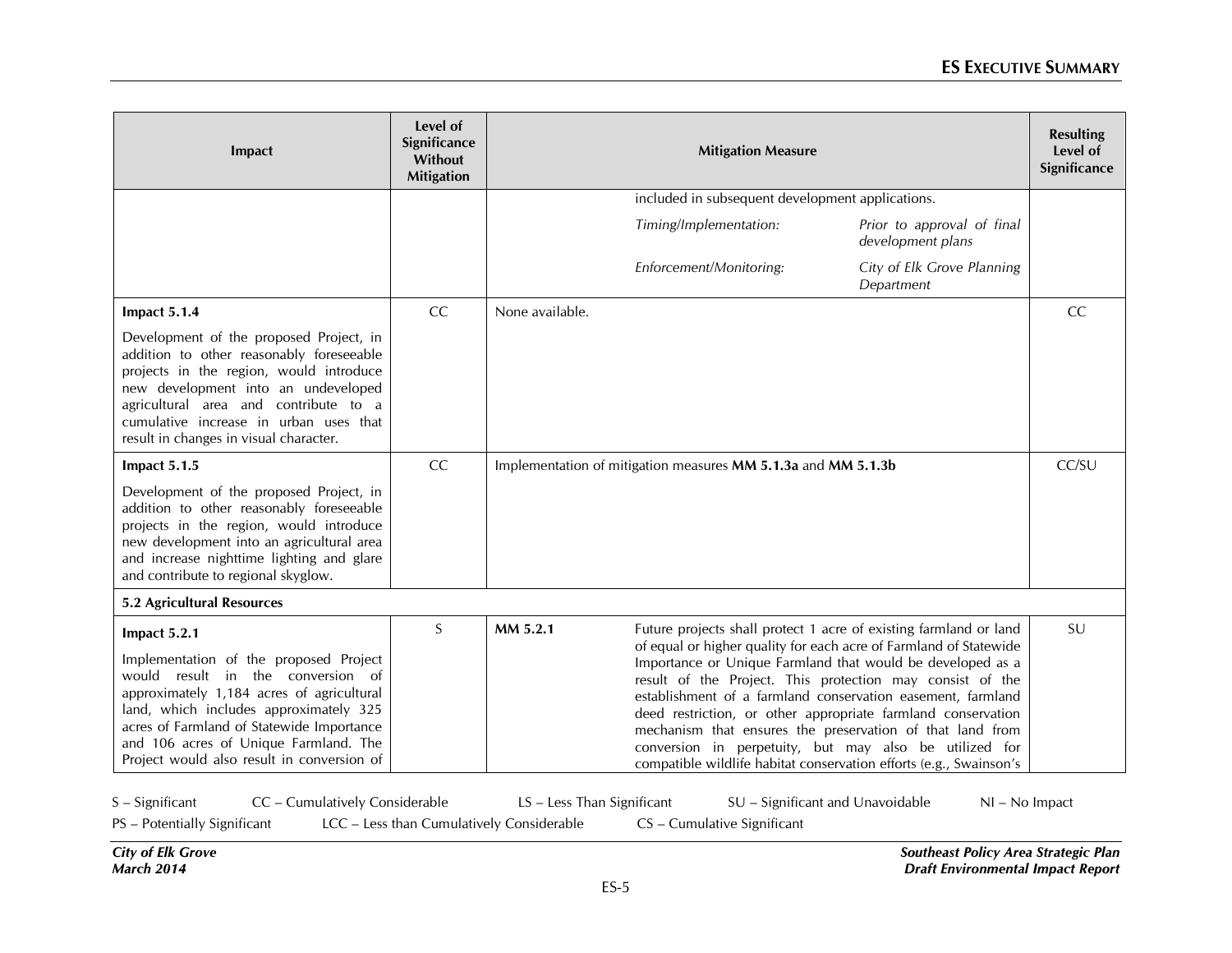| Impact                              | Level of<br>Significance<br>Without<br><b>Mitigation</b> | <b>Mitigation Measure</b>                                                                                                                                                                                                                                                                                                                                                                                                                                                                                                                                                                                                                                                                                             | <b>Resulting</b><br>Level of<br>Significance |
|-------------------------------------|----------------------------------------------------------|-----------------------------------------------------------------------------------------------------------------------------------------------------------------------------------------------------------------------------------------------------------------------------------------------------------------------------------------------------------------------------------------------------------------------------------------------------------------------------------------------------------------------------------------------------------------------------------------------------------------------------------------------------------------------------------------------------------------------|----------------------------------------------|
| land under Williamson Act contract. |                                                          | hawk foraging habitat mitigation). In deciding whether to<br>approve the land proposed for preservation by the Project<br>applicant, the City shall consider the benefits of preserving<br>farmlands in proximity to other protected lands. The<br>preservation of off-site farmland may be done at one time, prior<br>to the City's approval of the Project's first grading permit, or<br>may be done in increments with the buildout of the Project,<br>with preservation occurring prior to the approval of each<br>grading permit. Grading plans shall include the acreage and<br>type of farmland impacted. In addition, the City shall impose the<br>following minimum conservation easement content standards: |                                              |
|                                     |                                                          | All owners of the agricultural/wildlife habitat mitigation<br>a)<br>land shall execute the document encumbering the land.                                                                                                                                                                                                                                                                                                                                                                                                                                                                                                                                                                                             |                                              |
|                                     |                                                          | The document shall be recordable and contain an accurate<br>b)<br>legal description of the agricultural/wildlife habitat<br>mitigation land.                                                                                                                                                                                                                                                                                                                                                                                                                                                                                                                                                                          |                                              |
|                                     |                                                          | The document shall prohibit any activity that substantially<br>C)<br>impairs or diminishes the agricultural productivity of the<br>land. If the conservation easement is also proposed for<br>wildlife habitat mitigation purposes, the document shall<br>also prohibit any activity that substantially impairs or<br>diminishes the wildlife habitat suitability of the land.                                                                                                                                                                                                                                                                                                                                        |                                              |
|                                     |                                                          | The document shall protect any existing water rights<br>$\mathbf{d}$<br>necessary to maintain agricultural uses on the land covered<br>by the document and retain such water rights for ongoing<br>use on the agricultural/wildlife habitat mitigation land.                                                                                                                                                                                                                                                                                                                                                                                                                                                          |                                              |
|                                     |                                                          | Interests in agricultural/habitat mitigation land shall be held<br>$\epsilon$<br>in trust, in perpetuity, by the City and/or an entity<br>acceptable to the City. Without the prior written approval<br>of the City, the entity shall not sell, lease, or convey any<br>interest in agricultural/wildlife habitat mitigation land.                                                                                                                                                                                                                                                                                                                                                                                    |                                              |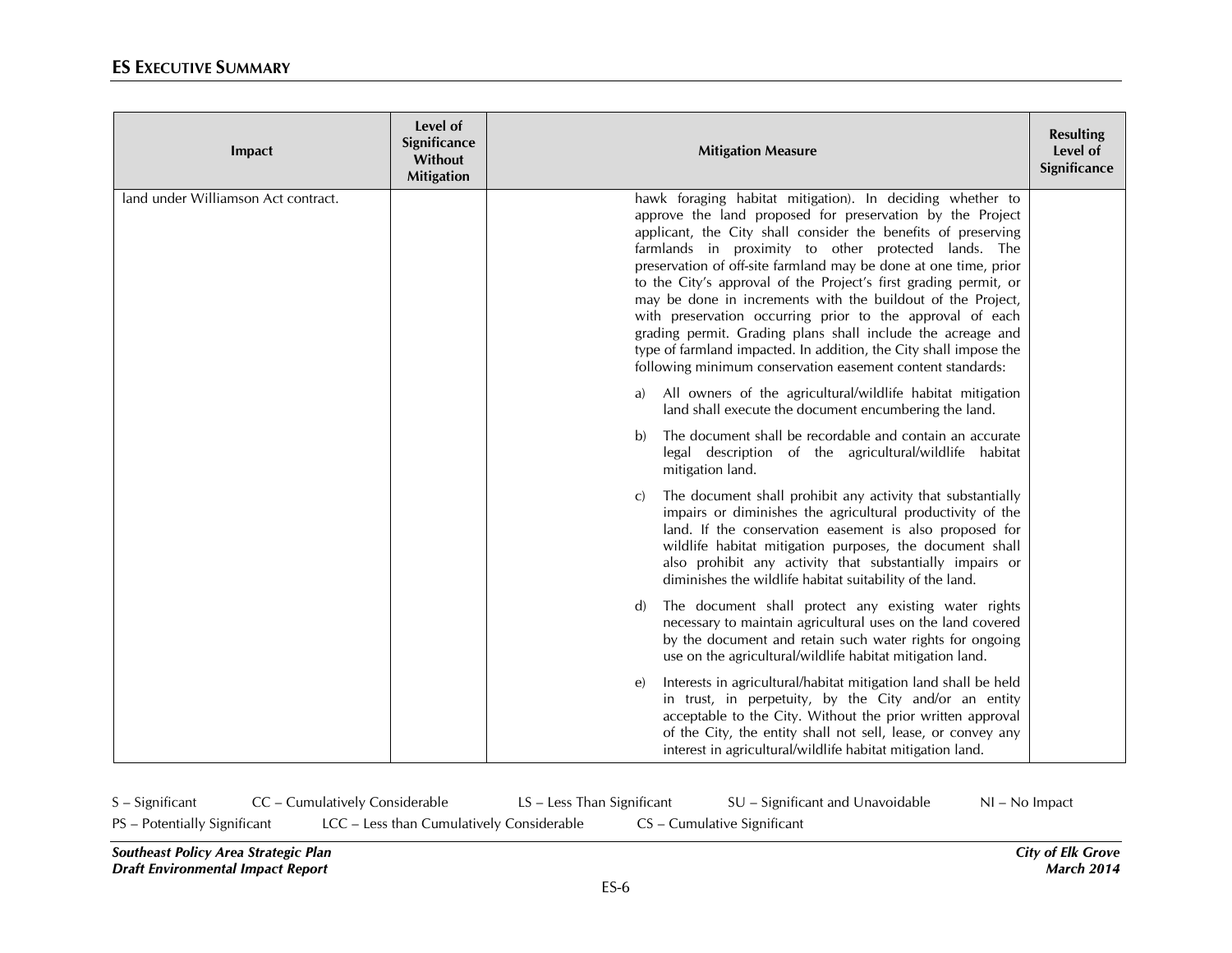| Impact                                                                                                                                                                                                           | Level of<br>Significance<br>Without<br><b>Mitigation</b> |                |    | <b>Mitigation Measure</b>                                                                                                                                                                                                                                                                                                                                                                                                                        |                                             | <b>Resulting</b><br>Level of<br>Significance |
|------------------------------------------------------------------------------------------------------------------------------------------------------------------------------------------------------------------|----------------------------------------------------------|----------------|----|--------------------------------------------------------------------------------------------------------------------------------------------------------------------------------------------------------------------------------------------------------------------------------------------------------------------------------------------------------------------------------------------------------------------------------------------------|---------------------------------------------|----------------------------------------------|
|                                                                                                                                                                                                                  |                                                          |                | f) | The applicant shall pay to the City an agricultural/wildlife<br>habitat mitigation monitoring fee to cover the costs of<br>administering, monitoring, and enforcing the document in<br>an amount determined by the receiving entity, not to<br>exceed 10 percent of the easement price paid by the<br>applicant, or a different amount approved by the City<br>Council, not to exceed 15 percent of the easement price<br>paid by the applicant. |                                             |                                              |
|                                                                                                                                                                                                                  |                                                          |                | g) | The City shall be named a beneficiary under any document<br>conveying the interest in the agricultural/wildlife habitat<br>mitigation land to an entity acceptable to the City.                                                                                                                                                                                                                                                                  |                                             |                                              |
|                                                                                                                                                                                                                  |                                                          |                | h) | If any qualifying entity owning an interest in<br>agricultural/wildlife habitat mitigation land ceases to exist,<br>the duty to hold, administer, monitor, and enforce the<br>interest shall be transferred to another entity acceptable to<br>the City.                                                                                                                                                                                         |                                             |                                              |
|                                                                                                                                                                                                                  |                                                          |                | i) | Before committing to the preservation of any particular<br>farmland pursuant to this measure, the Project applicant<br>shall obtain the City's approval of the farmland proposed<br>for preservation.                                                                                                                                                                                                                                            |                                             |                                              |
|                                                                                                                                                                                                                  |                                                          |                |    | Timing/Implementation:                                                                                                                                                                                                                                                                                                                                                                                                                           | Prior to the issuance of<br>grading permits |                                              |
|                                                                                                                                                                                                                  |                                                          |                |    | Enforcement/Monitoring:                                                                                                                                                                                                                                                                                                                                                                                                                          | City of Elk Grove Planning<br>Department    |                                              |
| Impact 5.2.2                                                                                                                                                                                                     | LS                                                       | None required. |    |                                                                                                                                                                                                                                                                                                                                                                                                                                                  |                                             | LS                                           |
| Implementation of the proposed Project<br>would place urban land uses adjacent to<br>primarily agricultural uses, which may<br>impair agricultural production and result in<br>land use compatibility conflicts. |                                                          |                |    |                                                                                                                                                                                                                                                                                                                                                                                                                                                  |                                             |                                              |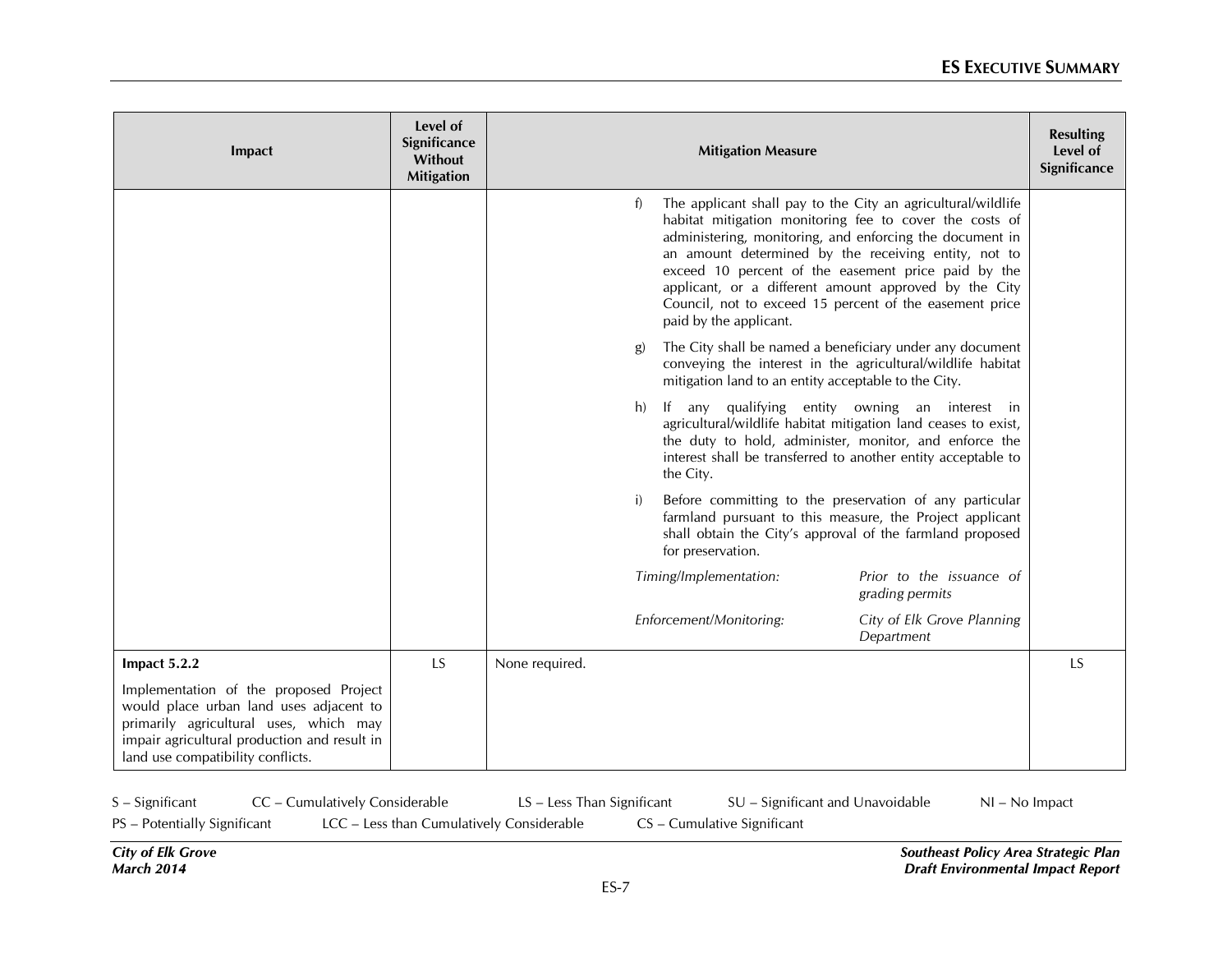| Impact                                                                                                                                                                                                                                                                                                                               | Level of<br>Significance<br>Without<br><b>Mitigation</b> |                | <b>Mitigation Measure</b>                                                                                                                                                                                                                                                                               |                                                                             | <b>Resulting</b><br>Level of<br>Significance |
|--------------------------------------------------------------------------------------------------------------------------------------------------------------------------------------------------------------------------------------------------------------------------------------------------------------------------------------|----------------------------------------------------------|----------------|---------------------------------------------------------------------------------------------------------------------------------------------------------------------------------------------------------------------------------------------------------------------------------------------------------|-----------------------------------------------------------------------------|----------------------------------------------|
| Impact 5.2.3                                                                                                                                                                                                                                                                                                                         | CC                                                       |                | Implementation of mitigation measure MM 5.2.1                                                                                                                                                                                                                                                           |                                                                             | CC/SU                                        |
| The Project would convert approximately<br>325 acres of Farmland of Statewide<br>Importance and 106 acres of Unique<br>Farmland to urban uses. The Project would<br>also result in the conversion of one parcel<br>under Williamson Act contract. This loss<br>would contribute to the cumulative loss of<br>farmland in the region. |                                                          |                |                                                                                                                                                                                                                                                                                                         |                                                                             |                                              |
| Impact 5.2.4                                                                                                                                                                                                                                                                                                                         | <b>LCC</b>                                               | None required. |                                                                                                                                                                                                                                                                                                         |                                                                             | LCC                                          |
| Cumulative projects could result in<br>impairment to agricultural productivity and<br>land use compatibility impacts                                                                                                                                                                                                                 |                                                          |                |                                                                                                                                                                                                                                                                                                         |                                                                             |                                              |
| 5.3 Air Quality                                                                                                                                                                                                                                                                                                                      |                                                          |                |                                                                                                                                                                                                                                                                                                         |                                                                             |                                              |
| <b>PS</b><br>Impact 5.3.1<br>Subsequent land use activities associated<br>with implementation of the proposed<br>Project could result in<br>short-term<br>construction emissions that could violate or                                                                                                                               |                                                          | MM 5.3.1a      | In order to comply with SMAQMD Rule 403, all construction<br>contractors shall be required to water all exposed surfaces,<br>graded areas, storage piles, and haul roads at least twice daily<br>during construction. This requirement shall be included as a<br>note in all future construction plans. |                                                                             | SU                                           |
| substantially contribute to a violation of<br>federal and state standards for ozone and<br>coarse and fine particulate matter.                                                                                                                                                                                                       |                                                          |                | Timing/Implementation:                                                                                                                                                                                                                                                                                  | During all future grading<br>and construction phases in<br>the Project area |                                              |
|                                                                                                                                                                                                                                                                                                                                      |                                                          |                | Enforcement/Monitoring:                                                                                                                                                                                                                                                                                 | City of Elk Grove Planning<br>Department; SMAQMD                            |                                              |
|                                                                                                                                                                                                                                                                                                                                      |                                                          | MM 5.3.1b      | In order to comply with SMAQMD Rule 403, all construction<br>contractors shall limit vehicle speed for on-site construction<br>vehicles to 15 mph. This requirement shall be included as a<br>note on the improvement plan submittal of future development.                                             |                                                                             |                                              |
|                                                                                                                                                                                                                                                                                                                                      |                                                          |                | Timing/Implementation:                                                                                                                                                                                                                                                                                  | During all future grading                                                   |                                              |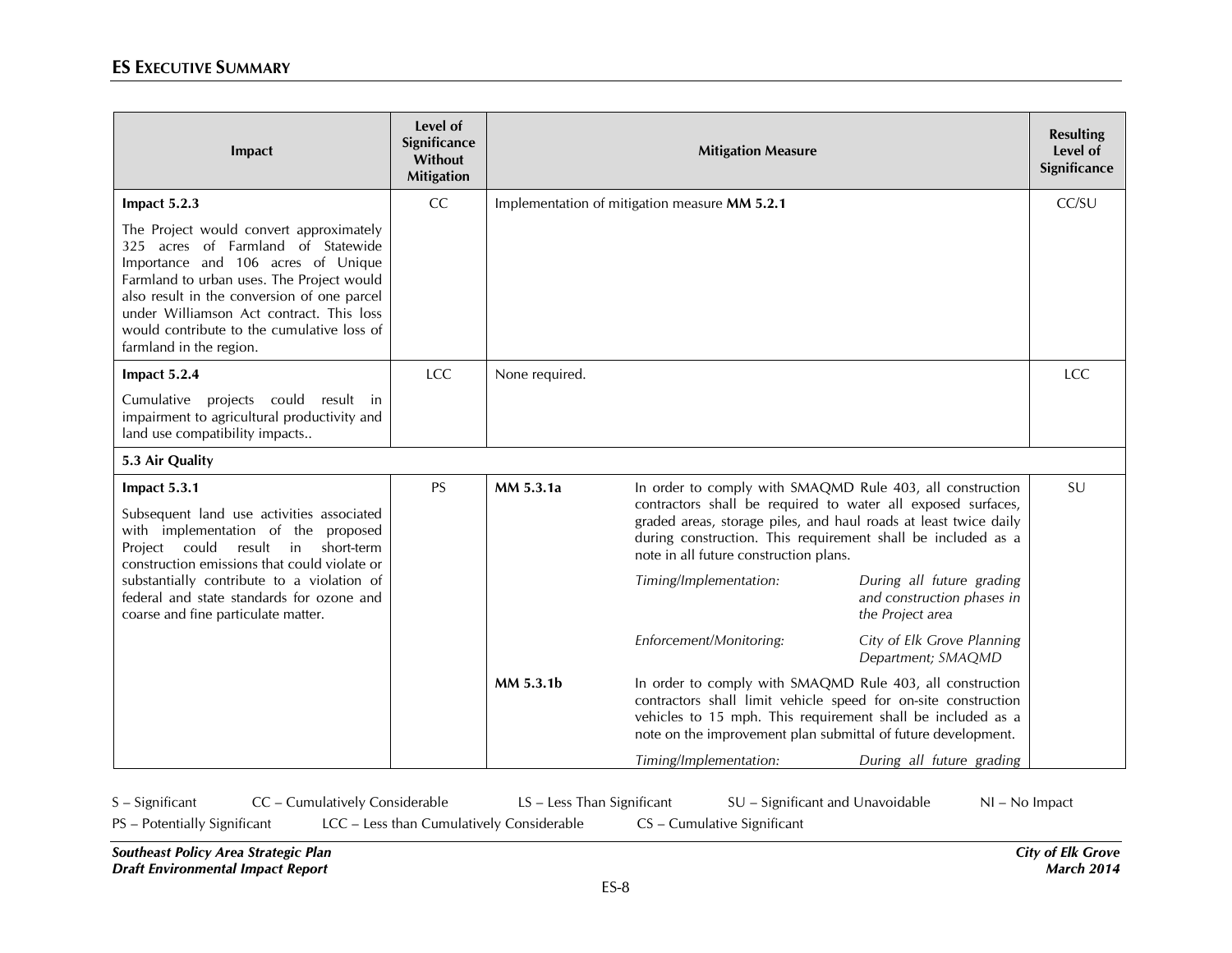| Impact | Level of<br>Significance<br>Without<br><b>Mitigation</b> |           | <b>Mitigation Measure</b>                                                                                                                                                                                                                                                                                                                                                                                                                                                       |                                                                             | <b>Resulting</b><br>Level of<br>Significance |
|--------|----------------------------------------------------------|-----------|---------------------------------------------------------------------------------------------------------------------------------------------------------------------------------------------------------------------------------------------------------------------------------------------------------------------------------------------------------------------------------------------------------------------------------------------------------------------------------|-----------------------------------------------------------------------------|----------------------------------------------|
|        |                                                          |           |                                                                                                                                                                                                                                                                                                                                                                                                                                                                                 | and construction phases in<br>the Project area                              |                                              |
|        |                                                          |           | Enforcement/Monitoring:                                                                                                                                                                                                                                                                                                                                                                                                                                                         | City of Elk Grove Planning<br>Department; SMAQMD                            |                                              |
|        |                                                          | MM 5.3.1c | In order to comply with SMAQMD Rule 403, all construction<br>contractors shall wash dirt off construction vehicles and<br>equipment within the staging area prior to leaving the<br>construction site. Wet power vacuum street sweepers shall be<br>used to remove any visible trackout mud or dirt on adjacent<br>public roads at least once a day. Use of dry power sweeping is<br>prohibited. This requirement shall be noted in improvement<br>plans of future development. |                                                                             |                                              |
|        |                                                          |           | Timing/Implementation:                                                                                                                                                                                                                                                                                                                                                                                                                                                          | During all future grading<br>and construction phases in<br>the Project area |                                              |
|        |                                                          |           | Enforcement/Monitoring:                                                                                                                                                                                                                                                                                                                                                                                                                                                         | City of Elk Grove Planning<br>Department; SMAQMD                            |                                              |
|        |                                                          | MM 5.3.1d | In order to comply with SMAQMD Rule 403 when transporting<br>soil or other materials by truck during construction activities, all<br>contractors shall maintain 2 feet of freeboard, and the materials<br>shall be covered. This requirement shall be noted in all future<br>improvement plans.                                                                                                                                                                                 |                                                                             |                                              |
|        |                                                          |           | Timing/Implementation:                                                                                                                                                                                                                                                                                                                                                                                                                                                          | During all future grading<br>and construction phases in<br>the Project area |                                              |
|        |                                                          |           | Enforcement/Monitoring:                                                                                                                                                                                                                                                                                                                                                                                                                                                         | City of Elk Grove Planning<br>Department; SMAQMD                            |                                              |
|        |                                                          | MM 5.3.1e | In order to reduce NO <sub>x</sub> emissions during all construction<br>activities, all rubber-tired dozers, graders, scrapers, excavators,<br>and tractors shall be California Air Resources Board (CARB) Tier                                                                                                                                                                                                                                                                 |                                                                             |                                              |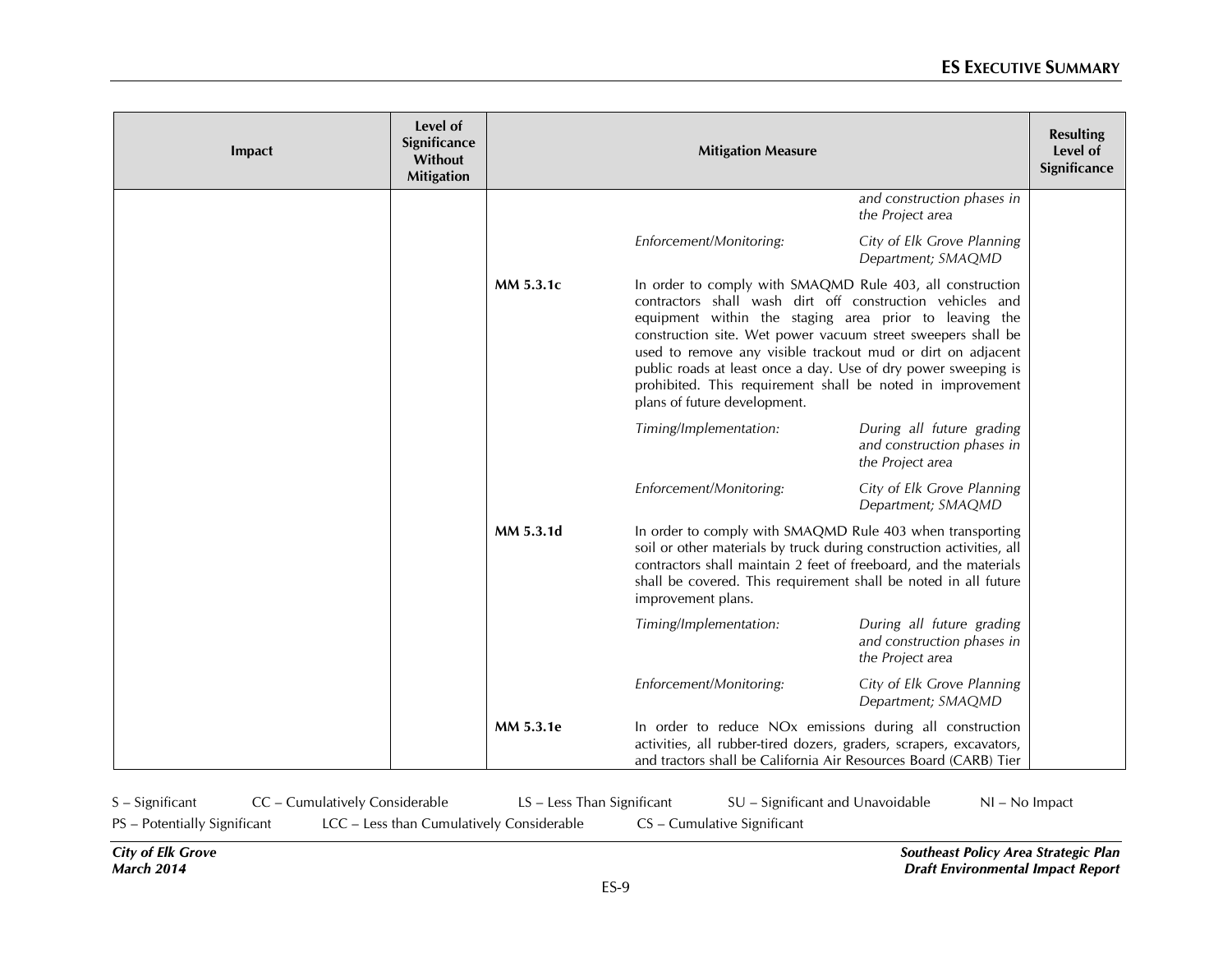<span id="page-9-0"></span>

| Impact | Level of<br>Significance<br><b>Without</b><br><b>Mitigation</b> |           | <b>Resulting</b><br>Level of<br>Significance                                                                                                                                                                                                                                                                                 |                                                                             |  |
|--------|-----------------------------------------------------------------|-----------|------------------------------------------------------------------------------------------------------------------------------------------------------------------------------------------------------------------------------------------------------------------------------------------------------------------------------|-----------------------------------------------------------------------------|--|
|        |                                                                 |           | 3 Certified or better. <sup>1</sup>                                                                                                                                                                                                                                                                                          |                                                                             |  |
|        |                                                                 |           | Timing/Implementation:                                                                                                                                                                                                                                                                                                       | During all future grading<br>and construction phases in<br>the Project area |  |
|        |                                                                 |           | Enforcement/Monitoring:                                                                                                                                                                                                                                                                                                      | City of Elk Grove Planning<br>Department; SMAQMD                            |  |
|        |                                                                 | MM 5.3.1f | In order to reduce NO <sub>x</sub> emissions, signage shall be posted<br>during all construction activities stating the State-mandated<br>prohibition of all on-site trucks idling in excess of 5 minutes<br>under the Heavy-Duty Vehicle Idling Emission Reduction<br>Program.                                              |                                                                             |  |
|        |                                                                 |           | Timing/Implementation:                                                                                                                                                                                                                                                                                                       | During all future grading<br>and construction phases in<br>the Project area |  |
|        |                                                                 |           | Enforcement/Monitoring:                                                                                                                                                                                                                                                                                                      | City of Elk Grove Planning<br>Department; CARB                              |  |
|        |                                                                 | MM 5.3.1g | In order to reduce NO <sub>x</sub> emissions, all construction contractors<br>shall maintain all construction equipment in proper working<br>condition according to manufacturers' specifications. The<br>equipment must be checked by a certified mechanic and<br>determined to be running in proper condition before it is |                                                                             |  |

| $S -$ Significant            | CC – Cumulatively Considerable            | LS – Less Than Significant |                             | SU – Significant and Unavoidable | $NI - No$ Impact |
|------------------------------|-------------------------------------------|----------------------------|-----------------------------|----------------------------------|------------------|
| PS - Potentially Significant | LCC - Less than Cumulatively Considerable |                            | CS – Cumulative Significant |                                  |                  |

l

<sup>&</sup>lt;sup>1</sup> The Clean Air Act of 1990 directed the EPA to study, and regulate if warranted, the contribution of off-road internal combustion engines to urban air pollution. The first federal standards (Tier 1) for new off-road diesel engines were adopted in 1994 for engines over 50 horsepower and were phased in from 1996 to 2000. In 1996, a Statement of Principles pertaining to off-road diesel engines was signed between the EPA, CARB, and engine makers (including Caterpillar, Cummins, Deere, Detroit Diesel, Deutz, Isuzu, Komatsu, Kubota, Mitsubishi, Navistar, New Holland, Wis-Con, and Yanmar). On August 27, 1998, the EPA signed the final rule reflecting the provisions of the Statement of Principles. The 1998 regulation introduced Tier 1 standards for equipment under 50 horsepower and increasingly more stringent Tier 2 and Tier 3 standards for all equipment with phase-in schedules from 2000 to 2008. As a result, all off-road, diesel-fueled construction equipment manufactured in 2006 or later has been manufactured to Tier 3 standards.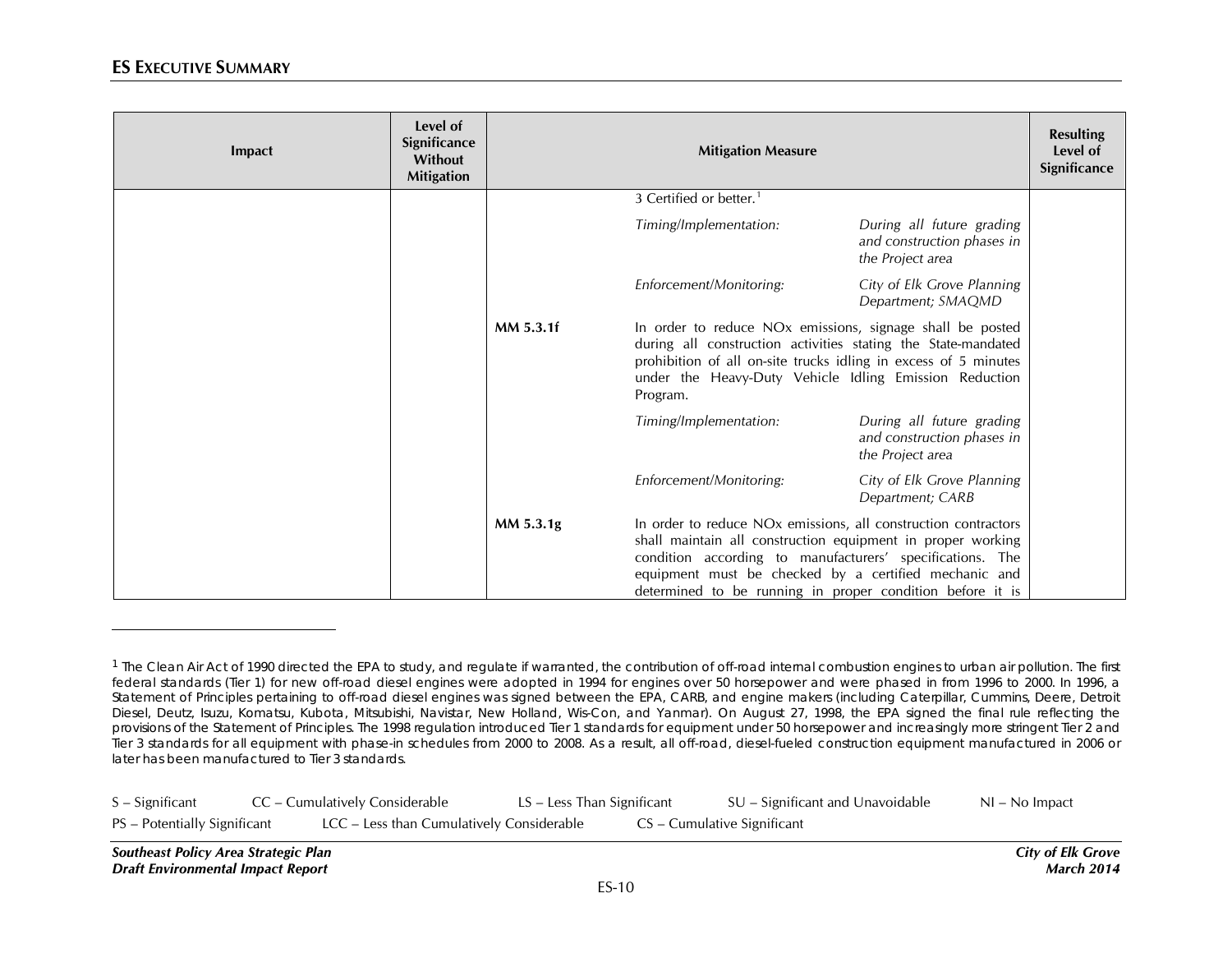| Impact                                                                                                                                                                                                                                   | Level of<br>Significance<br>Without<br><b>Mitigation</b> | <b>Mitigation Measure</b>                 |                                                                                                                                                                                                                                                                                                                                                                                                                                                                |                                                                                                         |    |  |
|------------------------------------------------------------------------------------------------------------------------------------------------------------------------------------------------------------------------------------------|----------------------------------------------------------|-------------------------------------------|----------------------------------------------------------------------------------------------------------------------------------------------------------------------------------------------------------------------------------------------------------------------------------------------------------------------------------------------------------------------------------------------------------------------------------------------------------------|---------------------------------------------------------------------------------------------------------|----|--|
|                                                                                                                                                                                                                                          |                                                          |                                           | operated.                                                                                                                                                                                                                                                                                                                                                                                                                                                      |                                                                                                         |    |  |
|                                                                                                                                                                                                                                          |                                                          |                                           | Timing/Implementation:                                                                                                                                                                                                                                                                                                                                                                                                                                         | During all future grading<br>and construction phases in<br>the Project area                             |    |  |
|                                                                                                                                                                                                                                          |                                                          |                                           | Enforcement/Monitoring:                                                                                                                                                                                                                                                                                                                                                                                                                                        | City of Elk Grove Planning<br>Department                                                                |    |  |
| Impact 5.3.2<br>The proposed Project could result in long-<br>term operational emissions that could<br>violate or substantially contribute to a<br>violation of federal and state standards for<br>ozone and coarse and fine particulate | S                                                        | MM 5.3.2                                  | The City shall prepare an Air Quality Management Plan that<br>demonstrates a 15 percent reduction in NOx equivalents for the<br>Southeast Policy Area Project, compared to an unmitigated<br>project. The Air Quality Management Plan shall be submitted to<br>the Sacramento Metropolitan Air Quality Management District<br>for review and endorsement.                                                                                                      |                                                                                                         | SU |  |
| matter.                                                                                                                                                                                                                                  |                                                          |                                           | Timing/Implementation:                                                                                                                                                                                                                                                                                                                                                                                                                                         | Prior to final map approval                                                                             |    |  |
|                                                                                                                                                                                                                                          |                                                          |                                           | Enforcement/Monitoring:                                                                                                                                                                                                                                                                                                                                                                                                                                        | City of Elk Grove Planning<br>Department; Sacramento<br>Metropolitan Air Quality<br>Management District |    |  |
| Impact 5.3.3                                                                                                                                                                                                                             | LS                                                       | None required.                            |                                                                                                                                                                                                                                                                                                                                                                                                                                                                |                                                                                                         | LS |  |
| The Project would not contribute to<br>localized concentrations of mobile-source<br>carbon monoxide that would exceed<br>applicable ambient air quality standards.                                                                       |                                                          |                                           |                                                                                                                                                                                                                                                                                                                                                                                                                                                                |                                                                                                         |    |  |
| Impact 5.3.4                                                                                                                                                                                                                             | PS.                                                      | MM 5.3.4a                                 |                                                                                                                                                                                                                                                                                                                                                                                                                                                                | Subsequent development projects within the Project area shall                                           | LS |  |
| The proposed Project could result in<br>increased exposure of existing or planned<br>sensitive land uses to stationary or mobile-<br>source TACs that would exceed applicable<br>standards.                                              |                                                          |                                           | provide a plan for approval by the SMAQMD demonstrating<br>that the heavy-duty (50 horsepower [hp] or more) off-road<br>vehicles to be used in the construction of the Project, including<br>owned, leased, and subcontractor vehicles, will achieve a<br>project-wide fleet-average 20 percent NO <sub>x</sub> reduction and 45<br>percent particulate reduction compared to the most recent<br>CARB fleet average. Acceptable options for reducing emissions |                                                                                                         |    |  |
| CC - Cumulatively Considerable<br>S - Significant                                                                                                                                                                                        |                                                          | LS - Less Than Significant                |                                                                                                                                                                                                                                                                                                                                                                                                                                                                | SU - Significant and Unavoidable<br>NI - No Impact                                                      |    |  |
| PS - Potentially Significant                                                                                                                                                                                                             |                                                          | LCC - Less than Cumulatively Considerable | CS - Cumulative Significant                                                                                                                                                                                                                                                                                                                                                                                                                                    |                                                                                                         |    |  |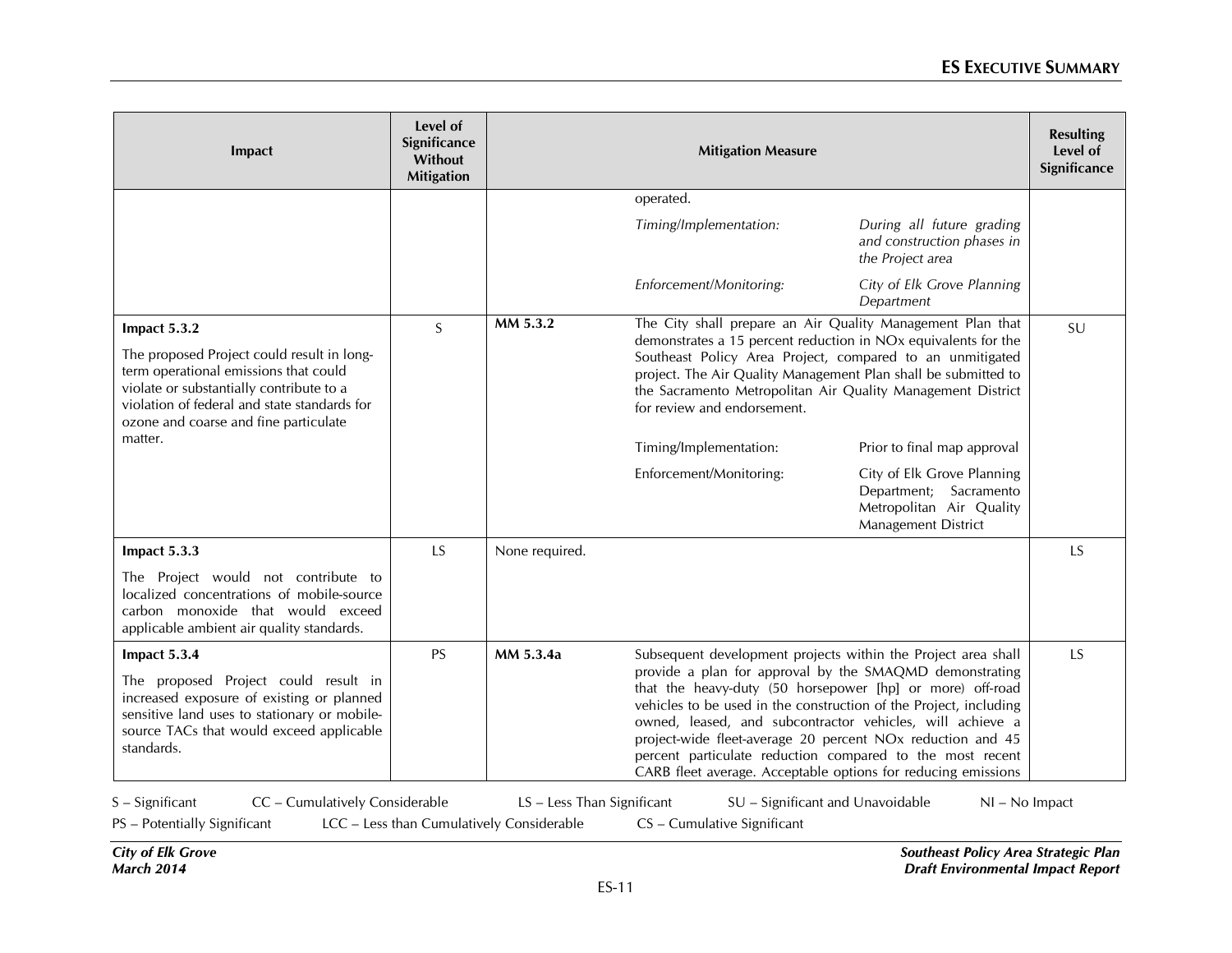| Impact                                                                            | Level of<br>Significance<br>Without<br><b>Mitigation</b> |                                                                         | <b>Mitigation Measure</b>                                                                                                                                                                                                                                                                                                                                                                                                                                                                                                                                                                                                                                                                                                                                                                                                                                                                                                                                                                                                                                                                                        |                                                                                                                                                                                                                   | <b>Resulting</b><br>Level of<br>Significance |
|-----------------------------------------------------------------------------------|----------------------------------------------------------|-------------------------------------------------------------------------|------------------------------------------------------------------------------------------------------------------------------------------------------------------------------------------------------------------------------------------------------------------------------------------------------------------------------------------------------------------------------------------------------------------------------------------------------------------------------------------------------------------------------------------------------------------------------------------------------------------------------------------------------------------------------------------------------------------------------------------------------------------------------------------------------------------------------------------------------------------------------------------------------------------------------------------------------------------------------------------------------------------------------------------------------------------------------------------------------------------|-------------------------------------------------------------------------------------------------------------------------------------------------------------------------------------------------------------------|----------------------------------------------|
|                                                                                   |                                                          |                                                                         | may include use of late model engines, low-emission diesel<br>products, alternative fuels, engine retrofit technology, after-<br>treatment products, and/or other options as they become<br>available.                                                                                                                                                                                                                                                                                                                                                                                                                                                                                                                                                                                                                                                                                                                                                                                                                                                                                                           |                                                                                                                                                                                                                   |                                              |
|                                                                                   |                                                          |                                                                         | Timing/Implementation:                                                                                                                                                                                                                                                                                                                                                                                                                                                                                                                                                                                                                                                                                                                                                                                                                                                                                                                                                                                                                                                                                           | Plan shall be submitted to<br>the SMAQMD for review<br>and approval prior to<br>approval of improvement<br>plans and<br>shall be<br>implemented during all<br>grading and construction<br>within the Project area |                                              |
|                                                                                   |                                                          |                                                                         | Enforcement/Monitoring:                                                                                                                                                                                                                                                                                                                                                                                                                                                                                                                                                                                                                                                                                                                                                                                                                                                                                                                                                                                                                                                                                          | City of Elk Grove Planning<br>Department; SMAQMD                                                                                                                                                                  |                                              |
|                                                                                   |                                                          | MM 5.3.4b                                                               | Subsequent development projects within the Project area shall<br>ensure that emissions from all off-road diesel powered<br>equipment used do not exceed 40 percent opacity for more than<br>3 minutes in any one hour. Any equipment found to exceed 40<br>percent opacity (or Ringelmann 2.0) shall be repaired<br>immediately. Noncompliant equipment shall be documented<br>and a summary provided to the City Planning Department and<br>the SMAQMD monthly. A visual survey of all in-operation<br>equipment shall be made at least weekly, and a monthly<br>summary of the visual survey results shall be submitted<br>throughout the duration of construction, except that the monthly<br>summary shall not be required for any 30-day period in which<br>no construction activity occurs. The monthly summary shall<br>include the quantity and type of vehicles surveyed and the dates<br>of each survey. The SMAQMD and/or other officials may<br>conduct periodic site inspections to determine compliance.<br>Nothing in this measure shall supersede other SMAQMD or<br>State rules or regulations. |                                                                                                                                                                                                                   |                                              |
|                                                                                   |                                                          |                                                                         | Timing/Implementation:                                                                                                                                                                                                                                                                                                                                                                                                                                                                                                                                                                                                                                                                                                                                                                                                                                                                                                                                                                                                                                                                                           | During all grading and                                                                                                                                                                                            |                                              |
| S - Significant<br>CC - Cumulatively Considerable<br>PS - Potentially Significant |                                                          | LS - Less Than Significant<br>LCC - Less than Cumulatively Considerable | SU - Significant and Unavoidable<br>CS - Cumulative Significant                                                                                                                                                                                                                                                                                                                                                                                                                                                                                                                                                                                                                                                                                                                                                                                                                                                                                                                                                                                                                                                  | NI - No Impact                                                                                                                                                                                                    |                                              |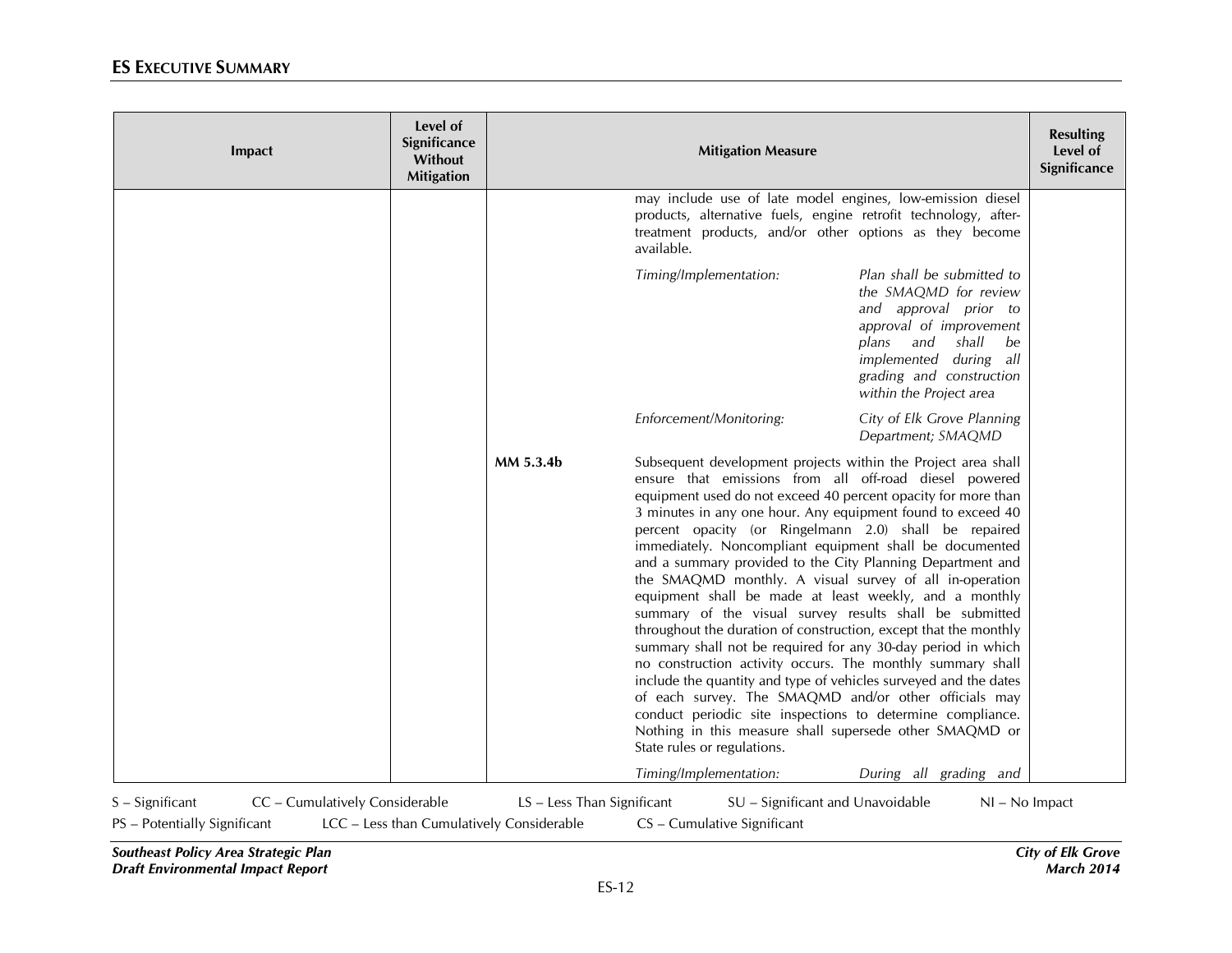| Impact                                                                                                                                                                                                                 | Level of<br>Significance<br>Without<br><b>Mitigation</b> | <b>Mitigation Measure</b>                                                                                                                                                                                                                                                                                                                                                                                                                                                                                                                                                                                                                                                                                                                                                                      | <b>Resulting</b><br>Level of<br>Significance                                    |                                                                   |           |  |
|------------------------------------------------------------------------------------------------------------------------------------------------------------------------------------------------------------------------|----------------------------------------------------------|------------------------------------------------------------------------------------------------------------------------------------------------------------------------------------------------------------------------------------------------------------------------------------------------------------------------------------------------------------------------------------------------------------------------------------------------------------------------------------------------------------------------------------------------------------------------------------------------------------------------------------------------------------------------------------------------------------------------------------------------------------------------------------------------|---------------------------------------------------------------------------------|-------------------------------------------------------------------|-----------|--|
|                                                                                                                                                                                                                        |                                                          |                                                                                                                                                                                                                                                                                                                                                                                                                                                                                                                                                                                                                                                                                                                                                                                                |                                                                                 | within<br>the<br>construction<br>Project area                     |           |  |
|                                                                                                                                                                                                                        |                                                          | Enforcement/Monitoring:                                                                                                                                                                                                                                                                                                                                                                                                                                                                                                                                                                                                                                                                                                                                                                        |                                                                                 | City of Elk Grove Planning<br>Department; SMAQMD                  |           |  |
| Impact 5.3.5                                                                                                                                                                                                           | LS                                                       | None required.                                                                                                                                                                                                                                                                                                                                                                                                                                                                                                                                                                                                                                                                                                                                                                                 |                                                                                 |                                                                   | <b>LS</b> |  |
| Implementation of the proposed Project<br>would not result in increased exposure of<br>sensitive receptors to odorous emissions.                                                                                       |                                                          |                                                                                                                                                                                                                                                                                                                                                                                                                                                                                                                                                                                                                                                                                                                                                                                                |                                                                                 |                                                                   |           |  |
| Impact 5.3.6                                                                                                                                                                                                           | <b>CC</b>                                                |                                                                                                                                                                                                                                                                                                                                                                                                                                                                                                                                                                                                                                                                                                                                                                                                | Implement mitigation measures MM 5.3.1a through MM 5.3.1g, MM 5.3.2, MM 5.3.4a, |                                                                   |           |  |
| The proposed Project in combination with<br>growth throughout the air basin will<br>exacerbate existing regional problems with<br>ozone and particulate matter.                                                        |                                                          | and <b>MM 5.3.4b</b> .                                                                                                                                                                                                                                                                                                                                                                                                                                                                                                                                                                                                                                                                                                                                                                         |                                                                                 |                                                                   |           |  |
| <b>5.4 Biological Resources</b>                                                                                                                                                                                        |                                                          |                                                                                                                                                                                                                                                                                                                                                                                                                                                                                                                                                                                                                                                                                                                                                                                                |                                                                                 |                                                                   |           |  |
| Impact 5.4.1<br>Implementation of Project-related activities<br>could result in substantial adverse effects,<br>directly<br>or through<br>either<br>habitat<br>modification,<br>to special-status<br>plant<br>species. | <b>PS</b>                                                | MM 5.4.1<br>Applicants for any subsequent projects shall retain qualified<br>biologists to conduct a preliminary evaluation of the specific<br>project site to determine whether wet meadow, freshwater<br>emergent wetland, or irrigation/drainage ditch vegetative<br>communities occur within the specific project site. If any of<br>these habitats are identified within the specific project site,<br>surveys in and adjacent to (within 100 feet, where appropriate)<br>the proposed impact area, including new construction access<br>routes, shall be conducted to determine the presence/absence of<br>the following special-status plant species.<br><b>TABLE 5.4-2</b><br>SPECIAL-STATUS PLANT SPECIES (AND ASSOCIATED HABITAT)<br>WITH THE POTENTIAL TO OCCUR IN THE PROJECT AREA |                                                                                 |                                                                   | LS        |  |
|                                                                                                                                                                                                                        |                                                          | <b>Vegetative Community</b>                                                                                                                                                                                                                                                                                                                                                                                                                                                                                                                                                                                                                                                                                                                                                                    |                                                                                 | <b>Special-Status Plant Species Survey</b><br><b>Requirements</b> |           |  |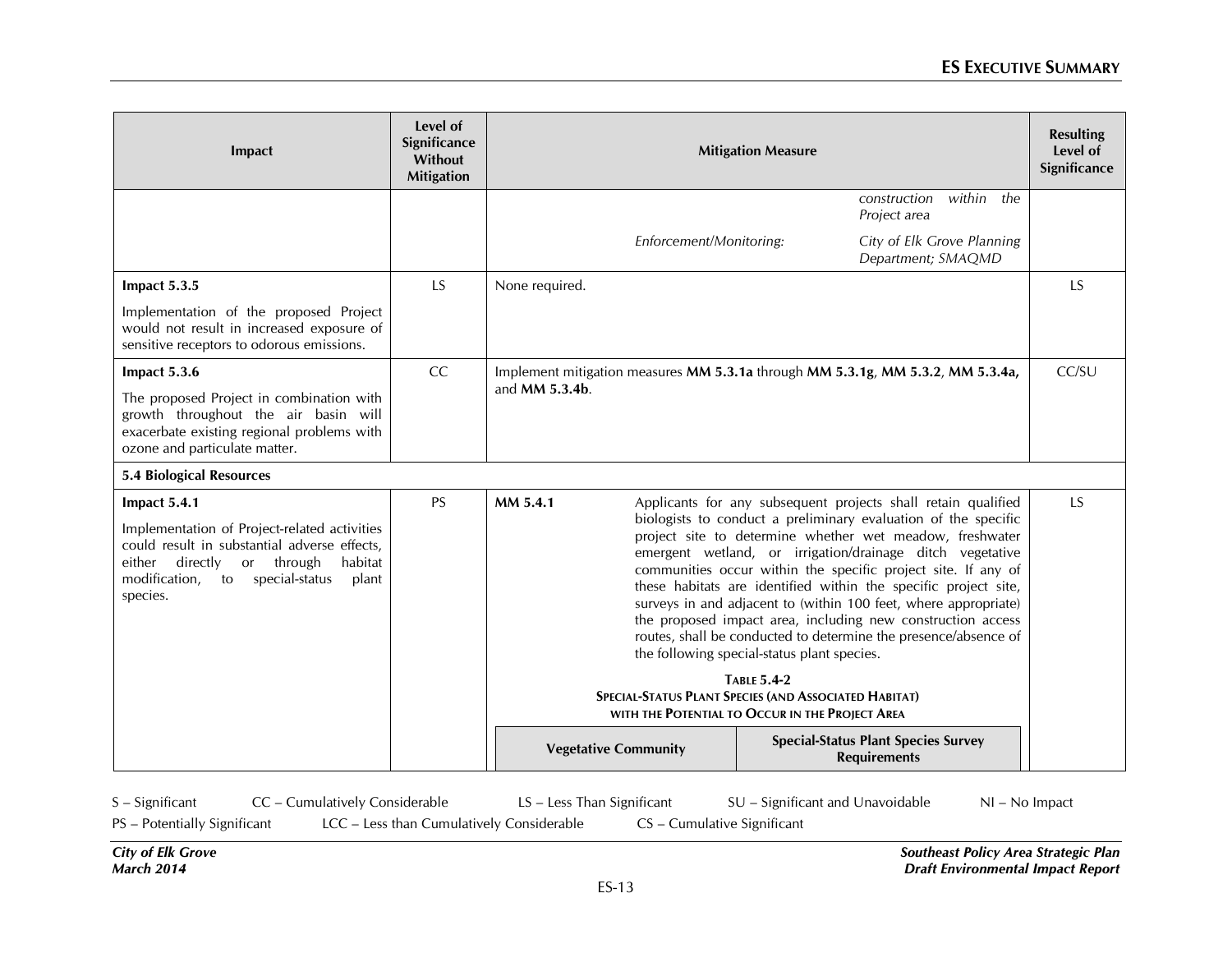| Impact                                              | Level of<br>Significance<br>Without<br><b>Mitigation</b> | <b>Mitigation Measure</b>                                                                                                                                                                                                                                                                                                                                                                                                                                                                                                                                                                    |                                  |                  |
|-----------------------------------------------------|----------------------------------------------------------|----------------------------------------------------------------------------------------------------------------------------------------------------------------------------------------------------------------------------------------------------------------------------------------------------------------------------------------------------------------------------------------------------------------------------------------------------------------------------------------------------------------------------------------------------------------------------------------------|----------------------------------|------------------|
|                                                     |                                                          |                                                                                                                                                                                                                                                                                                                                                                                                                                                                                                                                                                                              | dwarf downingia                  |                  |
|                                                     |                                                          |                                                                                                                                                                                                                                                                                                                                                                                                                                                                                                                                                                                              | Boggs Lake hedge-hyssop          |                  |
|                                                     |                                                          | Wet Meadow                                                                                                                                                                                                                                                                                                                                                                                                                                                                                                                                                                                   | legenere                         |                  |
|                                                     |                                                          |                                                                                                                                                                                                                                                                                                                                                                                                                                                                                                                                                                                              | Heckard's pepper-grass           |                  |
|                                                     |                                                          |                                                                                                                                                                                                                                                                                                                                                                                                                                                                                                                                                                                              | saline clover                    |                  |
|                                                     |                                                          |                                                                                                                                                                                                                                                                                                                                                                                                                                                                                                                                                                                              | bristly sedge                    |                  |
|                                                     |                                                          |                                                                                                                                                                                                                                                                                                                                                                                                                                                                                                                                                                                              | Peruvian dodder                  |                  |
|                                                     |                                                          |                                                                                                                                                                                                                                                                                                                                                                                                                                                                                                                                                                                              | Boggs Lake hedge-hyssop          |                  |
|                                                     |                                                          | Freshwater Emergent Wetland                                                                                                                                                                                                                                                                                                                                                                                                                                                                                                                                                                  | woolly rose-mallow               |                  |
|                                                     |                                                          |                                                                                                                                                                                                                                                                                                                                                                                                                                                                                                                                                                                              | Sanford's arrowhead              |                  |
|                                                     |                                                          |                                                                                                                                                                                                                                                                                                                                                                                                                                                                                                                                                                                              | saline clover                    |                  |
|                                                     |                                                          |                                                                                                                                                                                                                                                                                                                                                                                                                                                                                                                                                                                              | bristly sedge                    |                  |
|                                                     |                                                          |                                                                                                                                                                                                                                                                                                                                                                                                                                                                                                                                                                                              | Peruvian dodder                  |                  |
|                                                     |                                                          | Irrigation/Drainage Ditch                                                                                                                                                                                                                                                                                                                                                                                                                                                                                                                                                                    | woolly rose-mallow               |                  |
|                                                     |                                                          |                                                                                                                                                                                                                                                                                                                                                                                                                                                                                                                                                                                              | Northern California black walnut |                  |
|                                                     |                                                          |                                                                                                                                                                                                                                                                                                                                                                                                                                                                                                                                                                                              | Sanford's arrowhead              |                  |
|                                                     |                                                          | Surveys shall be conducted in accordance with CDFW Protocols<br>for Surveying and Evaluating Impacts to Special Status Native<br>Plant Populations and Natural Communities (2009). These<br>guidelines require that rare plant surveys be conducted at the<br>proper time of year when rare or endangered species are both<br>evident and identifiable. Field surveys shall be scheduled to<br>coincide with known flowering periods and/or during<br>appropriate developmental periods that are necessary to identify<br>the plant species of concern. Survey results shall be submitted to |                                  |                  |
| CC - Cumulatively Considerable<br>$S -$ Significant |                                                          | LS - Less Than Significant                                                                                                                                                                                                                                                                                                                                                                                                                                                                                                                                                                   | SU - Significant and Unavoidable | $NI - No$ Impact |

PS – Potentially Significant LCC – Less than Cumulatively Considerable CS – Cumulative Significant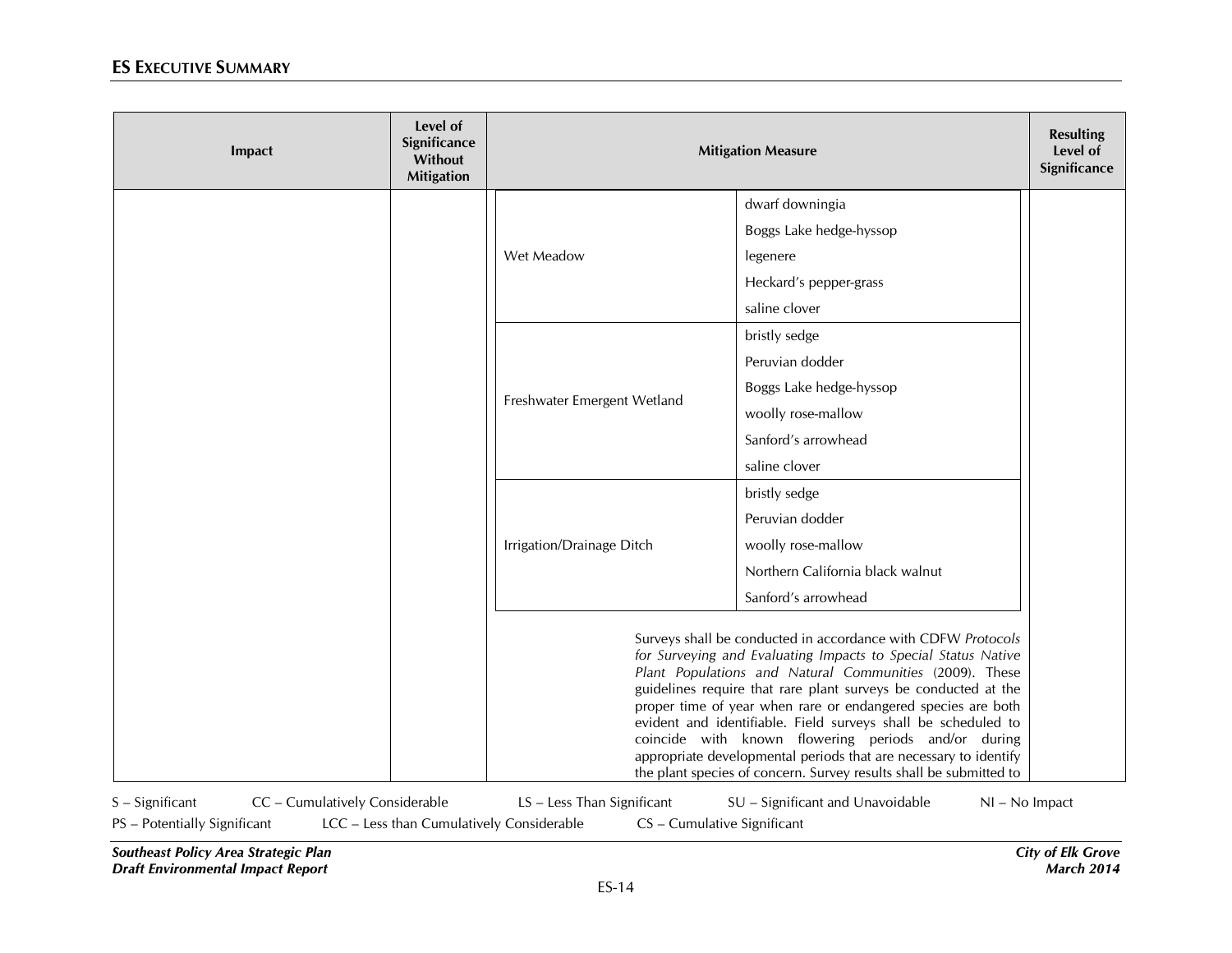| Impact | Level of<br>Significance<br>Without<br><b>Mitigation</b> | <b>Mitigation Measure</b>                                                                                                                                                                                                                                                                                                                                                                                                                                                                                                                                                                                                                                                                                         | <b>Resulting</b><br>Level of<br>Significance |
|--------|----------------------------------------------------------|-------------------------------------------------------------------------------------------------------------------------------------------------------------------------------------------------------------------------------------------------------------------------------------------------------------------------------------------------------------------------------------------------------------------------------------------------------------------------------------------------------------------------------------------------------------------------------------------------------------------------------------------------------------------------------------------------------------------|----------------------------------------------|
|        |                                                          | the City for review and approval.                                                                                                                                                                                                                                                                                                                                                                                                                                                                                                                                                                                                                                                                                 |                                              |
|        |                                                          | If none of the species identified in Table 5.4-2 are found in or<br>adjacent to (within 100 feet) proposed impact areas, no further<br>mitigation is required.                                                                                                                                                                                                                                                                                                                                                                                                                                                                                                                                                    |                                              |
|        |                                                          | If any of the species identified in Table 5.4-2 are found in or<br>adjacent to (within 100 feet) proposed impact areas during the<br>surveys, these plant species shall be avoided to the greatest extent<br>feasible. Any special-status plant species that are identified<br>adjacent to the Project area, but not proposed to be disturbed by<br>the project, shall be protected by barrier fencing to ensure that<br>construction activities and material stockpiles do not impact any<br>special-status plant species. These avoidance areas shall be<br>identified on site plans and/or, tentative subdivision maps.                                                                                        |                                              |
|        |                                                          | If Project-related impacts will result in the loss of greater than 10<br>percent of occupied habitat for a special-status plant species,<br>mitigation shall be required for all impacts that exceed the 10<br>percent threshold. For example, if 18 percent of occupied<br>habitat will be impacted, mitigation shall only be required for<br>the 8 percent that exceeds the 10 percent threshold. Mitigation<br>for permanent impacts to special-status plant species shall<br>include the preservation of occupied habitat at a 1:1 ratio (i.e., 1<br>acre preserved for each acre impacted). Temporarily disturbed<br>special-status plant species sites shall be restored to original<br>function and value. |                                              |
|        |                                                          | Preservation areas may include undisturbed areas of the site that<br>will be preserved and managed in perpetuity, off-site mitigation<br>lands, or a combination of both. The preserved habitat shall be<br>of equal or greater habitat quality to the areas impacted in terms<br>of soil features, extent of disturbance, and vegetation structure,<br>and contain extant populations of the same or greater size as the<br>area impacted.                                                                                                                                                                                                                                                                       |                                              |
|        |                                                          | Plans for avoidance, minimization,<br>(if<br>and mitigation                                                                                                                                                                                                                                                                                                                                                                                                                                                                                                                                                                                                                                                       |                                              |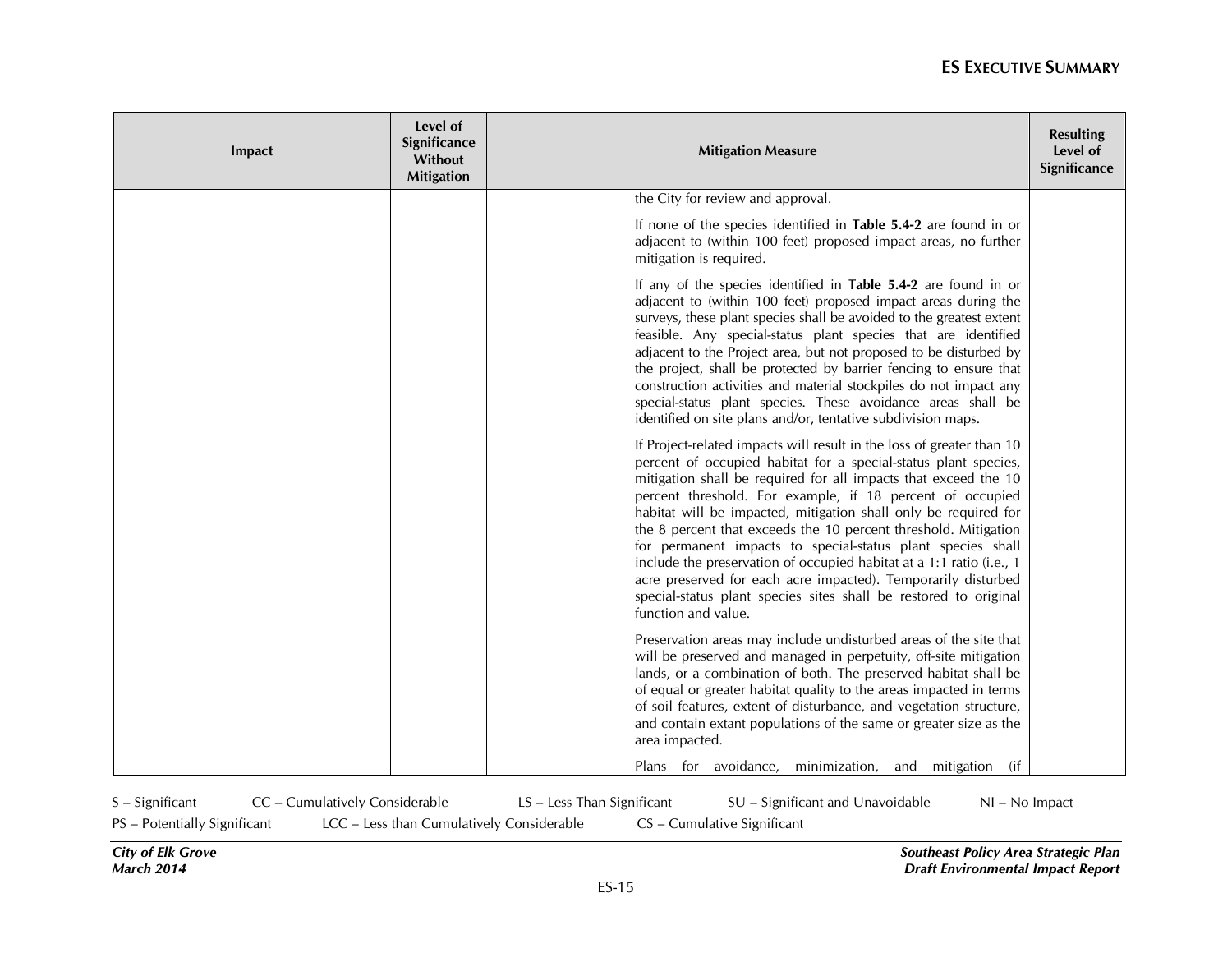| Impact                                                                                                                                                                                                            | Level of<br>Significance<br>Without<br><b>Mitigation</b> |          | <b>Mitigation Measure</b>                                                                                                                                                                                                                                                                                                                                                                                                                                                                                                                                                                                                                                                                                                          |                                                                                                                                                                                    | <b>Resulting</b><br>Level of<br>Significance |
|-------------------------------------------------------------------------------------------------------------------------------------------------------------------------------------------------------------------|----------------------------------------------------------|----------|------------------------------------------------------------------------------------------------------------------------------------------------------------------------------------------------------------------------------------------------------------------------------------------------------------------------------------------------------------------------------------------------------------------------------------------------------------------------------------------------------------------------------------------------------------------------------------------------------------------------------------------------------------------------------------------------------------------------------------|------------------------------------------------------------------------------------------------------------------------------------------------------------------------------------|----------------------------------------------|
|                                                                                                                                                                                                                   |                                                          |          | appropriate) shall be prepared and submitted to the City of Elk<br>Grove Planning Department at the time of application for the<br>City's review and approval. Surveys shall occur no more than<br>two years prior to ground breaking of the subsequent project.                                                                                                                                                                                                                                                                                                                                                                                                                                                                   |                                                                                                                                                                                    |                                              |
|                                                                                                                                                                                                                   |                                                          |          | Alternatively if the SSHCP is implemented, future projects may<br>participate in the SSHCP in lieu of this mitigation measure if the<br>SSHCP meets the intent of mitigation measure MM 5.4.1.                                                                                                                                                                                                                                                                                                                                                                                                                                                                                                                                     |                                                                                                                                                                                    |                                              |
|                                                                                                                                                                                                                   |                                                          |          | Timing/Implementation:                                                                                                                                                                                                                                                                                                                                                                                                                                                                                                                                                                                                                                                                                                             | Prior to approval of final<br>map. Protection of plant<br>resources and restoration<br>of temporarily affected<br>population shall<br>plant<br>throughout<br>occur<br>construction |                                              |
|                                                                                                                                                                                                                   |                                                          |          | Enforcement/Monitoring:                                                                                                                                                                                                                                                                                                                                                                                                                                                                                                                                                                                                                                                                                                            | City of Elk Grove Planning<br>Department                                                                                                                                           |                                              |
| Impact 5.4.2<br>Implementation of Project-related activities<br>could result in impacts, either directly or<br>through habitat modification, to vernal<br>pool fairy shrimp and/or vernal pool<br>tadpole shrimp. | PS                                                       | MM 5.4.2 | Applicants shall retain qualified biologists to conduct a<br>preliminary evaluation of the specific project site to determine<br>whether vernal pool fairy shrimp and/or vernal pool tadpole<br>shrimp habitat occurs on or within 250 feet of the project area.<br>If habitat is not present, project applicants shall submit a letter of<br>their findings to the City and the USFWS for concurrence. If the<br>USFWS concurs with the negative survey findings, project<br>applicants shall submit proof of concurrence to the City with<br>their application, and no further mitigation is required. If the<br>USFWS does not concur, applicants shall undertake surveys or<br>assume presence based on the USFWS's direction. |                                                                                                                                                                                    | LS                                           |
|                                                                                                                                                                                                                   |                                                          |          | If it is determined that listed vernal pool branchiopods are<br>present, the following mitigation is required.                                                                                                                                                                                                                                                                                                                                                                                                                                                                                                                                                                                                                     |                                                                                                                                                                                    |                                              |
|                                                                                                                                                                                                                   |                                                          |          | For every acre of vernal pool habitat directly affected, project<br>applicants shall replace the affected acreage at a 1:1 ratio (1 acre                                                                                                                                                                                                                                                                                                                                                                                                                                                                                                                                                                                           |                                                                                                                                                                                    |                                              |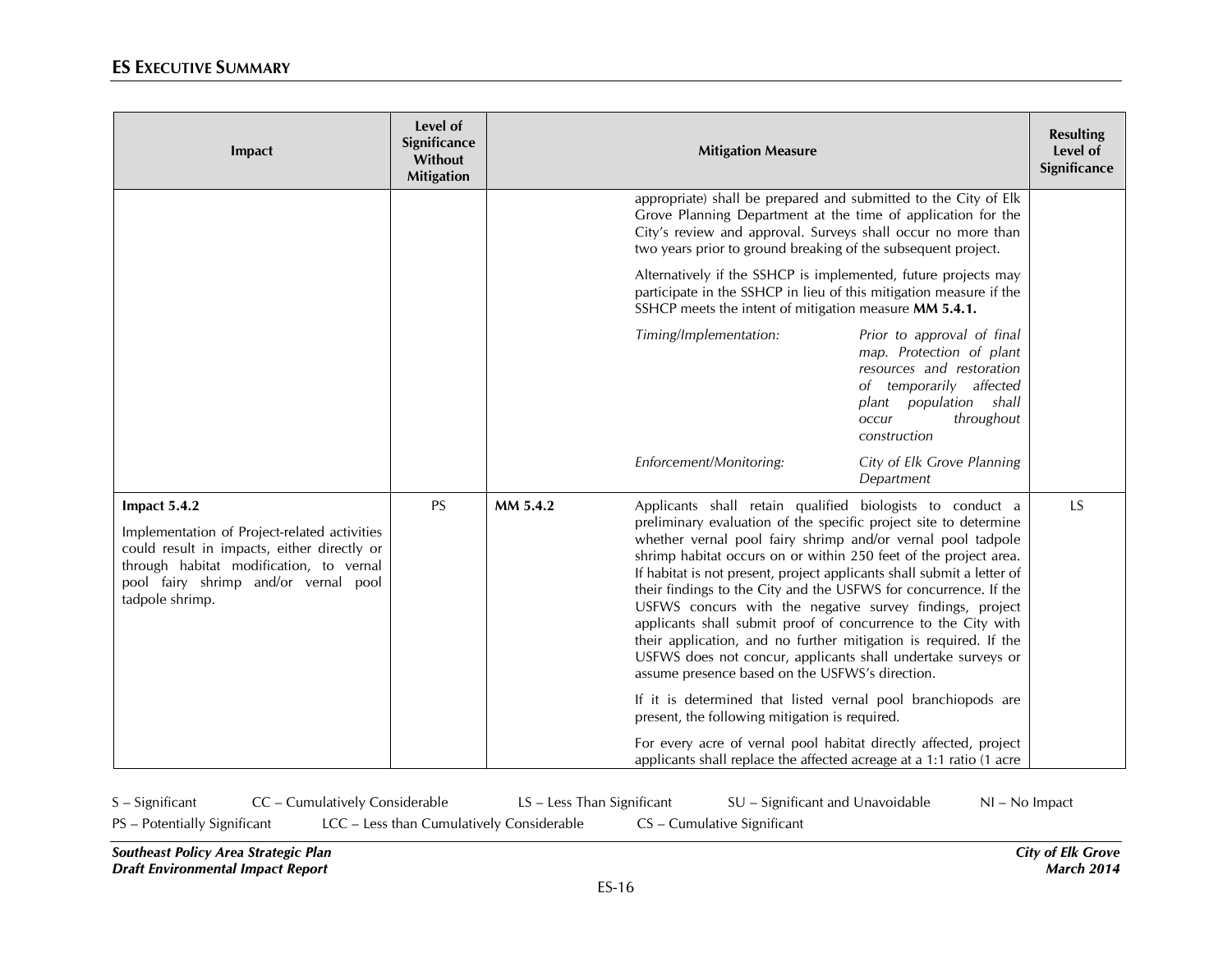| Impact                                                                                                                                                                                 | Level of<br>Significance<br>Without<br><b>Mitigation</b> |          | <b>Mitigation Measure</b>                                                                                                                                                                                                                                                                                                                                                                                                                                                                                                                                 |                                          | <b>Resulting</b><br>Level of<br>Significance |
|----------------------------------------------------------------------------------------------------------------------------------------------------------------------------------------|----------------------------------------------------------|----------|-----------------------------------------------------------------------------------------------------------------------------------------------------------------------------------------------------------------------------------------------------------------------------------------------------------------------------------------------------------------------------------------------------------------------------------------------------------------------------------------------------------------------------------------------------------|------------------------------------------|----------------------------------------------|
|                                                                                                                                                                                        |                                                          |          | creation for each acre of impact) through the dedication of<br>vernal pool creation credit(s) within a USFWS-approved<br>mitigation bank.                                                                                                                                                                                                                                                                                                                                                                                                                 |                                          |                                              |
|                                                                                                                                                                                        |                                                          |          | For every acre of vernal pool habitat directly and indirectly<br>affected, the project applicant shall replace the affected acreage<br>at a 2:1 ratio (2 acres of preservation for every 1 acre of impact)<br>through the dedication of vernal pool preservation credit(s)<br>within a USFWS-approved mitigation bank. Other conservation<br>measures may be required by the USFWS.                                                                                                                                                                       |                                          |                                              |
|                                                                                                                                                                                        |                                                          |          | Alternatively if the SSHCP is implemented, future projects may<br>participate in the SSHCP in lieu of this mitigation measure if the<br>SSHCP meets the intent of mitigation measure MM 5.4.2.                                                                                                                                                                                                                                                                                                                                                            |                                          |                                              |
|                                                                                                                                                                                        |                                                          |          | Timing/Implementation:                                                                                                                                                                                                                                                                                                                                                                                                                                                                                                                                    | Prior to approval of final<br>map        |                                              |
|                                                                                                                                                                                        |                                                          |          | Enforcement/Monitoring:                                                                                                                                                                                                                                                                                                                                                                                                                                                                                                                                   | City of Elk Grove Planning<br>Department |                                              |
| Impact 5.4.3<br>Implementation of Project-related activities<br>could result in substantial adverse effects,<br>directly or<br>either<br>through<br>habitat<br>modifications, to VELB. | <b>PS</b>                                                | MM 5.4.3 | Applicants shall retain a qualified biologist to survey for the<br>presence of elderberry shrubs with stems measuring greater than<br>1-inch diameter at ground level. Surveys shall be conducted in<br>accordance with the USFWS 1999 Conservation Guidelines for<br>the Valley Elderberry Longhorn Beetle. If no elderberry shrubs<br>with one or more stems measuring 1 inch or greater in diameter<br>at ground level are documented, no further mitigation is<br>required. Survey results shall be submitted to the City for review<br>and approval. |                                          | <b>LS</b>                                    |
|                                                                                                                                                                                        |                                                          |          | If an elderberry shrub(s) with one or more stems measuring 1<br>inch or greater in diameter at ground level is documented, and a<br>100-foot avoidance buffer can be maintained around the shrub,<br>the following protective measures shall be implemented:                                                                                                                                                                                                                                                                                              |                                          |                                              |
|                                                                                                                                                                                        |                                                          |          | Fence and flag all areas to be avoided during construction<br>$\left(1\right)$<br>activities. In areas where encroachment into the 100-foot                                                                                                                                                                                                                                                                                                                                                                                                               |                                          |                                              |

S – Significant CC – Cumulatively Considerable LS – Less Than Significant SU – Significant and Unavoidable NI – No Impact

PS – Potentially Significant LCC – Less than Cumulatively Considerable CS – Cumulative Significant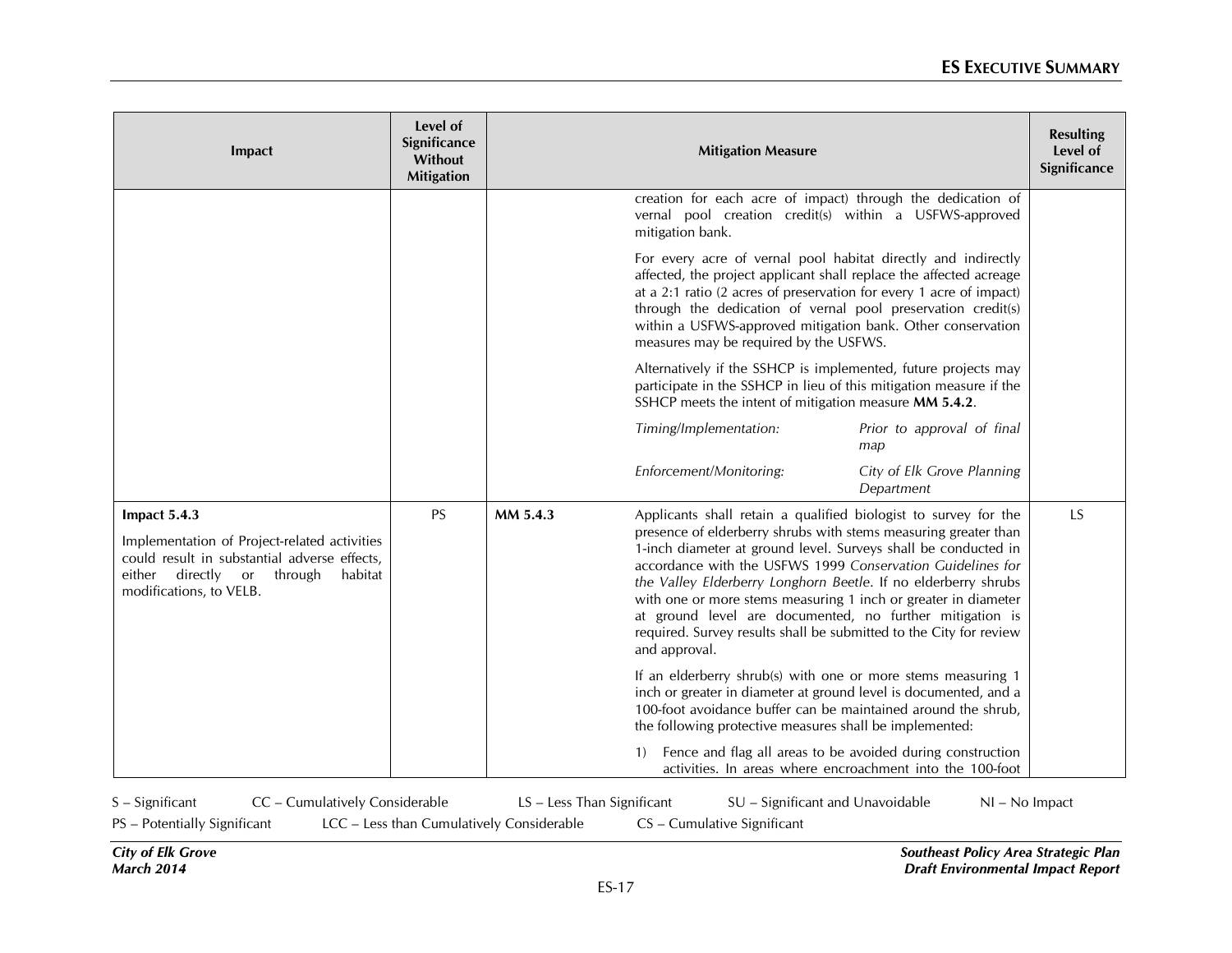| Impact | Level of<br>Significance<br>Without<br><b>Mitigation</b> | <b>Mitigation Measure</b>                                                                                                                                                                                                                                                                                                                                                                                                                                                                                        | <b>Resulting</b><br>Level of<br>Significance |
|--------|----------------------------------------------------------|------------------------------------------------------------------------------------------------------------------------------------------------------------------------------------------------------------------------------------------------------------------------------------------------------------------------------------------------------------------------------------------------------------------------------------------------------------------------------------------------------------------|----------------------------------------------|
|        |                                                          | buffer has been approved by the USFWS, provide a<br>minimum setback of at least 20 feet from the dripline of<br>each elderberry plant.                                                                                                                                                                                                                                                                                                                                                                           |                                              |
|        |                                                          | Brief contractors on the need to avoid damaging the<br>2)<br>elderberry plants and the possible penalties for not<br>complying with these requirements.                                                                                                                                                                                                                                                                                                                                                          |                                              |
|        |                                                          | Erect signs every 50 feet along the edge of the avoidance<br>3)<br>area with the following information: "This area is habitat of<br>the valley elderberry longhorn beetle, a threatened species,<br>and must not be disturbed. This species is protected by the<br>Endangered Species Act of 1973, as amended. Violators are<br>subject to prosecution, fines, and imprisonment." The signs<br>should be clearly readable from a distance of 20 feet and<br>must be maintained for the duration of construction. |                                              |
|        |                                                          | Instruct work crews about the status of the beetle and the<br>4)<br>need to protect its elderberry host plant.                                                                                                                                                                                                                                                                                                                                                                                                   |                                              |
|        |                                                          | Restore any damage done to the buffer area (area within<br>5)<br>100 feet of elderberry plants) during construction. Provide<br>erosion control and revegetate with appropriate native<br>plants.                                                                                                                                                                                                                                                                                                                |                                              |
|        |                                                          | Continue to protect buffer areas after construction from<br><sup>6)</sup><br>adverse effects of the Project. Measures such as fencing,<br>signs, weeding, and trash removal are usually appropriate.                                                                                                                                                                                                                                                                                                             |                                              |
|        |                                                          | Do not use insecticides, herbicides, fertilizers, or other<br>7)<br>chemicals that might harm the beetle or its host plant in the<br>buffer areas or within 100 feet of any elderberry plant with<br>one or more stems measuring 1 inch or more in diameter at<br>ground level.                                                                                                                                                                                                                                  |                                              |
|        |                                                          | Project applicants shall provide a written description of<br>8)<br>how the buffer areas are to be restored, protected, and<br>maintained after construction is completed to the USFWS                                                                                                                                                                                                                                                                                                                            |                                              |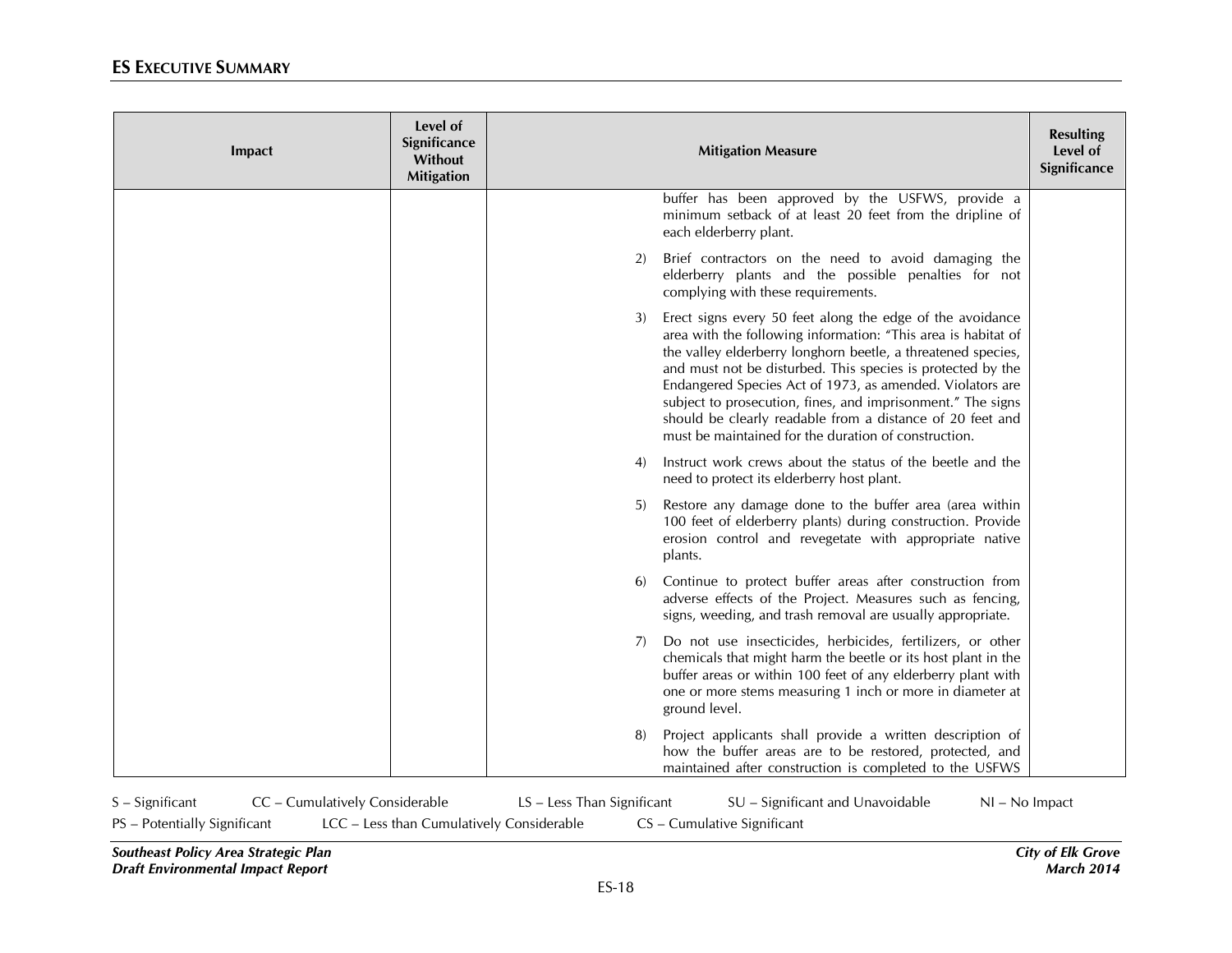| Impact | Level of<br>Significance<br>Without<br><b>Mitigation</b> | <b>Mitigation Measure</b>                                                                                                                                                                                                                                                                                                                                                                                                                                                                                                                                                                                                                                                                                                                                                                                                                                                                                                                                                                                                                                                                                                      | <b>Resulting</b><br>Level of<br>Significance |
|--------|----------------------------------------------------------|--------------------------------------------------------------------------------------------------------------------------------------------------------------------------------------------------------------------------------------------------------------------------------------------------------------------------------------------------------------------------------------------------------------------------------------------------------------------------------------------------------------------------------------------------------------------------------------------------------------------------------------------------------------------------------------------------------------------------------------------------------------------------------------------------------------------------------------------------------------------------------------------------------------------------------------------------------------------------------------------------------------------------------------------------------------------------------------------------------------------------------|----------------------------------------------|
|        |                                                          | and the City of Elk Grove Planning Department.                                                                                                                                                                                                                                                                                                                                                                                                                                                                                                                                                                                                                                                                                                                                                                                                                                                                                                                                                                                                                                                                                 |                                              |
|        |                                                          | Mowing of grasses/ground cover shall only occur from July<br>9)<br>through April to reduce fire hazard. No moving shall occur<br>within 5 feet of elderberry plant stems. Mowing shall be<br>done in a manner that avoids damaging plants (e.g.,<br>stripping away bark through careless<br>use of<br>mowing/trimming equipment).                                                                                                                                                                                                                                                                                                                                                                                                                                                                                                                                                                                                                                                                                                                                                                                              |                                              |
|        |                                                          | If elderberry plants cannot be avoided, they must be<br>transplanted to a conservation area in accordance with the 1999<br>USFWS guidelines, with USFWS approval. A plant that is<br>unlikely to survive transplantation because of poor condition or<br>location, or a plant that would be extremely difficult to move<br>because of access problems, may be exempted from<br>transplantation through consultation with the USFWS. In<br>addition to transplanting all elderberry shrubs, additional<br>elderberry seedlings or cuttings shall be planted at a 1:1 ratio<br>(new plantings to affected stems). Native plants shall also be<br>planted at a 1:1 ratio (native tree/plant species to each<br>elderberry seedling or cutting). Stock of saplings, cuttings, and<br>seedlings shall be obtained from local sources. If the parent<br>stock is obtained from a distance greater than 1 mile from the<br>conservation area, the USFWS must approve the plant donor<br>sites prior to initiation of revegetation work. Planting or seeding<br>the conservation area with native herbaceous species is<br>encouraged. |                                              |
|        |                                                          | Alternatively if the SSHCP is implemented, future projects may<br>participate in the SSHCP in lieu of this mitigation measure if the<br>SSHCP meets the intent of mitigation measure MM 5.4.3.                                                                                                                                                                                                                                                                                                                                                                                                                                                                                                                                                                                                                                                                                                                                                                                                                                                                                                                                 |                                              |
|        |                                                          | Timing/Implementation:<br>Prior to approval of final<br>maps on parcels proposed<br>development that<br>for<br>contain VELB habitat, as<br>depicted on Figure 5.4-4                                                                                                                                                                                                                                                                                                                                                                                                                                                                                                                                                                                                                                                                                                                                                                                                                                                                                                                                                            |                                              |

S – Significant CC – Cumulatively Considerable LS – Less Than Significant SU – Significant and Unavoidable NI – No Impact

PS – Potentially Significant LCC – Less than Cumulatively Considerable CS – Cumulative Significant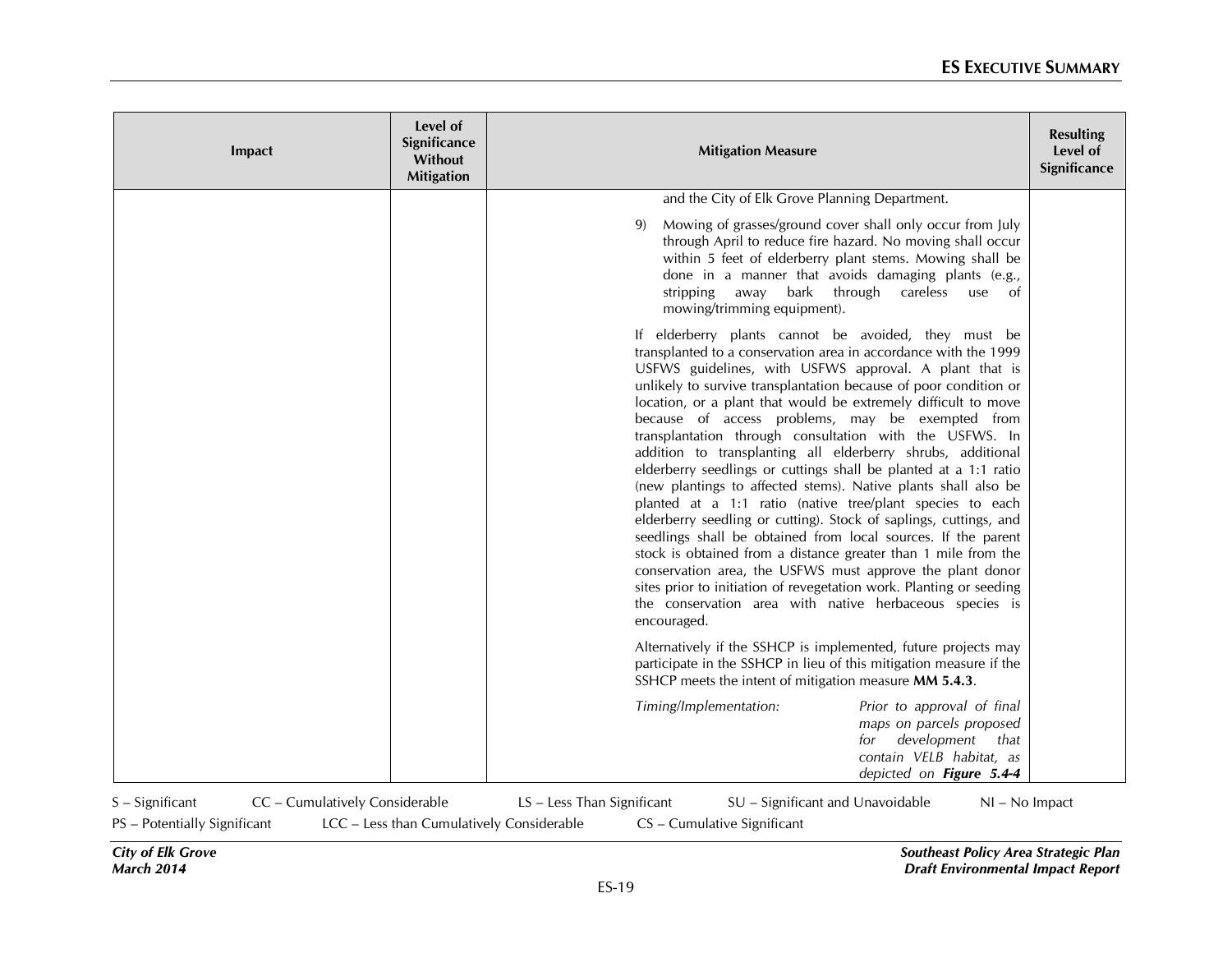| Impact                                                                                                                                                                                             | Level of<br>Significance<br>Without<br><b>Mitigation</b> |           | <b>Mitigation Measure</b>                                                                                                                                                                                                    |                                                                                                                                                                                                                                             | <b>Resulting</b><br>Level of<br>Significance |
|----------------------------------------------------------------------------------------------------------------------------------------------------------------------------------------------------|----------------------------------------------------------|-----------|------------------------------------------------------------------------------------------------------------------------------------------------------------------------------------------------------------------------------|---------------------------------------------------------------------------------------------------------------------------------------------------------------------------------------------------------------------------------------------|----------------------------------------------|
|                                                                                                                                                                                                    |                                                          |           |                                                                                                                                                                                                                              | the<br>Draft<br>EIR.<br><sub>of</sub><br>Construction minimization<br>shall<br>occur<br>measures<br>during<br>construction<br>activities                                                                                                    |                                              |
|                                                                                                                                                                                                    |                                                          |           | Enforcement/Monitoring:                                                                                                                                                                                                      | City of Elk Grove Planning<br>Department                                                                                                                                                                                                    |                                              |
| Impact 5.4.4<br>Implementation of Project-related activities<br>could result in substantial adverse effects,<br>directly or through<br>habitat<br>either<br>modifications, to western pond turtle. | <b>PS</b>                                                | MM 5.4.4a | Protective silt fencing shall be installed between the aquatic<br>habitats and the construction area limits to prevent accidental<br>disturbance and to protect water quality within aquatic habitat<br>during construction. |                                                                                                                                                                                                                                             | LS                                           |
|                                                                                                                                                                                                    |                                                          |           | Timing/Implementation:                                                                                                                                                                                                       | Prior to approval of final<br>map for development that<br>contains western pond<br>turtle habitat, as depicted<br>on Figure 5.4-4 of the<br>Draft EIR. Construction<br>minimization<br>measures<br>shall<br>during<br>occur<br>construction |                                              |
|                                                                                                                                                                                                    |                                                          |           | Enforcement/Monitoring:                                                                                                                                                                                                      | City of Elk Grove Planning<br>Department                                                                                                                                                                                                    |                                              |
|                                                                                                                                                                                                    |                                                          | MM 5.4.4b | Standard best management practices shall be implemented<br>during and after construction to protect water quality in sensitive<br>habitat areas during construction.                                                         |                                                                                                                                                                                                                                             |                                              |
|                                                                                                                                                                                                    |                                                          |           | Timing/Implementation:                                                                                                                                                                                                       | Prior to approval of final<br>map for development that<br>contains western pond<br>turtle habitat, as depicted<br>on Figure 5.4-4 of the<br>Draft EIR. Construction                                                                         |                                              |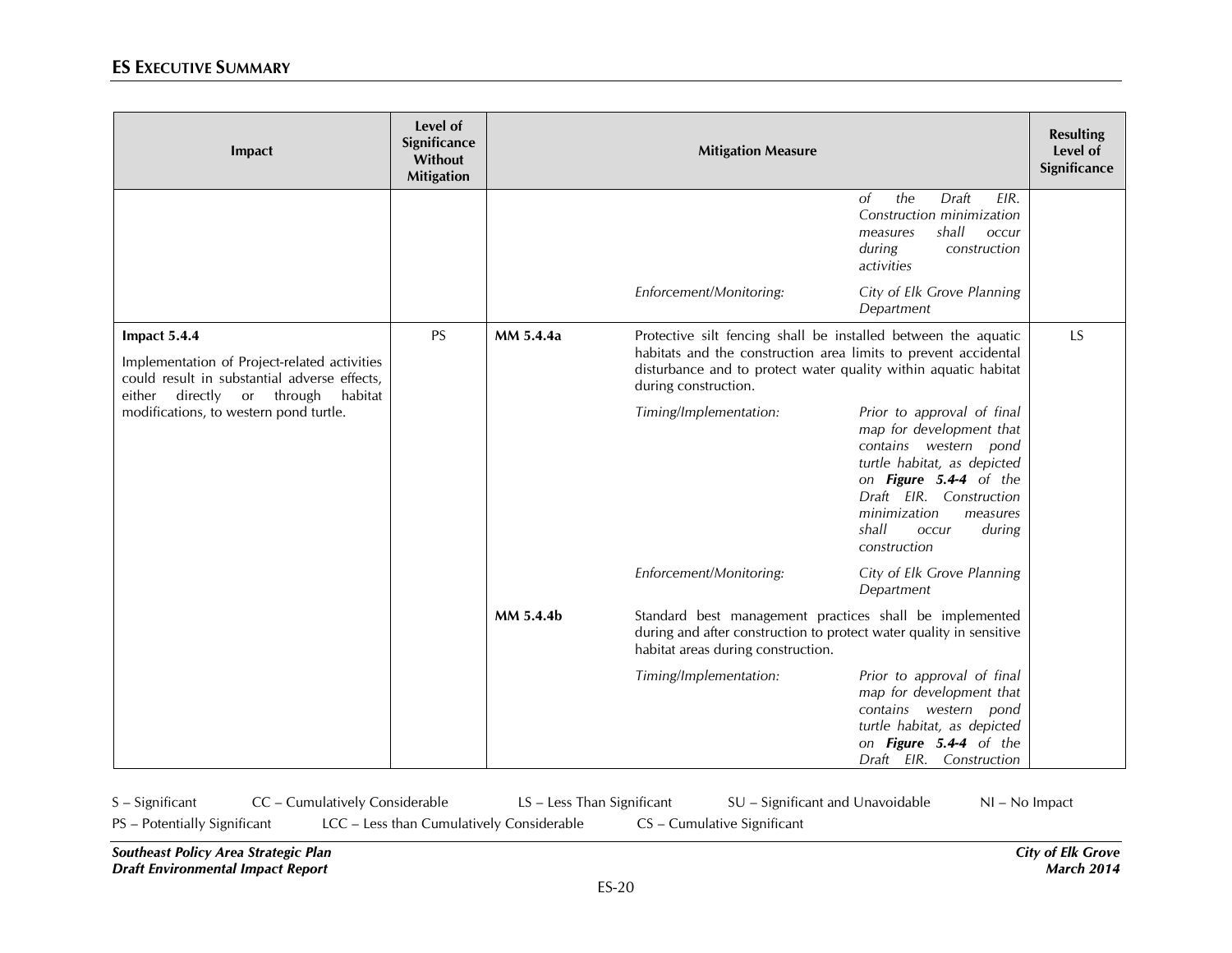| Impact | Level of<br>Significance<br><b>Without</b><br><b>Mitigation</b> |           | <b>Mitigation Measure</b>                                  |                                                                                                                                                                                                                                                                                                                                                                                                                                                                                                                                                                                                                                                                                                                                                           |  |
|--------|-----------------------------------------------------------------|-----------|------------------------------------------------------------|-----------------------------------------------------------------------------------------------------------------------------------------------------------------------------------------------------------------------------------------------------------------------------------------------------------------------------------------------------------------------------------------------------------------------------------------------------------------------------------------------------------------------------------------------------------------------------------------------------------------------------------------------------------------------------------------------------------------------------------------------------------|--|
|        |                                                                 |           |                                                            | minimization<br>measures<br>shall<br>occur<br>during<br>construction                                                                                                                                                                                                                                                                                                                                                                                                                                                                                                                                                                                                                                                                                      |  |
|        |                                                                 |           | Enforcement/Monitoring:                                    | City of Elk Grove Planning<br>Department                                                                                                                                                                                                                                                                                                                                                                                                                                                                                                                                                                                                                                                                                                                  |  |
|        |                                                                 | MM 5.4.4c | activities.                                                | Prior to implementation of construction activities, the project<br>applicants with specific project sites within 100 feet of aquatic<br>features identified on Figure 5.4-4 shall retain qualified<br>biologists to conduct a survey for western pond turtle no more<br>than 3 days prior to initiation of construction activities. If this<br>species is documented near any proposed construction areas,<br>the individual(s) shall be moved at least 500 feet downstream to<br>suitable habitat. If individuals are observed during construction<br>activities, all construction activities shall be halted, a qualified<br>biologist shall be notified, and the qualified biologist shall<br>relocate the individual prior to continuing construction |  |
|        |                                                                 |           | an appropriate location as authorized by the CDFW.         | If active nest sites are identified during the survey, the project<br>applicant shall impose a construction setback of 100 feet for all<br>active nest sites prior to commencement of any construction<br>activities to avoid construction or access-related disturbances to<br>western pond turtles until the eggs hatch or the nest is moved to                                                                                                                                                                                                                                                                                                                                                                                                         |  |
|        |                                                                 |           | SSHCP meets the intent of mitigation measures MM 5.4.4a-c. | Alternatively if the SSHCP is implemented, future projects may<br>participate in the SSHCP in lieu of this mitigation measure if the                                                                                                                                                                                                                                                                                                                                                                                                                                                                                                                                                                                                                      |  |
|        |                                                                 |           | Timing/Implementation:                                     | Prior to approval of final<br>map for development that<br>contains western pond<br>turtle habitat, as depicted<br>on Figure 5.4-4 of the<br>Draft EIR. Construction                                                                                                                                                                                                                                                                                                                                                                                                                                                                                                                                                                                       |  |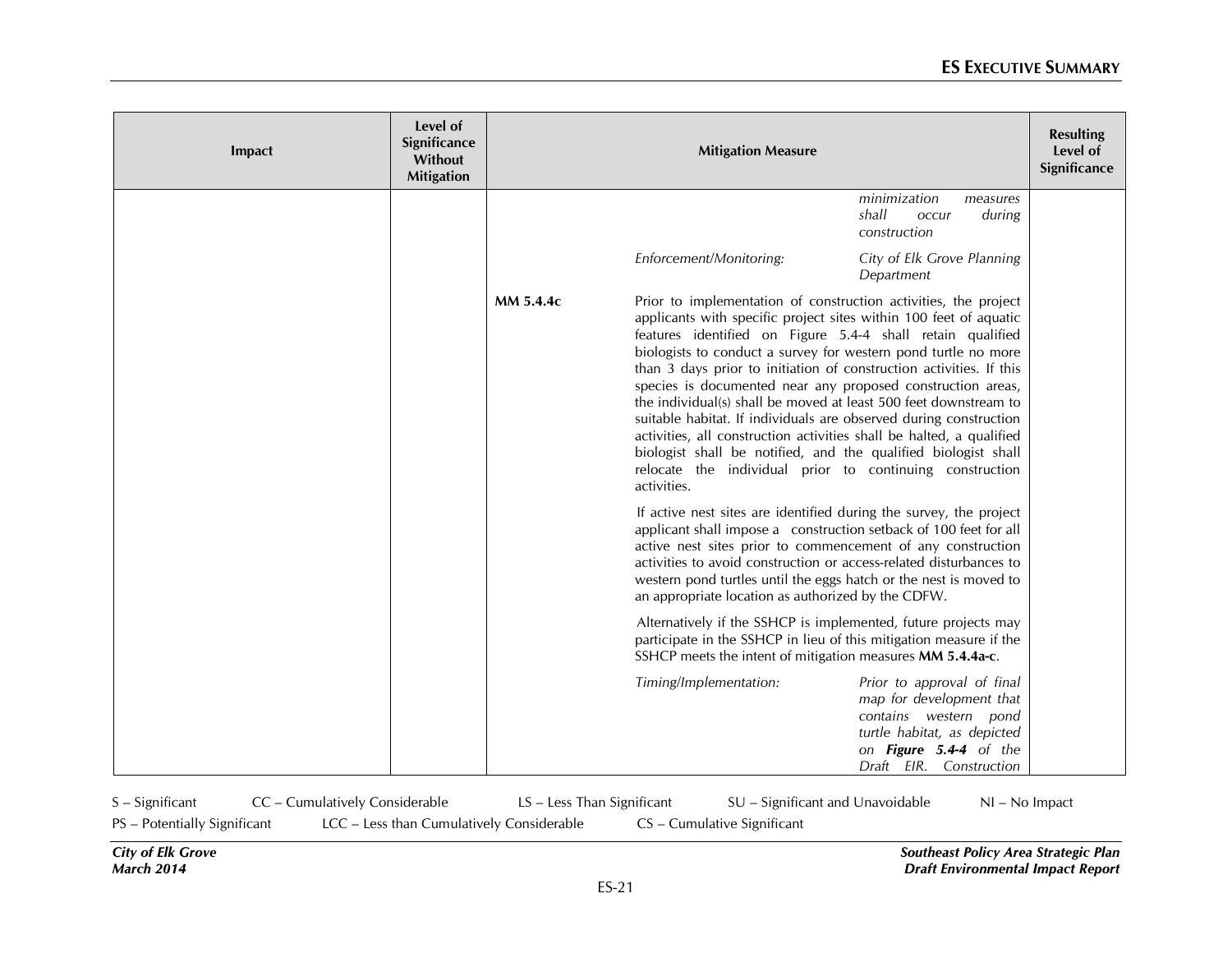| Impact                                                                                                                                                                                            | Level of<br>Significance<br>Without<br><b>Mitigation</b> |           | <b>Mitigation Measure</b>                                                                                                                                                                                                                                                                          |                                                                                                                                                                                                           |    |
|---------------------------------------------------------------------------------------------------------------------------------------------------------------------------------------------------|----------------------------------------------------------|-----------|----------------------------------------------------------------------------------------------------------------------------------------------------------------------------------------------------------------------------------------------------------------------------------------------------|-----------------------------------------------------------------------------------------------------------------------------------------------------------------------------------------------------------|----|
|                                                                                                                                                                                                   |                                                          |           |                                                                                                                                                                                                                                                                                                    | minimization<br>measures<br>shall<br>during<br>occur<br>construction                                                                                                                                      |    |
|                                                                                                                                                                                                   |                                                          |           | Enforcement/Monitoring:                                                                                                                                                                                                                                                                            | City of Elk Grove Planning<br>Department                                                                                                                                                                  |    |
| Impact 5.4.5<br>Implementation of Project-related activities<br>could result in substantial adverse effects,<br>directly or through<br>habitat<br>either<br>modifications, to giant garter snake. | <b>PS</b>                                                | MM 5.4.5a | All projects within the SEPA affecting potential GGS habitat<br>shall implement the avoidance and minimization measures<br>outlined in Appendix C Standard Avoidance and Minimization<br>Measures During Construction Activities in Giant Garter Snake<br>(Thamnophis gigas) Habitat (USFWS 1997). |                                                                                                                                                                                                           | LS |
|                                                                                                                                                                                                   |                                                          |           | Timing/Implementation:                                                                                                                                                                                                                                                                             | Prior to approval of final<br>for<br>proposed<br>map<br>developments that contain<br>giant garter snake habitat.<br>Construction minimization<br>shall<br>measures<br><b>OCCUL</b><br>during construction |    |
|                                                                                                                                                                                                   |                                                          |           | Enforcement/Monitoring:                                                                                                                                                                                                                                                                            | City of Elk Grove Planning<br>Department                                                                                                                                                                  |    |
|                                                                                                                                                                                                   |                                                          | MM 5.4.5b | The Shed C Channel restoration project shall implement the<br>guidelines for outlined in Appendix A Guidelines for Restoration<br>and/or Replacement of Giant Garter Snake Habitat (USFWS<br>1997).                                                                                                |                                                                                                                                                                                                           |    |
|                                                                                                                                                                                                   |                                                          |           | Timing/Implementation:                                                                                                                                                                                                                                                                             | During<br>the<br>Shed<br>C<br>Channel<br>restoration<br>project.                                                                                                                                          |    |
|                                                                                                                                                                                                   |                                                          |           | Enforcement/Monitoring:                                                                                                                                                                                                                                                                            | City of Elk Grove Planning<br>Department                                                                                                                                                                  |    |
|                                                                                                                                                                                                   |                                                          | MM 5.4.5c | If USFWS determines that replacement of GGS habitat is not<br>fulfilled in association with the Shed C Channel restoration                                                                                                                                                                         |                                                                                                                                                                                                           |    |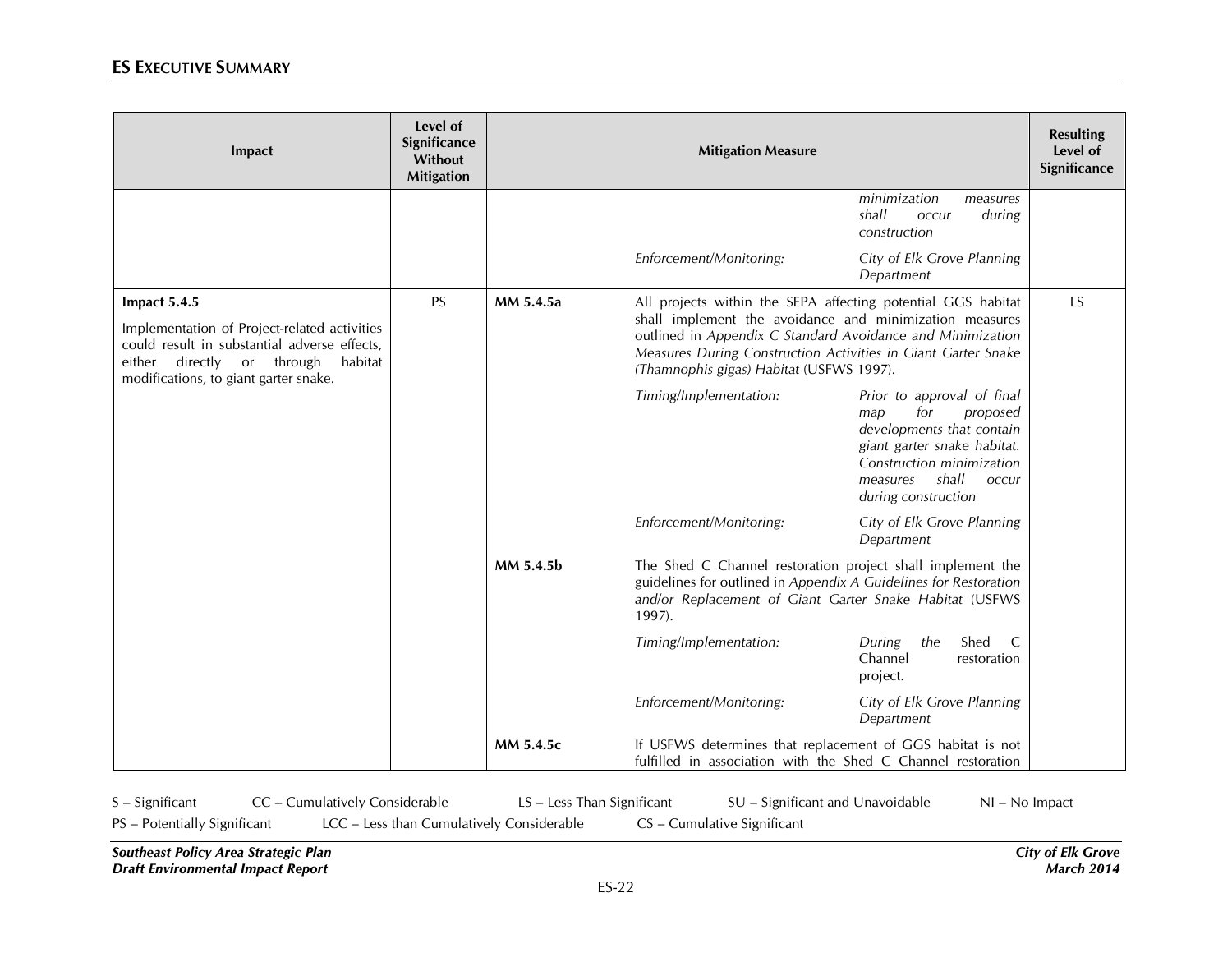| Impact                                                                                                                                                                                    | Level of<br>Significance<br>Without<br><b>Mitigation</b> |          | <b>Mitigation Measure</b>                                                                                                                                                                                                                                                                                                                                                                                                                                                       |                                                                                                                 | <b>Resulting</b><br>Level of<br>Significance |
|-------------------------------------------------------------------------------------------------------------------------------------------------------------------------------------------|----------------------------------------------------------|----------|---------------------------------------------------------------------------------------------------------------------------------------------------------------------------------------------------------------------------------------------------------------------------------------------------------------------------------------------------------------------------------------------------------------------------------------------------------------------------------|-----------------------------------------------------------------------------------------------------------------|----------------------------------------------|
|                                                                                                                                                                                           |                                                          |          | effort shall be implemented in accordance with Table 1 -<br>Summary of Giant Garter Snake Conservation Measures found<br>in Appendix C Standard Avoidance and Minimization Measures<br>During Construction Activities in Giant Garter Snake<br>(Thamnophis gigas) Habitat (USFWS 1997).                                                                                                                                                                                         |                                                                                                                 |                                              |
|                                                                                                                                                                                           |                                                          |          | Alternatively, if the SSHCP is implemented, future projects may<br>participate in the SSHCP in lieu of this mitigation measure if the<br>SSHCP meets the intent of mitigation measure MM 5.4.5a-c                                                                                                                                                                                                                                                                               |                                                                                                                 |                                              |
|                                                                                                                                                                                           |                                                          |          | Timing/Implementation:                                                                                                                                                                                                                                                                                                                                                                                                                                                          | Prior to approval of final<br>for<br>proposed<br>map<br>developments that contain<br>giant garter snake habitat |                                              |
|                                                                                                                                                                                           |                                                          |          | Enforcement/Monitoring:                                                                                                                                                                                                                                                                                                                                                                                                                                                         | City of Elk Grove Planning<br>Department                                                                        |                                              |
| Impact 5.4.6<br>Implementation of Project-related activities<br>could result in substantial adverse effects,<br>either directly or through<br>habitat<br>modifications, to burrowing owl. | <b>PS</b>                                                | MM 5.4.6 | Applicants shall retain a qualified biologist to determine<br>whether suitable nesting habitat occurs within 500 feet of the<br>specific project site. If suitable habitat exists, focused surveys<br>must be performed by a qualified biologist in accordance with<br>the CDFW's Staff Report on Burrowing Owl Mitigation,<br>published March 7, 2012. Surveys shall be repeated if project<br>activities are suspended or delayed more than 15 days during<br>nesting season. |                                                                                                                 | LS                                           |
|                                                                                                                                                                                           |                                                          |          | If no burrowing owls are detected, no further mitigation is<br>required. If active burrowing owl nest sites are detected, the<br>project applicant shall implement the avoidance, minimization,<br>and mitigation methodologies outlined in the CDFW's Staff<br>Report on Burrowing Owl Mitigation prior to initiating project-<br>related activities that may impact burrowing owls. Burrowing<br>owl surveys are valid for one year from the date of the survey.              |                                                                                                                 |                                              |
|                                                                                                                                                                                           |                                                          |          | Alternatively if the SSHCP is implemented, future projects may<br>participate in the SSHCP in lieu of this mitigation measure if the                                                                                                                                                                                                                                                                                                                                            |                                                                                                                 |                                              |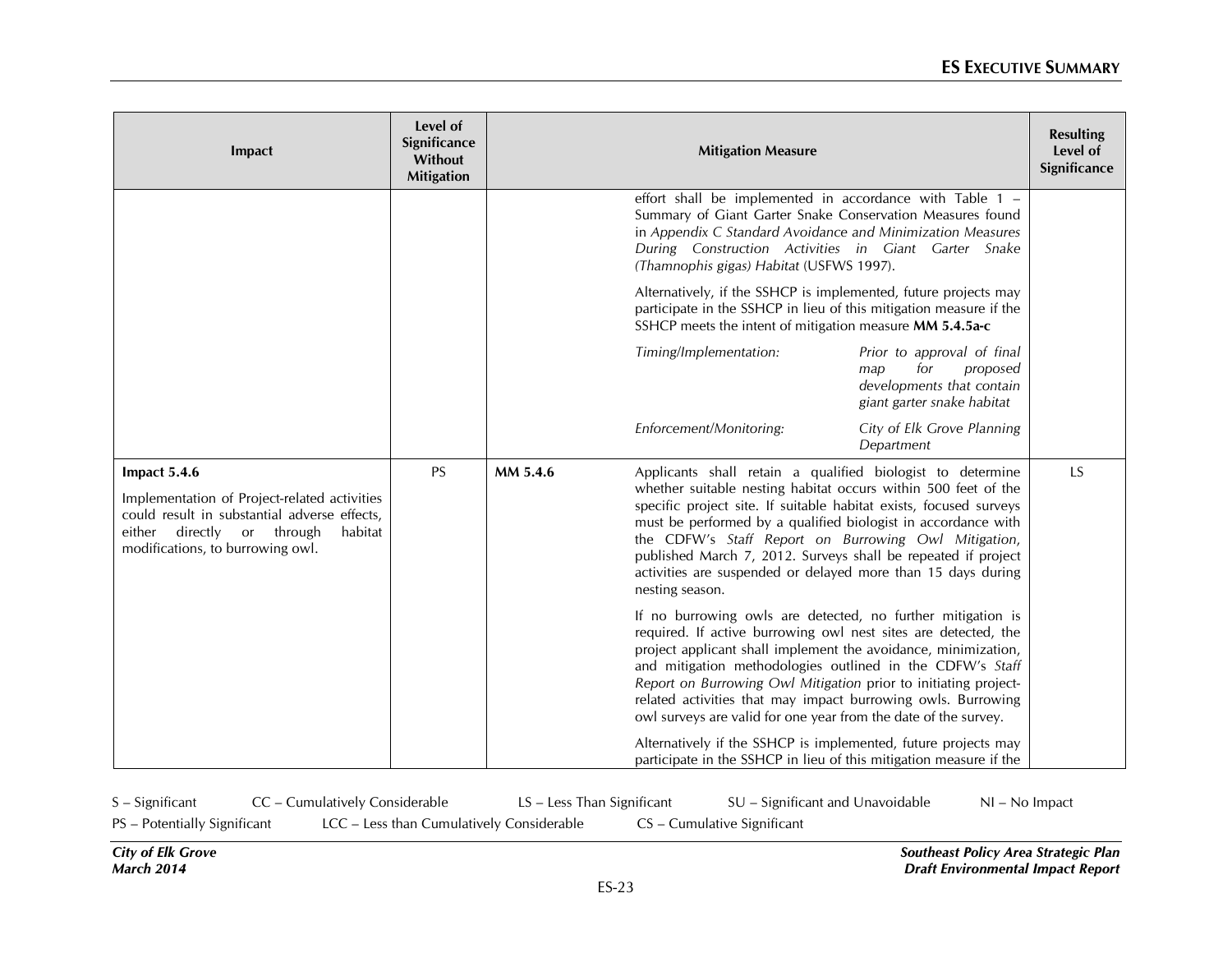| Impact                                                                                                                                                                                                                                                                                       | Level of<br>Significance<br>Without<br><b>Mitigation</b> |           | <b>Mitigation Measure</b>                                                                                                                                                                                                                                                                                                                                                                                                                                                                                                                                                                                                                                                                                                    |                                                                                                                              | <b>Resulting</b><br>Level of<br>Significance |
|----------------------------------------------------------------------------------------------------------------------------------------------------------------------------------------------------------------------------------------------------------------------------------------------|----------------------------------------------------------|-----------|------------------------------------------------------------------------------------------------------------------------------------------------------------------------------------------------------------------------------------------------------------------------------------------------------------------------------------------------------------------------------------------------------------------------------------------------------------------------------------------------------------------------------------------------------------------------------------------------------------------------------------------------------------------------------------------------------------------------------|------------------------------------------------------------------------------------------------------------------------------|----------------------------------------------|
|                                                                                                                                                                                                                                                                                              |                                                          |           | SSHCP meets the intent of mitigation measure MM 5.4.6.                                                                                                                                                                                                                                                                                                                                                                                                                                                                                                                                                                                                                                                                       |                                                                                                                              |                                              |
|                                                                                                                                                                                                                                                                                              |                                                          |           | Timing/Implementation:                                                                                                                                                                                                                                                                                                                                                                                                                                                                                                                                                                                                                                                                                                       | Prior to approval of final<br>Construction<br>maps.<br>minimization<br>measures<br>shall occur<br>throughout<br>construction |                                              |
|                                                                                                                                                                                                                                                                                              |                                                          |           | Enforcement/Monitoring:                                                                                                                                                                                                                                                                                                                                                                                                                                                                                                                                                                                                                                                                                                      | City of Elk Grove Planning<br>Department                                                                                     |                                              |
| Impact 5.4.7<br>Implementation of Project-related activities<br>could result in substantial adverse effects,<br>directly<br>or through<br>habitat<br>either<br>modifications, to foraging and nesting<br>Swainson's hawk, nesting white-tailed<br>kites, and other protected raptor species. | <b>PS</b>                                                | MM 5.4.7a | If clearing and/or construction activities would occur during the<br>raptor nesting season (January 15-August 15), preconstruction<br>surveys to identify active raptor nests shall be conducted by a<br>qualified biologist within 14 days of construction initiation in<br>specific project sites. Focused surveys must be performed by a<br>qualified biologist for the purposes of determining<br>presence/absence of active nest sites within the proposed impact<br>area, including construction access routes and a 1,000-foot<br>buffer. If no active nests are found, no further mitigation is<br>required. Surveys shall be repeated if construction activities are<br>delayed or postponed for more than 30 days. |                                                                                                                              | LS                                           |
|                                                                                                                                                                                                                                                                                              |                                                          |           | Timing/Implementation:                                                                                                                                                                                                                                                                                                                                                                                                                                                                                                                                                                                                                                                                                                       | Prior to approval of final<br>Minimization<br>maps.<br>shall<br>occur<br>measures<br>throughout construction                 |                                              |
|                                                                                                                                                                                                                                                                                              |                                                          |           | Enforcement/Monitoring:                                                                                                                                                                                                                                                                                                                                                                                                                                                                                                                                                                                                                                                                                                      | City of Elk Grove Planning<br>Department                                                                                     |                                              |
|                                                                                                                                                                                                                                                                                              |                                                          | MM 5.4.7b | If active white-tailed kite or other raptor (excluding Swainson's<br>hawk) nest sites are identified within 1,000 feet of Project<br>activities, the applicant shall impose an 500-foot setback of all<br>active nest sites prior to commencement of any Project<br>construction activities to avoid construction or access-related<br>disturbances to nesting raptors. Project-related activities (i.e.,                                                                                                                                                                                                                                                                                                                    |                                                                                                                              |                                              |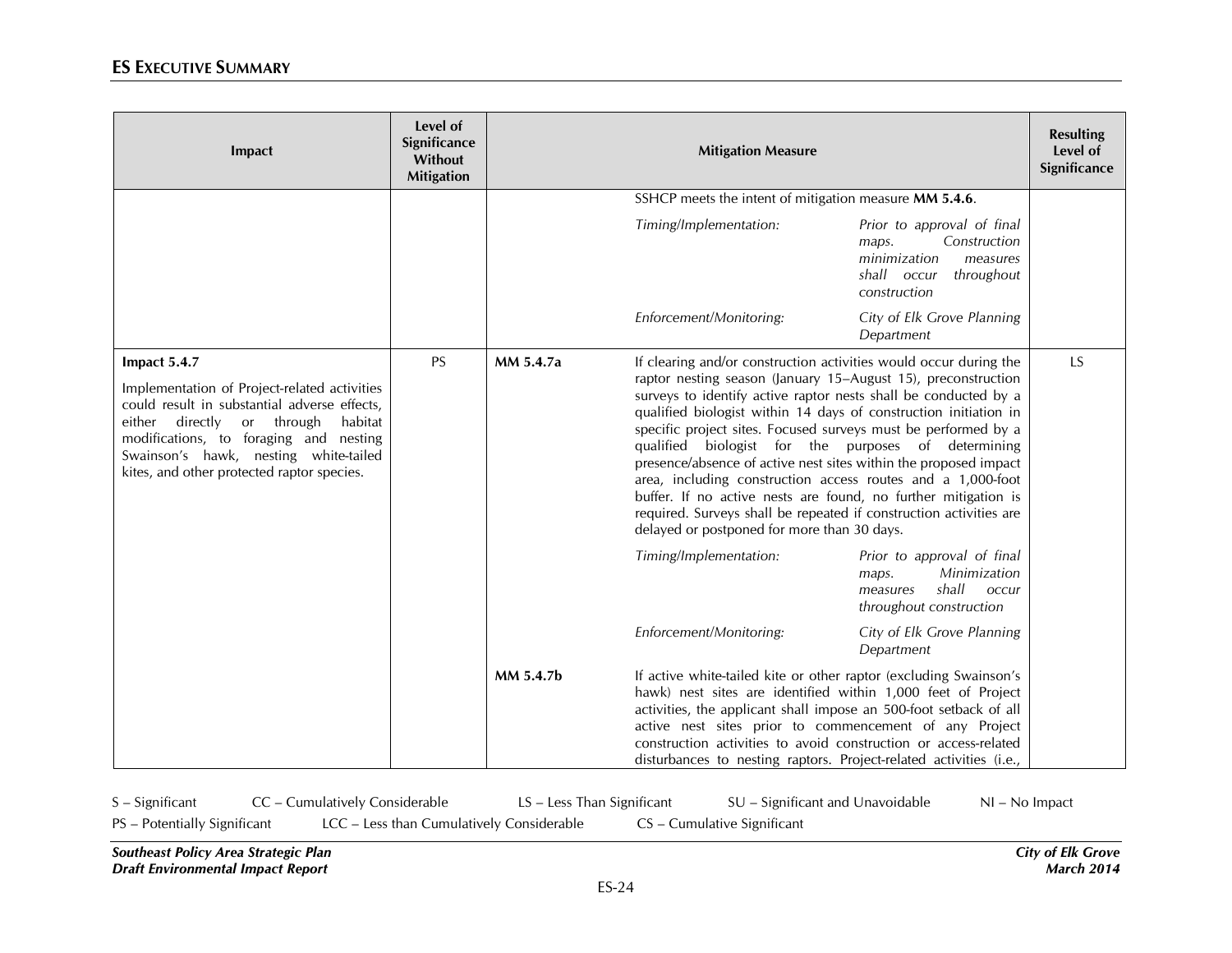| Impact | Level of<br>Significance<br>Without<br><b>Mitigation</b> |           | <b>Mitigation Measure</b>                                                                                                                                                                                                                                                                                                                                                                                                                                                                                                                                                                                                   |                                                                                                                     | <b>Resulting</b><br>Level of<br>Significance |
|--------|----------------------------------------------------------|-----------|-----------------------------------------------------------------------------------------------------------------------------------------------------------------------------------------------------------------------------------------------------------------------------------------------------------------------------------------------------------------------------------------------------------------------------------------------------------------------------------------------------------------------------------------------------------------------------------------------------------------------------|---------------------------------------------------------------------------------------------------------------------|----------------------------------------------|
|        |                                                          |           | vegetation removal, earth moving, and construction) will not<br>occur within the setback until the nest is deemed inactive.<br>Activities permitted within setbacks and the size of setbacks may<br>be adjusted through consultation with the CDFW and/or the<br>City.                                                                                                                                                                                                                                                                                                                                                      |                                                                                                                     |                                              |
|        |                                                          |           | If active Swainson's hawk nest sites are identified within 1,000<br>feet of project activities, the applicant shall impose a 1,000-foot<br>setback of all active nest sites prior to commencement of any<br>construction activities to avoid construction or access-related<br>disturbances to nesting raptors. Project-related activities (i.e.,<br>vegetation removal, earth moving, and construction) will not<br>occur within the setback until the nest is deemed inactive.<br>Activities permitted within setbacks and the size of setbacks may<br>be adjusted through consultation with the CDFW and/or the<br>City. |                                                                                                                     |                                              |
|        |                                                          |           | Timing/Implementation:                                                                                                                                                                                                                                                                                                                                                                                                                                                                                                                                                                                                      | Prior to approval of final<br>Minimization<br>maps.<br>shall<br>measures<br><b>occur</b><br>throughout construction |                                              |
|        |                                                          |           | Enforcement/Monitoring:                                                                                                                                                                                                                                                                                                                                                                                                                                                                                                                                                                                                     | City of Elk Grove Planning<br>Department                                                                            |                                              |
|        |                                                          | MM 5.4.7c | Trees containing white-tailed kite or other raptor (excluding<br>Swainson's hawk) nests that must be removed as a result of<br>Project implementation shall be removed during the non-<br>breeding season (September 1–January 1). Swainson's hawks are<br>State and federally listed as a threatened species; therefore,<br>impacts to Swainson's hawk nest trees require regulatory<br>authorization from the USFWS and the CDFW prior to removal.                                                                                                                                                                        |                                                                                                                     |                                              |
|        |                                                          |           | Timing/Implementation:                                                                                                                                                                                                                                                                                                                                                                                                                                                                                                                                                                                                      | Prior to approval of final<br>Construction<br>maps.<br>minimization<br>measures<br>shall<br>throughout<br>occur     |                                              |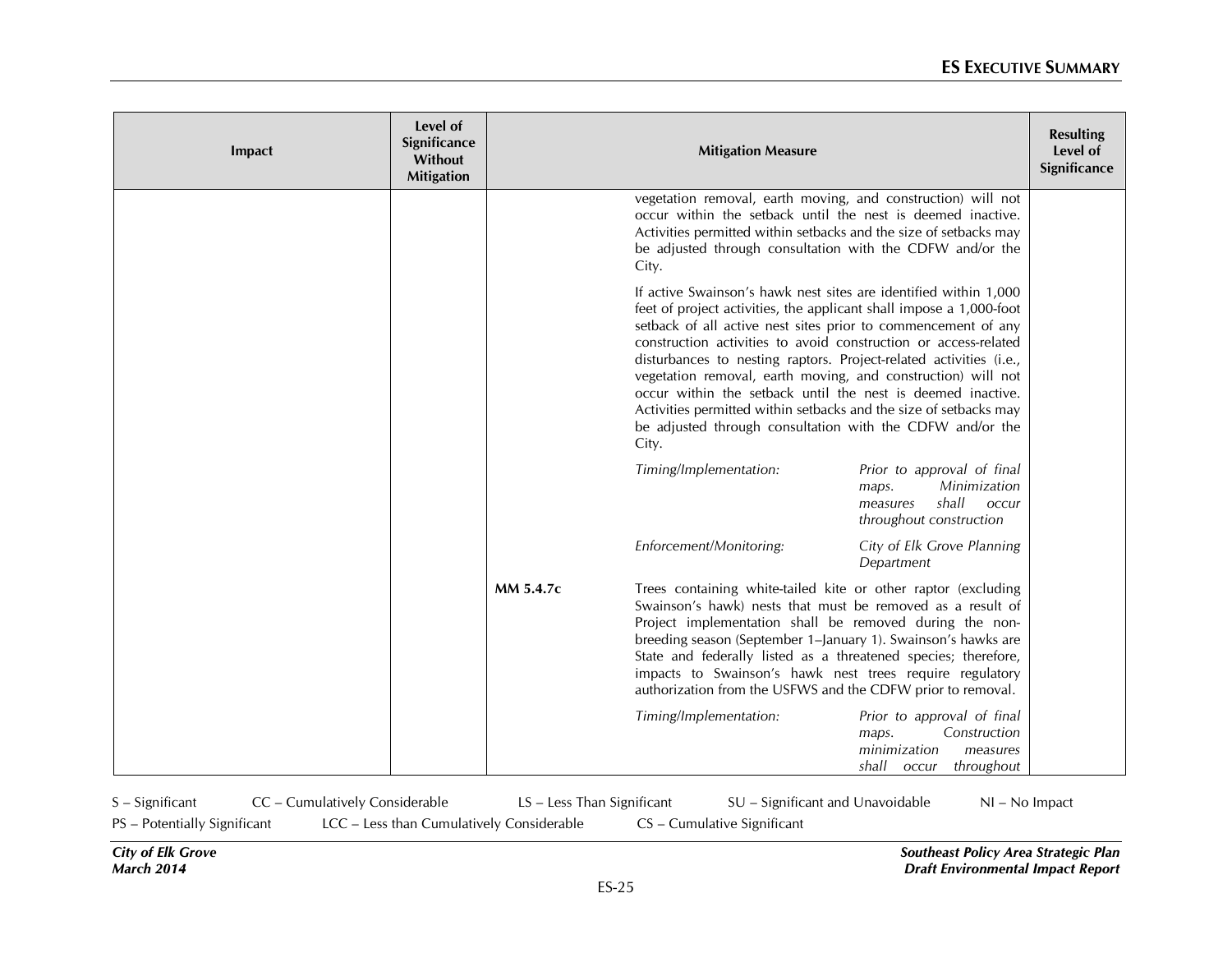| Impact                                                                                                                                                                                       | Level of<br>Significance<br>Without<br><b>Mitigation</b> |           | <b>Mitigation Measure</b>                                                                                                                                                                                                                                                                                                                                                                                                                                                                                                                                                                                                               | <b>Resulting</b><br>Level of<br>Significance |
|----------------------------------------------------------------------------------------------------------------------------------------------------------------------------------------------|----------------------------------------------------------|-----------|-----------------------------------------------------------------------------------------------------------------------------------------------------------------------------------------------------------------------------------------------------------------------------------------------------------------------------------------------------------------------------------------------------------------------------------------------------------------------------------------------------------------------------------------------------------------------------------------------------------------------------------------|----------------------------------------------|
|                                                                                                                                                                                              |                                                          |           | construction                                                                                                                                                                                                                                                                                                                                                                                                                                                                                                                                                                                                                            |                                              |
|                                                                                                                                                                                              |                                                          |           | Enforcement/Monitoring:<br>City of Elk Grove Planning<br>Department                                                                                                                                                                                                                                                                                                                                                                                                                                                                                                                                                                     |                                              |
|                                                                                                                                                                                              |                                                          | MM 5.4.7d | Project applicants shall mitigate for the loss of Swainson's hawk<br>foraging habitat at a 1:1 ratio consistent with Elk Grove<br>Municipal Code (EGMC) Chapter 16.130, Swainson's hawk<br>Impact Mitigation Fees.<br>Alternatively if the SSHCP is<br>implemented, future projects may participate in the SSHCP in<br>lieu of this mitigation measure if the SSHCP meets the intent of<br>the Code Chapter 16.130.                                                                                                                                                                                                                     |                                              |
|                                                                                                                                                                                              |                                                          |           | Timing/Implementation:<br>Prior to approval of final<br>maps                                                                                                                                                                                                                                                                                                                                                                                                                                                                                                                                                                            |                                              |
|                                                                                                                                                                                              |                                                          |           | Enforcement/Monitoring:<br>City of Elk Grove Planning<br>Department                                                                                                                                                                                                                                                                                                                                                                                                                                                                                                                                                                     |                                              |
| Impact 5.4.8<br>Implementation of Project-related activities<br>could result loss of populations or essential<br>habitat for tricolored blackbird and other<br>special-status avian species. | <b>PS</b>                                                | MM 5.4.8  | If clearing and/or construction activities would occur during the<br>migratory bird nesting season (March 15-August 15),<br>preconstruction surveys to identify active bird nests shall be<br>conducted by a qualified biologist within 14 days of<br>construction initiation on specific project sites. Focused surveys<br>must be performed by a qualified biologist for the purpose of<br>determining the presence/absence of active nest sites within the<br>proposed impact area and a 200-foot buffer (if accessible).<br>Surveys shall be repeated if construction activities are delayed<br>or postponed for more than 30 days. | <b>LS</b>                                    |
|                                                                                                                                                                                              |                                                          |           | If active nest sites are identified within 200 feet of project<br>activities, project applicants shall impose a 100-foot setback for<br>all active nest sites prior to commencement of any project<br>construction activities to avoid construction or access-related<br>disturbances to bird nesting activities. Project-related activities<br>(i.e., vegetation removal, earth moving, and construction) will<br>not occur within setbacks until the nest is deemed inactive.                                                                                                                                                         |                                              |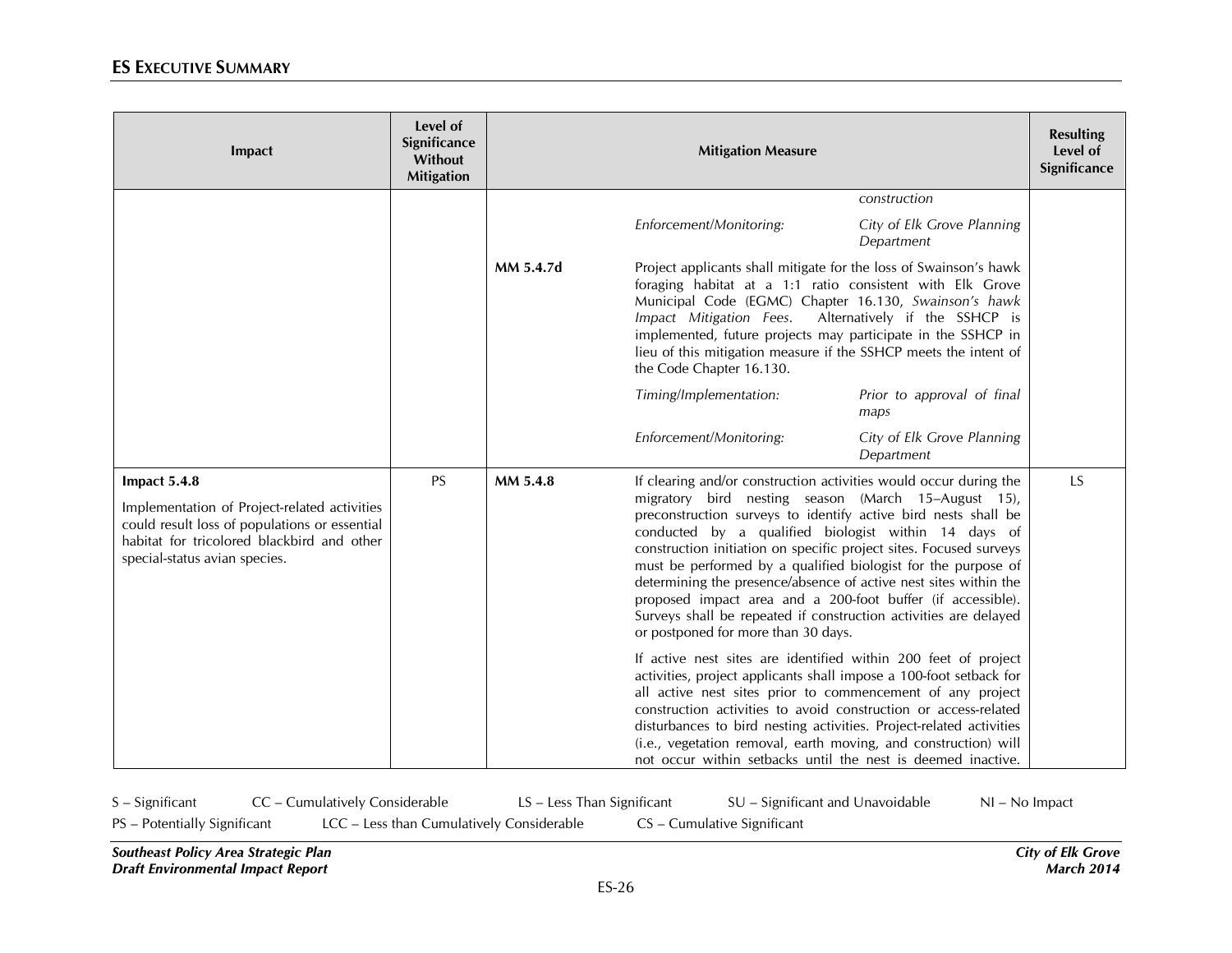| Impact                                                                                                                                                                                | Level of<br>Significance<br>Without<br><b>Mitigation</b> |           | <b>Mitigation Measure</b>                                                                                                                                                                                                                                                                                                                                                        |                                                                                                                              | <b>Resulting</b><br>Level of<br>Significance |
|---------------------------------------------------------------------------------------------------------------------------------------------------------------------------------------|----------------------------------------------------------|-----------|----------------------------------------------------------------------------------------------------------------------------------------------------------------------------------------------------------------------------------------------------------------------------------------------------------------------------------------------------------------------------------|------------------------------------------------------------------------------------------------------------------------------|----------------------------------------------|
|                                                                                                                                                                                       |                                                          |           | Activities permitted within and the size (i.e., 100 feet) of<br>setbacks may be adjusted through consultation with the CDFW<br>and/or the City.                                                                                                                                                                                                                                  |                                                                                                                              |                                              |
|                                                                                                                                                                                       |                                                          |           | Timing/Implementation:                                                                                                                                                                                                                                                                                                                                                           | Prior to approval of final<br>Construction<br>maps.<br>minimization<br>measures<br>shall occur<br>throughout<br>construction |                                              |
|                                                                                                                                                                                       |                                                          |           | Enforcement/Monitoring:                                                                                                                                                                                                                                                                                                                                                          | City of Elk Grove Planning<br>Department                                                                                     |                                              |
| Impact 5.4.9<br>Implementation of Project activities could<br>result in the loss of riparian vegetation,<br>sensitive natural communities,<br>and/or<br>federally protected wetlands. | <b>PS</b>                                                | MM 5.4.9a | Applicants shall retain a qualified wetland consultant to<br>determine if potentially jurisdictional waters are present. If<br>potentially jurisdictional features are identified, the project<br>applicant shall submit a preliminary jurisdictional determination<br>to the USACE for verification. The verified delineation will be<br>submitted to the City for its records. |                                                                                                                              | <b>LS</b>                                    |
|                                                                                                                                                                                       |                                                          |           | Timing/Implementation:                                                                                                                                                                                                                                                                                                                                                           | Prior to approval of final<br>maps                                                                                           |                                              |
|                                                                                                                                                                                       |                                                          |           | Enforcement/Monitoring:                                                                                                                                                                                                                                                                                                                                                          | City of Elk Grove Planning<br>Department                                                                                     |                                              |
|                                                                                                                                                                                       |                                                          | MM 5.4.9b | Applicants shall ensure there is no net loss of riparian<br>vegetation. Mitigation as required in regulatory permits issued<br>through the CDFW, the USACE, or the RWQCB may be applied<br>to satisfy this measure.                                                                                                                                                              |                                                                                                                              |                                              |
|                                                                                                                                                                                       |                                                          |           | Evidence of compliance with this mitigation measure shall be<br>provided to the City prior to construction and grading activities<br>for the proposed Project.                                                                                                                                                                                                                   |                                                                                                                              |                                              |
|                                                                                                                                                                                       |                                                          |           | Timing/Implementation:                                                                                                                                                                                                                                                                                                                                                           | Prior to approval of final<br>Construction<br>maps.<br>minimization<br>measures                                              |                                              |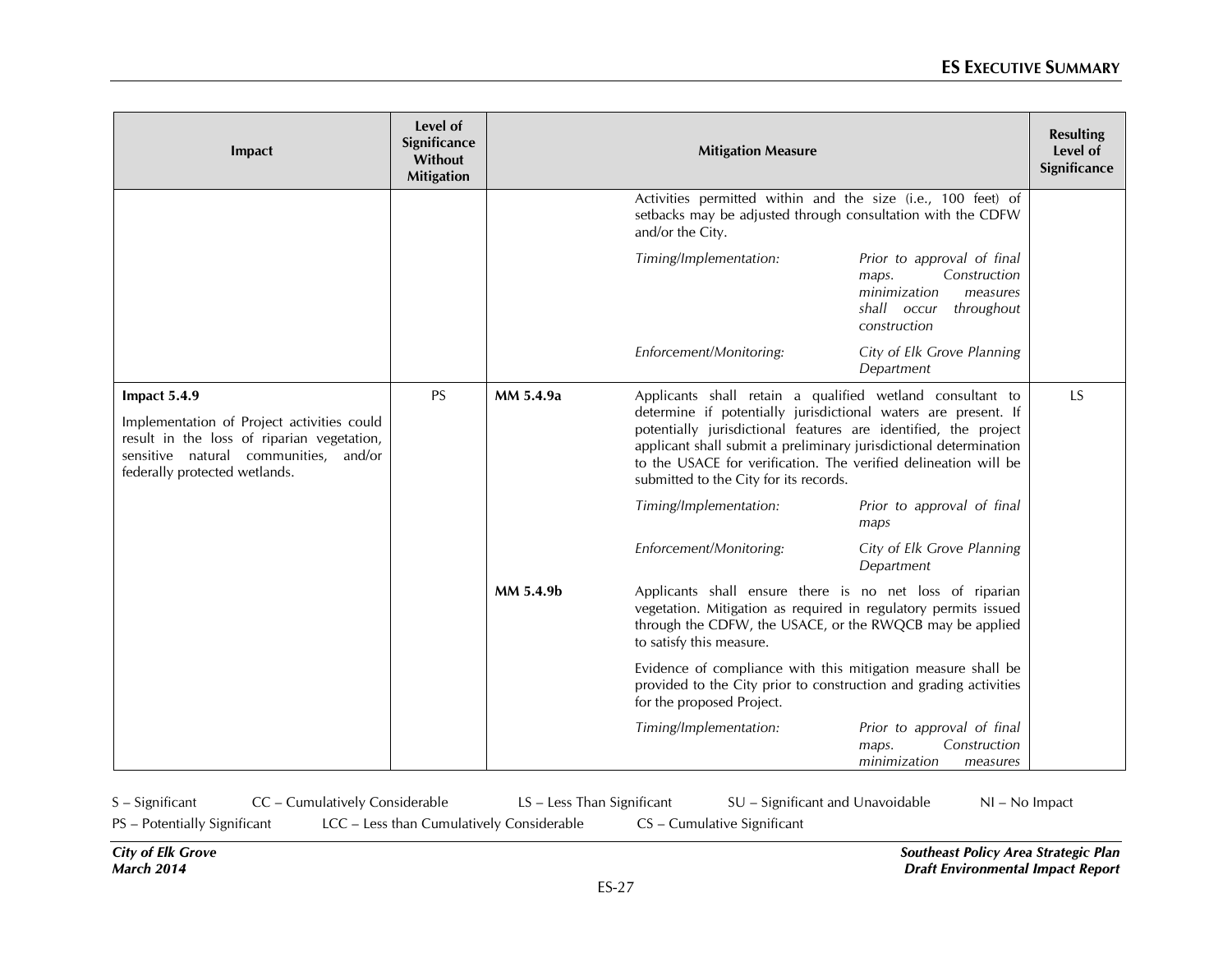| Impact                                                                                                                                                                                      | Level of<br>Significance<br>Without<br><b>Mitigation</b> |                | <b>Mitigation Measure</b>                                                                                                                                                                                                                                                                                                                                                                                                                                            |                                              | <b>Resulting</b><br>Level of<br>Significance |
|---------------------------------------------------------------------------------------------------------------------------------------------------------------------------------------------|----------------------------------------------------------|----------------|----------------------------------------------------------------------------------------------------------------------------------------------------------------------------------------------------------------------------------------------------------------------------------------------------------------------------------------------------------------------------------------------------------------------------------------------------------------------|----------------------------------------------|----------------------------------------------|
|                                                                                                                                                                                             |                                                          |                |                                                                                                                                                                                                                                                                                                                                                                                                                                                                      | shall<br>throughout<br>occur<br>construction |                                              |
|                                                                                                                                                                                             |                                                          |                | Enforcement/Monitoring:                                                                                                                                                                                                                                                                                                                                                                                                                                              | City of Elk Grove Planning<br>Department     |                                              |
|                                                                                                                                                                                             |                                                          | MM 5.4.9c      | Project applicants shall ensure that their specific projects would<br>result in no net loss of federally protected waters through impact<br>avoidance, impact minimization, and/or compensatory<br>mitigation, as determined in CWA Section 404 and 401 permits<br>and/or a 1602 Streambed Alteration Agreement. Evidence of<br>compliance with this mitigation measure shall be provided prior<br>to construction and grading activities for each proposed project. |                                              |                                              |
|                                                                                                                                                                                             |                                                          |                | Timing/Implementation:                                                                                                                                                                                                                                                                                                                                                                                                                                               | Prior to approval final<br>maps              |                                              |
|                                                                                                                                                                                             |                                                          |                | Enforcement/Monitoring:                                                                                                                                                                                                                                                                                                                                                                                                                                              | City of Elk Grove Planning<br>Department     |                                              |
| <b>Impact 5.4.10</b>                                                                                                                                                                        | LS                                                       | None required. |                                                                                                                                                                                                                                                                                                                                                                                                                                                                      |                                              | <b>LS</b>                                    |
| Implementation of the proposed Project<br>would not interfere with the movement of<br>native resident or migratory wildlife<br>species.                                                     |                                                          |                |                                                                                                                                                                                                                                                                                                                                                                                                                                                                      |                                              |                                              |
| <b>Impact 5.4.11</b>                                                                                                                                                                        | NI                                                       | None required. |                                                                                                                                                                                                                                                                                                                                                                                                                                                                      |                                              | N <sub>l</sub>                               |
| Development of the Project area could<br>result in the loss of protected tree species<br>and removal of Swainson's hawk habitat,<br>which could conflict with the City's<br>Municipal Code. |                                                          |                |                                                                                                                                                                                                                                                                                                                                                                                                                                                                      |                                              |                                              |
| <b>Impact 5.4.12</b>                                                                                                                                                                        | NI                                                       | None required. |                                                                                                                                                                                                                                                                                                                                                                                                                                                                      |                                              | N <sub>l</sub>                               |
| Implementation of the proposed Project<br>would not conflict with the provisions of                                                                                                         |                                                          |                |                                                                                                                                                                                                                                                                                                                                                                                                                                                                      |                                              |                                              |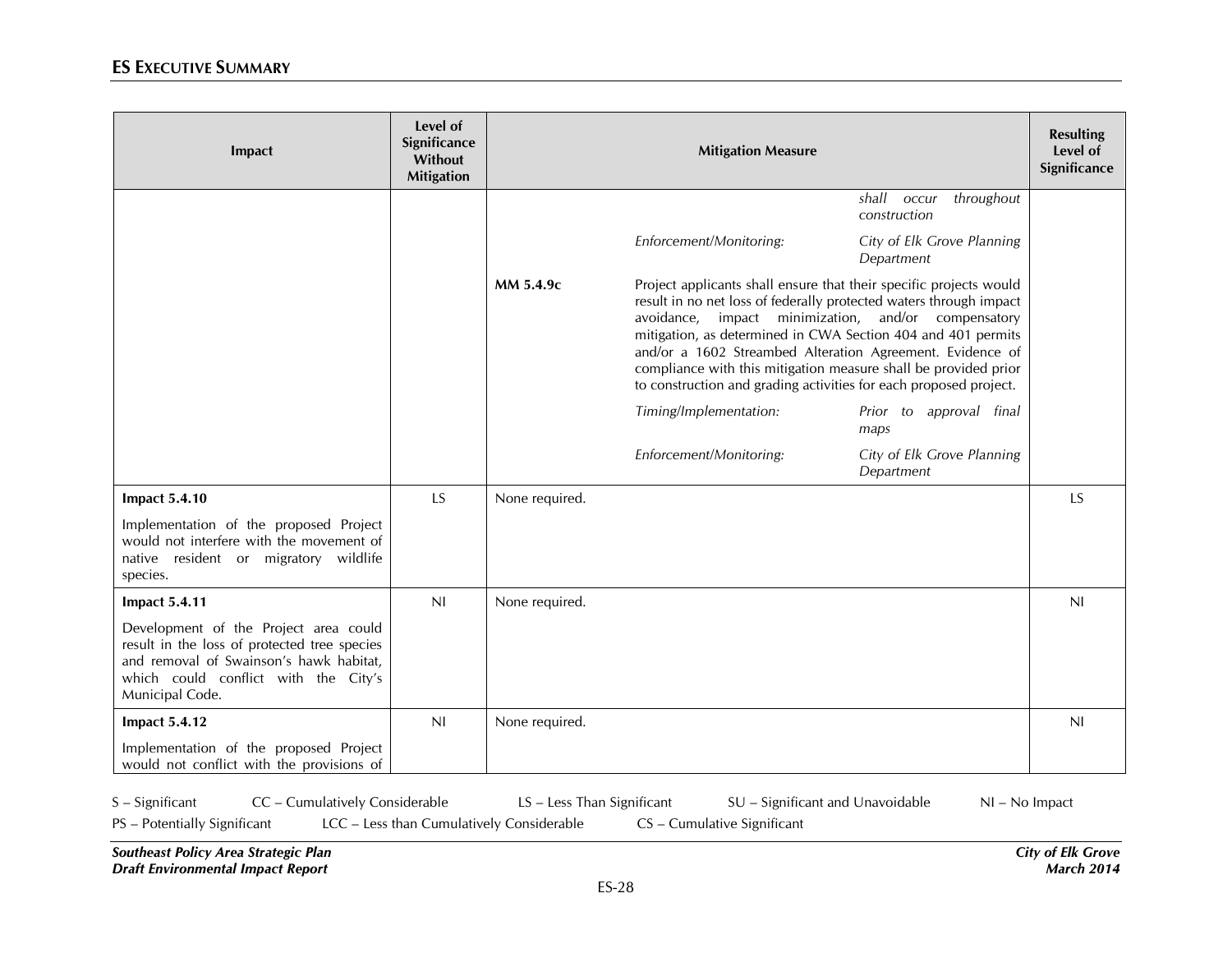| Impact                                                                                                                                                                                                                                                                            | Level of<br>Significance<br>Without<br><b>Mitigation</b> |           | <b>Mitigation Measure</b>                                                                                                                                                                                                                                                                                                                                                                                                                                                                                                                                                                                                                                                                                                       | <b>Resulting</b><br>Level of<br>Significance |
|-----------------------------------------------------------------------------------------------------------------------------------------------------------------------------------------------------------------------------------------------------------------------------------|----------------------------------------------------------|-----------|---------------------------------------------------------------------------------------------------------------------------------------------------------------------------------------------------------------------------------------------------------------------------------------------------------------------------------------------------------------------------------------------------------------------------------------------------------------------------------------------------------------------------------------------------------------------------------------------------------------------------------------------------------------------------------------------------------------------------------|----------------------------------------------|
| an adopted habitat conservation plan,<br>natural community conservation plan, or<br>other approved local, regional, or state<br>habitat conservation plan.                                                                                                                        |                                                          |           |                                                                                                                                                                                                                                                                                                                                                                                                                                                                                                                                                                                                                                                                                                                                 |                                              |
| <b>Impact 5.4.13</b>                                                                                                                                                                                                                                                              | CC                                                       |           | Implementation of mitigation measures MM 5.4.1 through MM 5.4.9.c                                                                                                                                                                                                                                                                                                                                                                                                                                                                                                                                                                                                                                                               | SU                                           |
| Implementation of the proposed Project<br>would contribute to the loss of biological<br>resources in the region, as well as ongoing<br>urbanization in southern Sacramento<br>County.                                                                                             |                                                          |           |                                                                                                                                                                                                                                                                                                                                                                                                                                                                                                                                                                                                                                                                                                                                 |                                              |
| <b>5.5 Cultural Resources</b>                                                                                                                                                                                                                                                     |                                                          |           |                                                                                                                                                                                                                                                                                                                                                                                                                                                                                                                                                                                                                                                                                                                                 |                                              |
| Impact 5.5.1<br>Construction of the proposed Project could<br>adversely affect or result in the damage of<br>potential or unknown cultural resources<br>(i.e., prehistoric sites, historic sites, historic<br>buildings/structures, and isolated artifacts)<br>and human remains. | <b>PS</b>                                                | MM 5.5.1a | If cultural resources (i.e., prehistoric sites, historic sites, and<br>isolated artifacts) are discovered during grading or construction<br>activities within the Project area, work shall be halted<br>immediately within 50 feet of the discovery, the City Planning<br>Department shall be notified, and a professional archaeologist<br>that meets the Secretary of the Interior's Professional<br>Qualifications Standards in archaeology and/or history shall be<br>retained to determine the significance of the discovery.                                                                                                                                                                                              | <b>LS</b>                                    |
|                                                                                                                                                                                                                                                                                   |                                                          |           | The City shall consider mitigation recommendations presented<br>by a professional archaeologist that meets the Secretary of the<br>Interior's Professional Qualifications Standards in archaeology<br>and/or history for any unanticipated discoveries. The City and<br>the Project applicant of the site where the discovery is made<br>shall consult and agree on implementation of a measure or<br>measures that the City deems feasible. Such measures may<br>include avoidance, preservation in place, excavation,<br>documentation, curation, data recovery, or other appropriate<br>measures. The Project proponent shall be required to implement<br>any mitigation necessary for the protection of cultural resources. |                                              |
|                                                                                                                                                                                                                                                                                   |                                                          |           | Timing/Implementation:<br>As a condition of Project                                                                                                                                                                                                                                                                                                                                                                                                                                                                                                                                                                                                                                                                             |                                              |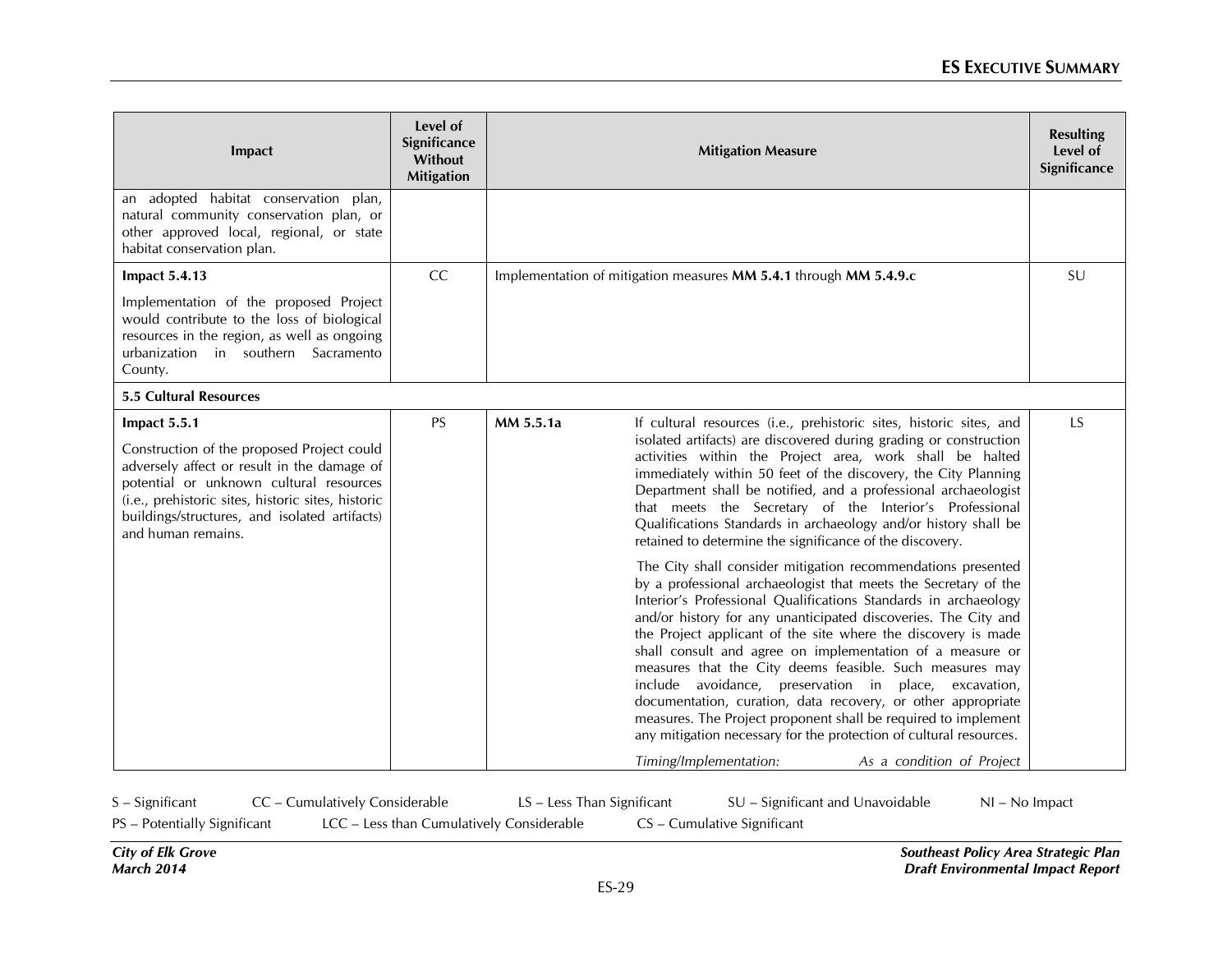| Impact | Level of<br>Significance<br><b>Without</b><br><b>Mitigation</b> |           | <b>Mitigation Measure</b>                                                                                                                                                                                                                                                                                                                                                                                                                                                                                                                                                                                                           |                                                                                                                |  |
|--------|-----------------------------------------------------------------|-----------|-------------------------------------------------------------------------------------------------------------------------------------------------------------------------------------------------------------------------------------------------------------------------------------------------------------------------------------------------------------------------------------------------------------------------------------------------------------------------------------------------------------------------------------------------------------------------------------------------------------------------------------|----------------------------------------------------------------------------------------------------------------|--|
|        |                                                                 |           |                                                                                                                                                                                                                                                                                                                                                                                                                                                                                                                                                                                                                                     | approval<br>and<br>implemented<br>during<br>grading or construction<br>activities                              |  |
|        |                                                                 |           | Enforcement/Monitoring:                                                                                                                                                                                                                                                                                                                                                                                                                                                                                                                                                                                                             | City of Elk Grove Planning<br>Department                                                                       |  |
|        |                                                                 | MM 5.5.1b | If human remains are discovered during any ground-disturbing<br>activities within the Project area, all work shall be halted<br>immediately within 50 feet of the discovery, the City Planning<br>Department shall be notified, and the County Coroner must be<br>notified according to Section 5097.98 of the California Public<br>Resources Code and Section 7050.5 of the California Health<br>and Safety Code. If the remains are determined to be Native<br>American, the coroner will notify the Native American Heritage<br>Commission, and the procedures outlined in CEQA Section<br>15064.5(d) and (e) shall be followed. |                                                                                                                |  |
|        |                                                                 |           | Timing/Implementation:                                                                                                                                                                                                                                                                                                                                                                                                                                                                                                                                                                                                              | As a condition of Project<br>approval<br>and<br>implemented<br>during<br>grading or construction<br>activities |  |
|        |                                                                 |           | Enforcement/Monitoring:                                                                                                                                                                                                                                                                                                                                                                                                                                                                                                                                                                                                             | City of Elk Grove Planning<br>Department                                                                       |  |
|        |                                                                 | MM 5.5.1c | Prior to the approval of subsequent development projects within<br>the Project area that have not already been evaluated for the<br>presence of cultural resources, a detailed cultural resources field<br>survey of the subject property shall be conducted by the City<br>and funded by the applicant. The cultural resources field survey<br>shall identify any cultural resource finds and will set out<br>measures to mitigate any impacts to any significant resources as<br>defined by CEQA, the California Register of Historic Resources,<br>and/or the National Historic Preservation Act. Mitigation                     |                                                                                                                |  |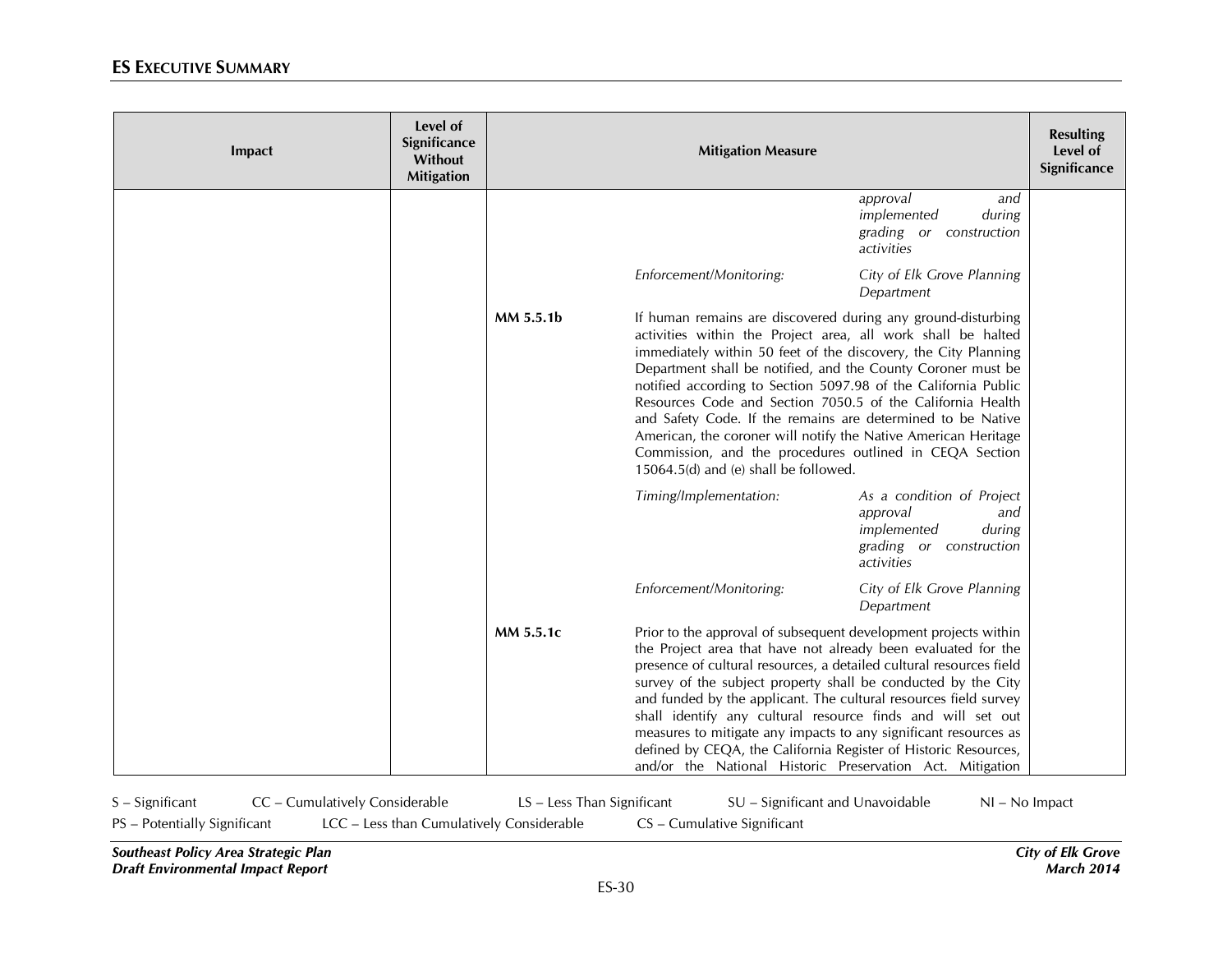| Impact | Level of<br>Significance<br>Without<br><b>Mitigation</b> |           | <b>Mitigation Measure</b>                                                                                                                                                                                                                                                                                                                                                                                                                                                                                                                                                                             |                                                                                                                                                                    | <b>Resulting</b><br>Level of<br>Significance |
|--------|----------------------------------------------------------|-----------|-------------------------------------------------------------------------------------------------------------------------------------------------------------------------------------------------------------------------------------------------------------------------------------------------------------------------------------------------------------------------------------------------------------------------------------------------------------------------------------------------------------------------------------------------------------------------------------------------------|--------------------------------------------------------------------------------------------------------------------------------------------------------------------|----------------------------------------------|
|        |                                                          |           | methods to be employed include, but are not limited to, the<br>following:                                                                                                                                                                                                                                                                                                                                                                                                                                                                                                                             |                                                                                                                                                                    |                                              |
|        |                                                          |           | a.<br>maintenance of the site.                                                                                                                                                                                                                                                                                                                                                                                                                                                                                                                                                                        | Redesign of the subsequent development project to avoid<br>the resource. The resource site shall be deeded to a<br>nonprofit agency to be approved by the City for |                                              |
|        |                                                          |           | b.<br>to appropriate standards.                                                                                                                                                                                                                                                                                                                                                                                                                                                                                                                                                                       | If avoidance is determined to be infeasible by the City, the<br>resource shall be mapped, stabilized, and capped pursuant                                          |                                              |
|        |                                                          |           | c. If capping is determined infeasible by the City, the resource<br>shall be excavated and recorded to appropriate standards.                                                                                                                                                                                                                                                                                                                                                                                                                                                                         |                                                                                                                                                                    |                                              |
|        |                                                          |           | Timing/Implementation:                                                                                                                                                                                                                                                                                                                                                                                                                                                                                                                                                                                | Prior to approval of each<br>application                                                                                                                           |                                              |
|        |                                                          |           | Enforcement/Monitoring:                                                                                                                                                                                                                                                                                                                                                                                                                                                                                                                                                                               | City of Elk Grove Planning<br>Department                                                                                                                           |                                              |
|        |                                                          | MM 5.5.1d | Prior to the approval of subsequent development projects that<br>include the residences at 7809 Kammerer Road and 8011<br>Kammerer Road, a detailed evaluation of the historical<br>significance of the structures at the two sites listed above shall<br>be conducted by the City and funded by the applicant. If the<br>evaluation is negative (i.e., not historically significant), no<br>further mitigation is required.                                                                                                                                                                          |                                                                                                                                                                    |                                              |
|        |                                                          |           | If the evaluation determines that one or both of the two sites are<br>historically significant, the subsequent development project(s)<br>will be redesigned to avoid the historical site(s). The historical<br>site(s) will be deeded to a nonprofit agency to be approved by<br>the City for the maintenance of the site(s). If avoidance is<br>determined to be infeasible by the City, the applicant will<br>prepare a treatment plan to minimize adverse effects, relocate<br>resources, if appropriate, and conduct all required<br>documentation (in addition to the items above) in accordance |                                                                                                                                                                    |                                              |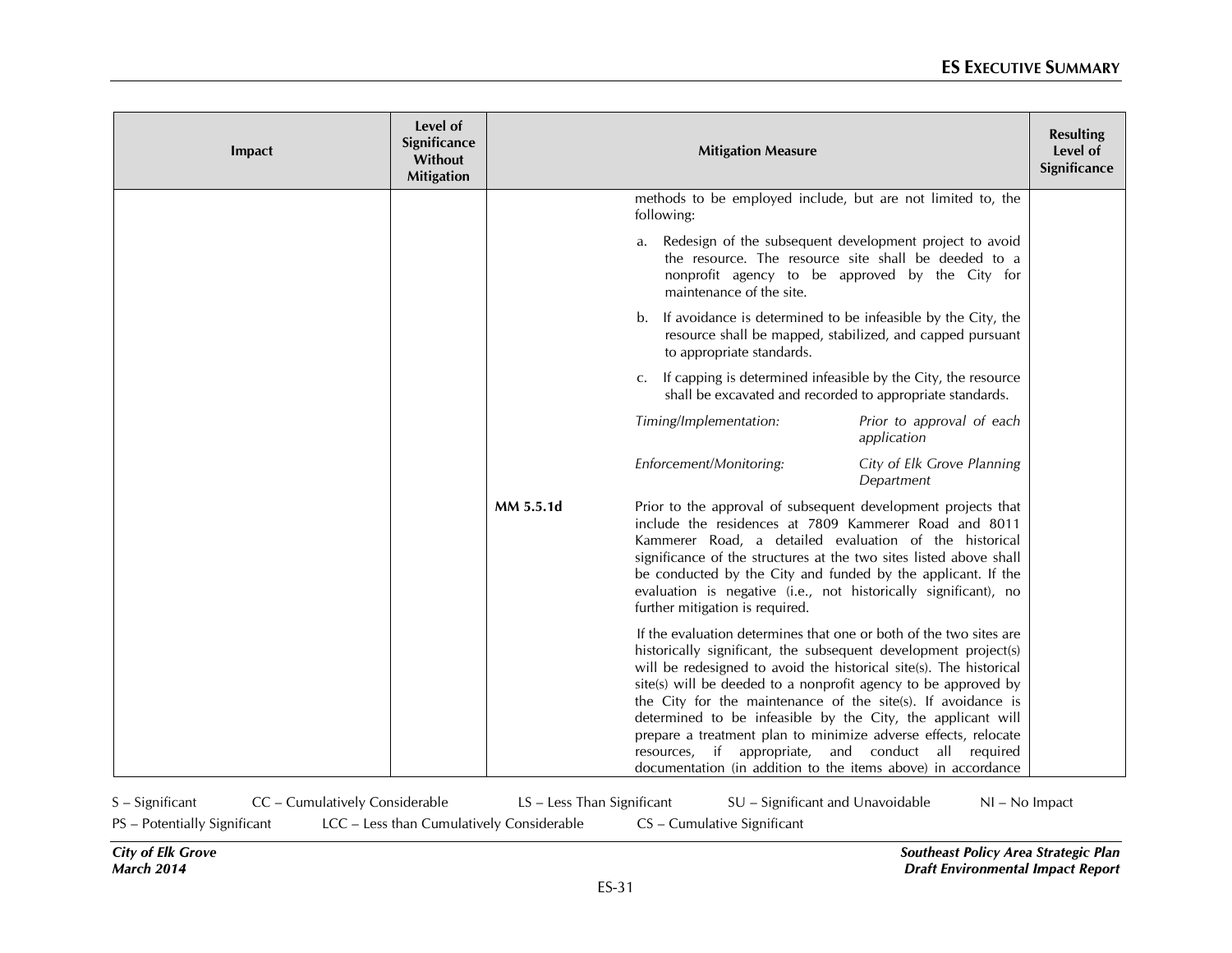| Impact                                                                                                                                                | Level of<br>Significance<br>Without<br><b>Mitigation</b> |                                                                         | <b>Mitigation Measure</b>                                                                                                                                                                                                                                                                                                                        | <b>Resulting</b><br>Level of<br>Significance |
|-------------------------------------------------------------------------------------------------------------------------------------------------------|----------------------------------------------------------|-------------------------------------------------------------------------|--------------------------------------------------------------------------------------------------------------------------------------------------------------------------------------------------------------------------------------------------------------------------------------------------------------------------------------------------|----------------------------------------------|
|                                                                                                                                                       |                                                          |                                                                         | with appropriate standards:                                                                                                                                                                                                                                                                                                                      |                                              |
|                                                                                                                                                       |                                                          |                                                                         | The development of a site-specific history and appropriate<br>a.<br>contextual information regarding the particular resource; in<br>addition to archival research and comparative studies, this<br>task could involve limited oral history collection.                                                                                           |                                              |
|                                                                                                                                                       |                                                          |                                                                         | b. Accurate mapping of the noted resource(s), scaled to<br>indicate size and proportion of the structure(s).                                                                                                                                                                                                                                     |                                              |
|                                                                                                                                                       |                                                          |                                                                         | Architectural description of affected structures.<br>C.                                                                                                                                                                                                                                                                                          |                                              |
|                                                                                                                                                       |                                                          |                                                                         | Photo documentation of the designated resources, both in<br>d.<br>still and video format.                                                                                                                                                                                                                                                        |                                              |
|                                                                                                                                                       |                                                          |                                                                         | Recordation of measured architectural drawings, in the case<br>e.<br>of specifically designated buildings of higher architectural<br>merit.                                                                                                                                                                                                      |                                              |
|                                                                                                                                                       |                                                          |                                                                         | Any historical significant artifacts within buildings and the<br>f.<br>surrounding area shall be recorded and deposited with the<br>appropriate museum.                                                                                                                                                                                          |                                              |
|                                                                                                                                                       |                                                          |                                                                         | Timing/Implementation:<br>Prior to<br>approval<br>demolition<br>permits<br>subsequent development<br>involving<br>projects<br>the<br>7809<br>properties<br>at<br>Kammerer Road and 8011<br>Kammerer Road                                                                                                                                         | 0f<br><b>or</b>                              |
|                                                                                                                                                       |                                                          |                                                                         | Enforcement/Monitoring:<br>City of Elk Grove Planning<br>Department                                                                                                                                                                                                                                                                              |                                              |
| Impact 5.5.2<br>Construction of the proposed Project could<br>adversely affect or result in the damage of<br>unknown paleontological resources (i.e., | <b>PS</b>                                                | MM 5.5.2                                                                | If any paleontological resources (fossils) are discovered during<br>grading or construction activities within the Project area, work<br>shall be halted immediately within 50 feet of the discovery, and<br>the City Planning Department shall be immediately notified. At<br>that time, the City will coordinate any necessary investigation of | LS                                           |
| S - Significant<br>CC - Cumulatively Considerable<br>PS - Potentially Significant                                                                     |                                                          | LS - Less Than Significant<br>LCC - Less than Cumulatively Considerable | SU - Significant and Unavoidable<br>CS - Cumulative Significant                                                                                                                                                                                                                                                                                  | NI - No Impact                               |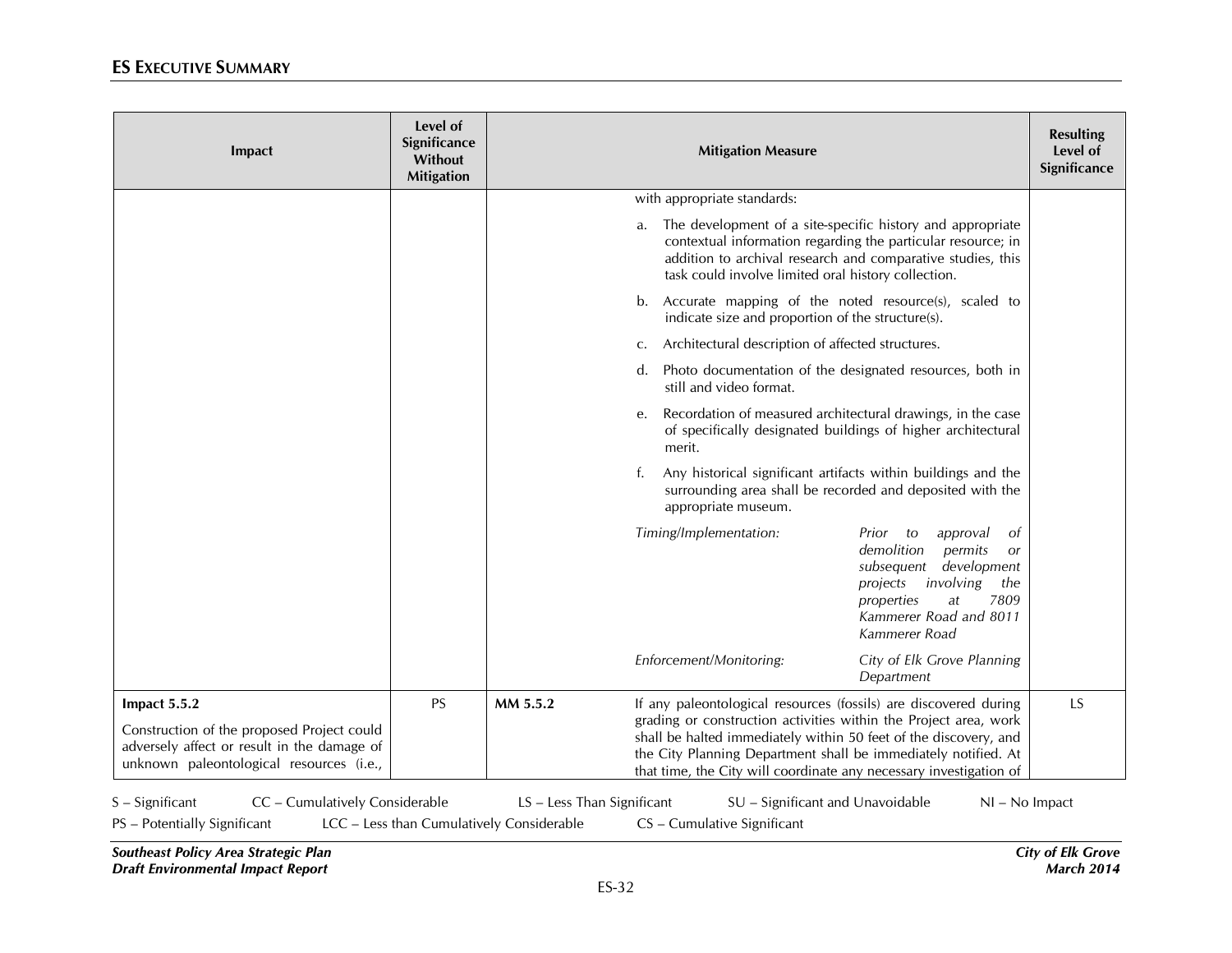| Impact                                                                                                                                                                                                                                                      | Level of<br>Significance<br>Without<br><b>Mitigation</b> | <b>Mitigation Measure</b>                                                                                                                                                                                                                                                                                                                                                                                                                                                                                                                                                                                                       | <b>Resulting</b><br>Level of<br>Significance |
|-------------------------------------------------------------------------------------------------------------------------------------------------------------------------------------------------------------------------------------------------------------|----------------------------------------------------------|---------------------------------------------------------------------------------------------------------------------------------------------------------------------------------------------------------------------------------------------------------------------------------------------------------------------------------------------------------------------------------------------------------------------------------------------------------------------------------------------------------------------------------------------------------------------------------------------------------------------------------|----------------------------------------------|
| fossils and fossil formations).                                                                                                                                                                                                                             |                                                          | the discovery with a qualified paleontologist.                                                                                                                                                                                                                                                                                                                                                                                                                                                                                                                                                                                  |                                              |
|                                                                                                                                                                                                                                                             |                                                          | The City shall consider the mitigation recommendations of the<br>qualified paleontologist for any unanticipated discoveries of<br>paleontological resources. The City and the appropriate project<br>applicant shall consult and agree on implementation of a<br>measure or measures that the City deems feasible and<br>appropriate. Such measures may include avoidance,<br>preservation in place, excavation, documentation, curation, data<br>recovery, or other appropriate measures. The project proponent<br>shall be required to implement any mitigation necessary for the<br>protection of paleontological resources. |                                              |
|                                                                                                                                                                                                                                                             |                                                          | Timing/Implementation:<br>As a condition of project<br>approval<br>and<br>implemented<br>during<br>ground-disturbing<br>activities                                                                                                                                                                                                                                                                                                                                                                                                                                                                                              |                                              |
|                                                                                                                                                                                                                                                             |                                                          | Enforcement/Monitoring:<br>City of Elk Grove Planning<br>Department                                                                                                                                                                                                                                                                                                                                                                                                                                                                                                                                                             |                                              |
| Impact 5.5.3                                                                                                                                                                                                                                                | <b>PCC</b>                                               | Implement mitigation measures MM 5.5.1a and MM 5.5.1b.                                                                                                                                                                                                                                                                                                                                                                                                                                                                                                                                                                          | <b>LCC</b>                                   |
| Development of the proposed Project<br>could contribute to<br>the cumulative<br>disturbance of cultural resources (i.e.,<br>prehistoric sites, historic sites, historic<br>buildings/structures, and isolated artifacts<br>and features) and human remains. |                                                          |                                                                                                                                                                                                                                                                                                                                                                                                                                                                                                                                                                                                                                 |                                              |
| Impact 5.5.4                                                                                                                                                                                                                                                | <b>CC</b>                                                | Implement mitigation measure MM 5.5.2.                                                                                                                                                                                                                                                                                                                                                                                                                                                                                                                                                                                          | <b>LCC</b>                                   |
| Development of the proposed Project<br>could contribute to the cumulative<br>disturbance of paleontological resources<br>(i.e., fossils and fossil formations).                                                                                             |                                                          |                                                                                                                                                                                                                                                                                                                                                                                                                                                                                                                                                                                                                                 |                                              |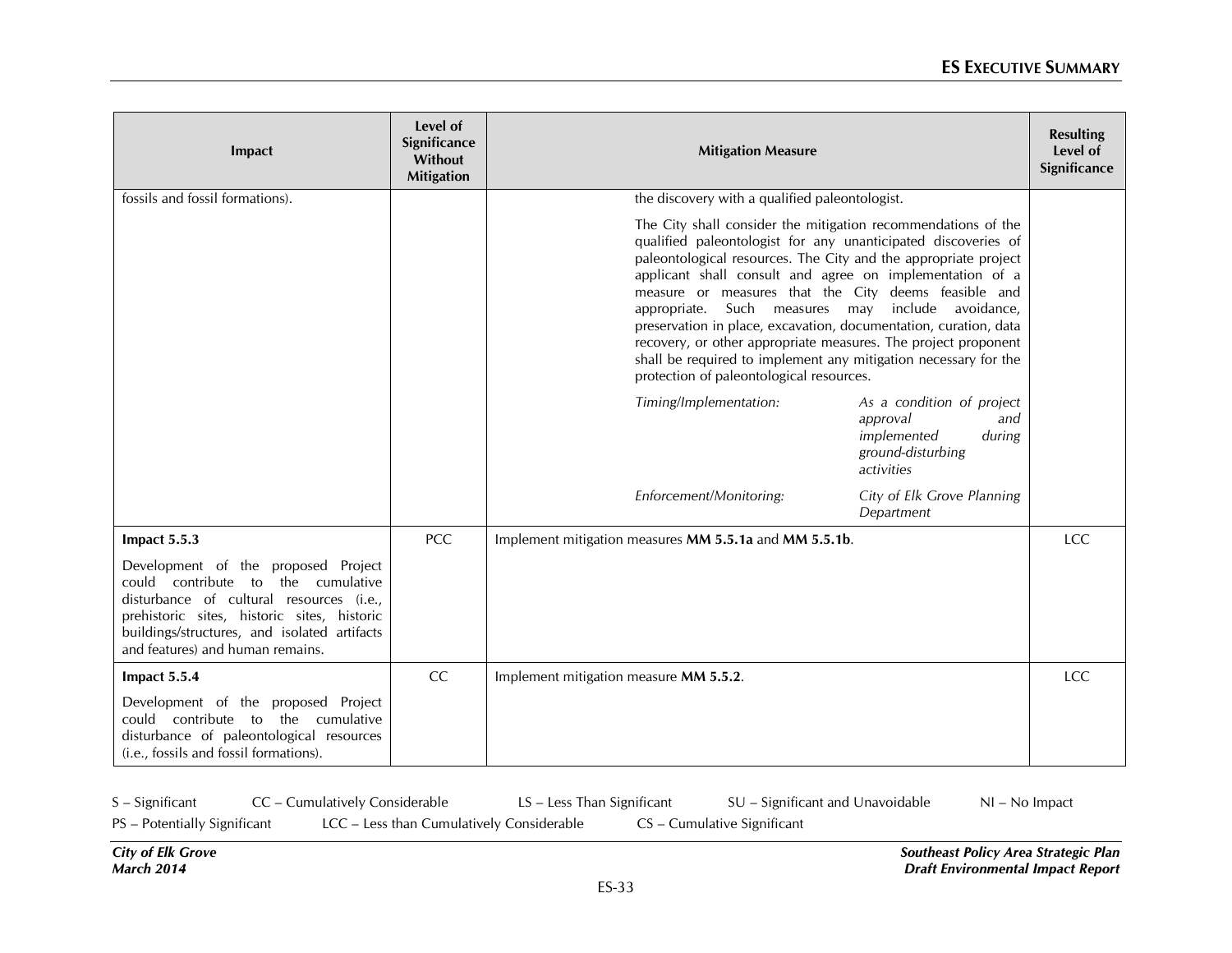| Impact                                                                                                                                                                                                                                                                                                                                                                        | Level of<br>Significance<br>Without<br><b>Mitigation</b> | <b>Mitigation Measure</b> | <b>Resulting</b><br>Level of<br>Significance |
|-------------------------------------------------------------------------------------------------------------------------------------------------------------------------------------------------------------------------------------------------------------------------------------------------------------------------------------------------------------------------------|----------------------------------------------------------|---------------------------|----------------------------------------------|
| 5.6 Geology, Soils, and Seismicity                                                                                                                                                                                                                                                                                                                                            |                                                          |                           |                                              |
| Impact 5.6.1                                                                                                                                                                                                                                                                                                                                                                  | LS                                                       | None required.            | <b>LS</b>                                    |
| The Project area is not located in an area<br>that is susceptible to adverse impacts<br>associated with seismic ground failure,<br>including surface rupture, ground shaking,<br>liquefaction, or landslides.                                                                                                                                                                 |                                                          |                           |                                              |
| Impact 5.6.2                                                                                                                                                                                                                                                                                                                                                                  | <b>LS</b>                                                | None required.            | <b>LS</b>                                    |
| Future development resulting from the<br>proposed Project, including buildings,<br>pavement, and utilities, would require<br>grading activities that could result in the<br>potential for loss of topsoil and erosion.                                                                                                                                                        |                                                          |                           |                                              |
| Impact 5.6.3                                                                                                                                                                                                                                                                                                                                                                  | <b>LS</b>                                                | None required.            | <b>LS</b>                                    |
| Future development resulting from the<br>proposed Project, including buildings,<br>pavement, and utilities, could incur<br>damage as a result of underlying expansive<br>soil<br>unstable<br>properties.<br>All<br>or<br>development is required to comply with<br>applicable building codes and commonly<br>accepted engineering practices that address<br>these conditions. |                                                          |                           |                                              |
| Impact 5.6.4                                                                                                                                                                                                                                                                                                                                                                  | <b>LCC</b>                                               | None required.            | <b>LCC</b>                                   |
| Implementation of the proposed Project, in<br>combination<br>with other<br>reasonably<br>foreseeable development, would not<br>contribute to cumulative geologic and soil<br>impacts, as the impacts would be site-<br>specific.                                                                                                                                              |                                                          |                           |                                              |

S – Significant CC – Cumulatively Considerable LS – Less Than Significant SU – Significant and Unavoidable NI – No Impact

PS – Potentially Significant LCC – Less than Cumulatively Considerable CS – Cumulative Significant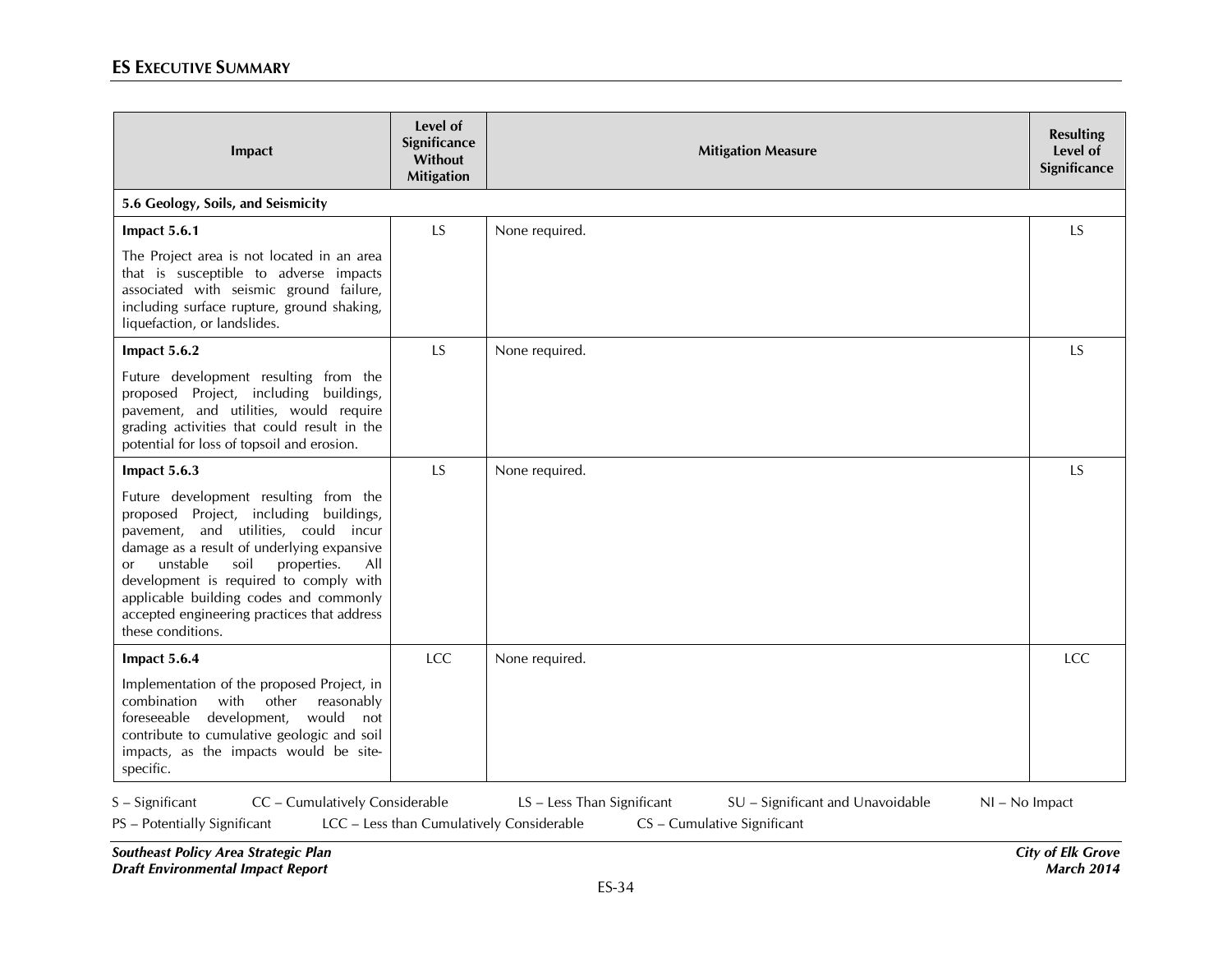| Impact                                                                                                                                                          | Level of<br>Significance<br>Without<br><b>Mitigation</b> |          | <b>Mitigation Measure</b>                                                                                                                                                                                                                                                                                                                                                                                                                                                                    | <b>Resulting</b><br>Level of<br>Significance |
|-----------------------------------------------------------------------------------------------------------------------------------------------------------------|----------------------------------------------------------|----------|----------------------------------------------------------------------------------------------------------------------------------------------------------------------------------------------------------------------------------------------------------------------------------------------------------------------------------------------------------------------------------------------------------------------------------------------------------------------------------------------|----------------------------------------------|
| 5.7 Greenhouse Gas Emissions                                                                                                                                    |                                                          |          |                                                                                                                                                                                                                                                                                                                                                                                                                                                                                              |                                              |
| Impact 5.7.1<br>The proposed Project would result in a net<br>increase in GHG emissions, yet would not<br>result in a significant impact on the<br>environment. | <b>PCC</b>                                               | MM 5.7.1 | Prior to building permit approval, the City of Elk Grove Planning<br>Department shall require that project applicants implement the<br>following measures to reduce emissions of GHGs associated<br>with the proposed Project, based on the referenced measures<br>from the City's CAP and the City of Elk Grove Municipal Code:                                                                                                                                                             | LCC                                          |
|                                                                                                                                                                 |                                                          |          | a. All buildings constructed shall achieve Tier 1 of Title 24,<br>Part 1 green building standards to exceed minimum Title<br>24 energy efficiency standards by 15 percent, consistent<br>with CAP Measure BE-6.                                                                                                                                                                                                                                                                              |                                              |
|                                                                                                                                                                 |                                                          |          | Individual projects shall provide prewiring or conduit for<br>b.<br>solar photovoltaic (PV) in each future building, consistent<br>with CAP Measure BE-10. The intent of prewiring for solar<br>PV systems is to reduce barriers to later installation of on-<br>site solar PVs. Future development under the proposed<br>Project may also satisfy the intent of this mitigation by<br>installing on-site solar PV systems.                                                                  |                                              |
|                                                                                                                                                                 |                                                          |          | Future nonresidential land uses under the Project shall<br>$C_{\bullet}$<br>provide interior and exterior storage areas for recyclables<br>and green waste and adequate recycling containers located<br>in public areas, consistent with CAP Measure RC-1.<br>Composting of a limited amount of food waste that may be<br>generated as a byproduct of on-site food preparation shall<br>be completed by agreement with a waste hauler. Cooking<br>oils shall be directed off-site for reuse. |                                              |
|                                                                                                                                                                 |                                                          |          | d. All parking lots for future shopping centers or office<br>developments constructed as part of the proposed Project<br>shall include designated carpool parking spaces near store<br>entries, implementing CAP Measure TACM-3.                                                                                                                                                                                                                                                             |                                              |
|                                                                                                                                                                 |                                                          |          | Future development under the Project shall provide bicycle<br>e.<br>parking at a ratio of 1 bicycle parking space per 20 vehicle                                                                                                                                                                                                                                                                                                                                                             |                                              |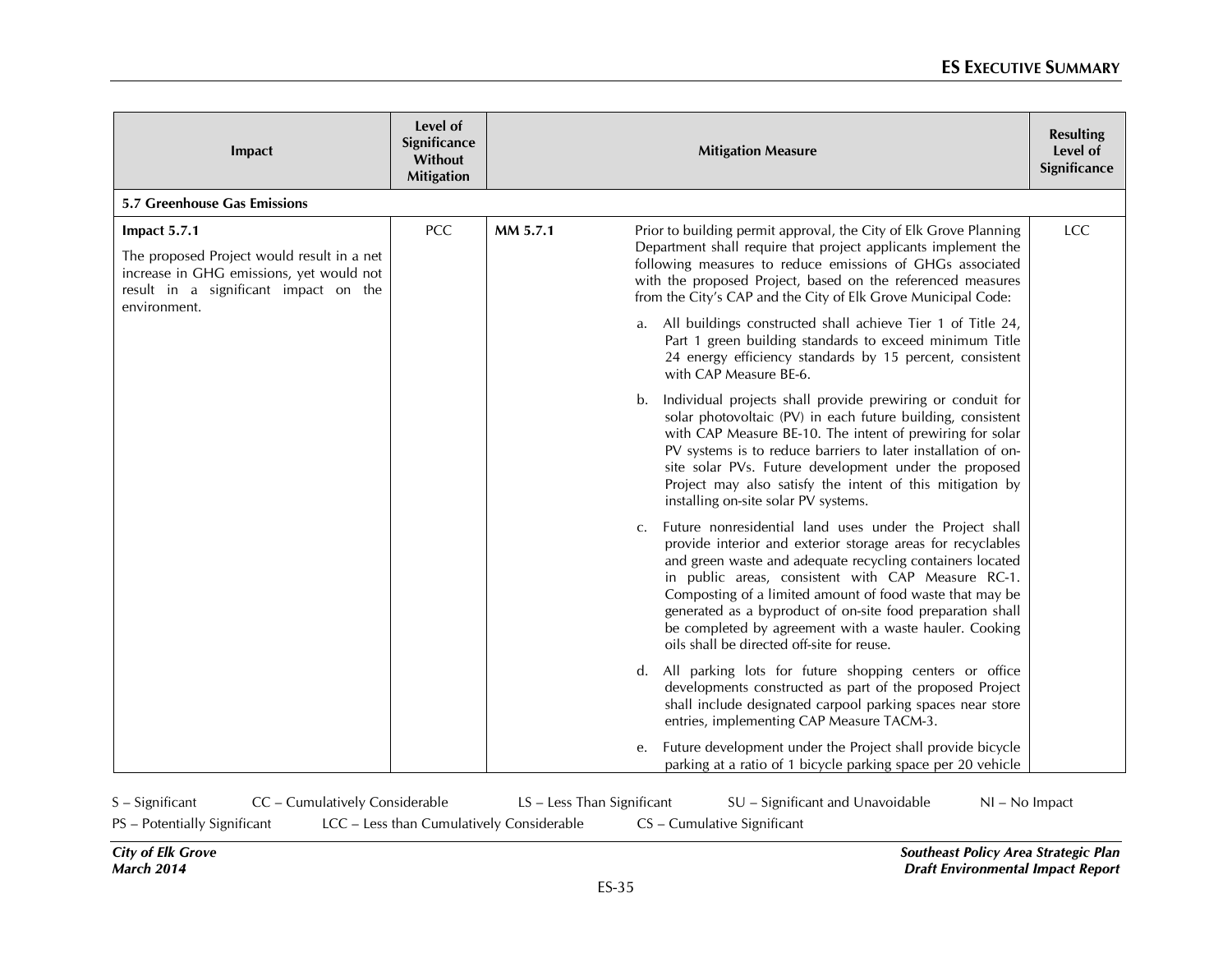| Impact | Level of<br>Significance<br>Without<br><b>Mitigation</b> | <b>Mitigation Measure</b>                                                                                                                                                                                                                                                                                                                                                                                                                                                                                                                                                                                | <b>Resulting</b><br>Level of<br>Significance |
|--------|----------------------------------------------------------|----------------------------------------------------------------------------------------------------------------------------------------------------------------------------------------------------------------------------------------------------------------------------------------------------------------------------------------------------------------------------------------------------------------------------------------------------------------------------------------------------------------------------------------------------------------------------------------------------------|----------------------------------------------|
|        |                                                          | parking spaces, consistent with CAP Measure TACM-5.<br>Provision of additional bicycle support facilities such as<br>lockers and shower facilities, consistent with voluntary<br>CAP Measure TACM-5, may qualify the applicant for<br>eligibility to request a reduction in the minimum number<br>of parking spaces required, pursuant to Elk Grove<br>Municipal Code Sections 23.58.060 and 23.16.037.                                                                                                                                                                                                  |                                              |
|        |                                                          | During the design review process, future development<br>f.<br>applicants shall demonstrate compliance with CAP<br>Measure TACM-5 by showing an analysis of office and<br>mixed-use building connections and orientation to<br>pedestrian paths, bicycle paths, and existing transit stops<br>within a half mile of the Project site. As feasible, all such<br>Project components shall orient development toward an<br>existing transit, bicycle, or pedestrian corridor with<br>minimum setbacks, or support equivalent pedestrian,<br>bicycle, or alternative transportation through other<br>methods. |                                              |
|        |                                                          | Future development under the proposed Project shall<br>g.<br>minimize setbacks from the street, provide pedestrian<br>pathways, and use design features for entrances and<br>parking lots to encourage pedestrian access and safety<br>between transit facilities, consistent with CAP Measure<br>TACM-5.                                                                                                                                                                                                                                                                                                |                                              |
|        |                                                          | Indoor water conservation measures shall be incorporated,<br>h.<br>such as use of low-flow toilets, urinals, and faucets.                                                                                                                                                                                                                                                                                                                                                                                                                                                                                |                                              |
|        |                                                          | Future development under the Project shall ensure that low-<br>i.<br>water-use landscaping (i.e., drought-tolerant plants and drip<br>irrigation) is installed. At least 75 percent of all landscaping<br>plants shall be drought-tolerant as determined by a licensed<br>landscape architect or contractor and in conformance with<br>Chapters 14.10 and 23.54 of the Elk Grove Municipal Code.                                                                                                                                                                                                         |                                              |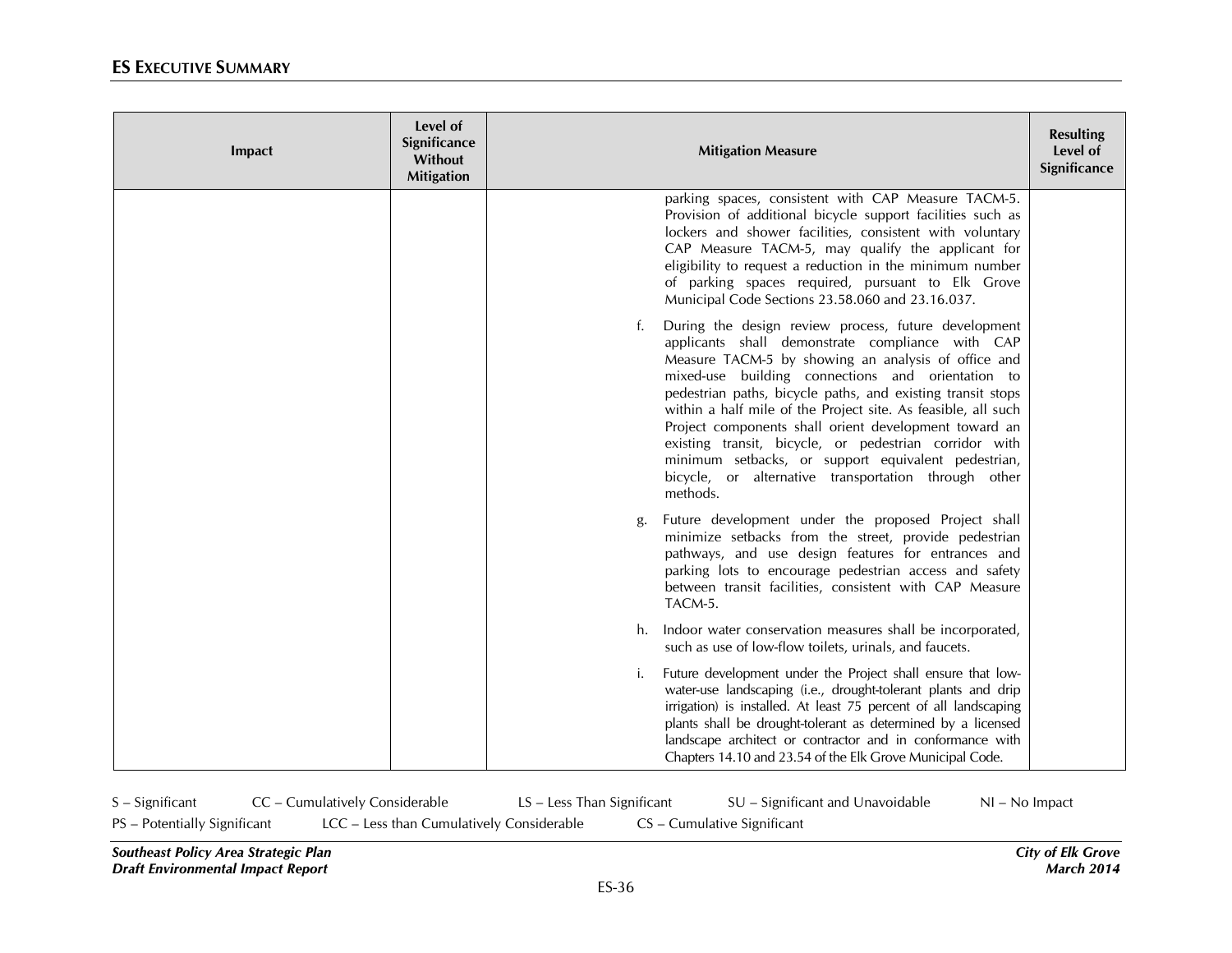| Impact                                                                                                                                                                                                                                  | Level of<br>Significance<br>Without<br><b>Mitigation</b> | <b>Mitigation Measure</b> |                                                                                                                                                                                                                                                                                                                                                                                                                                                                                                                                                                                                                                                                                                           |                                                             | <b>Resulting</b><br>Level of<br>Significance |
|-----------------------------------------------------------------------------------------------------------------------------------------------------------------------------------------------------------------------------------------|----------------------------------------------------------|---------------------------|-----------------------------------------------------------------------------------------------------------------------------------------------------------------------------------------------------------------------------------------------------------------------------------------------------------------------------------------------------------------------------------------------------------------------------------------------------------------------------------------------------------------------------------------------------------------------------------------------------------------------------------------------------------------------------------------------------------|-------------------------------------------------------------|----------------------------------------------|
|                                                                                                                                                                                                                                         |                                                          |                           | Timing/Implementation:                                                                                                                                                                                                                                                                                                                                                                                                                                                                                                                                                                                                                                                                                    | Prior to final<br>design,<br>building permit issuance       |                                              |
|                                                                                                                                                                                                                                         |                                                          |                           | Enforcement/Monitoring:                                                                                                                                                                                                                                                                                                                                                                                                                                                                                                                                                                                                                                                                                   | City of Elk Grove Planning<br>Department                    |                                              |
| 5.8 Hazards and Hazardous Materials                                                                                                                                                                                                     |                                                          |                           |                                                                                                                                                                                                                                                                                                                                                                                                                                                                                                                                                                                                                                                                                                           |                                                             |                                              |
| Impact 5.8.1                                                                                                                                                                                                                            | LS                                                       | None required.            |                                                                                                                                                                                                                                                                                                                                                                                                                                                                                                                                                                                                                                                                                                           |                                                             | LS                                           |
| Construction and/or operation of the<br>proposed Project would involve the routine<br>transport, use, storage, and disposal of<br>hazardous materials, which could create a<br>potential health hazard to the public or<br>environment. |                                                          |                           |                                                                                                                                                                                                                                                                                                                                                                                                                                                                                                                                                                                                                                                                                                           |                                                             |                                              |
| Impact 5.8.2                                                                                                                                                                                                                            | LS                                                       | None required.            |                                                                                                                                                                                                                                                                                                                                                                                                                                                                                                                                                                                                                                                                                                           |                                                             | <b>LS</b>                                    |
| Development of the proposed Project may<br>expose residents and users of the site to<br>hazardous conditions resulting from an<br>incident at the Suburban Propane facility.                                                            |                                                          |                           |                                                                                                                                                                                                                                                                                                                                                                                                                                                                                                                                                                                                                                                                                                           |                                                             |                                              |
| Impact 5.8.3<br>Construction and demolition activities<br>conducted as part of Project development<br>could potentially result in the release of<br>hazardous materials, which could expose<br>construction workers to hazards.         | <b>PS</b>                                                | MM 5.8.3a                 | Prior to approval of improvement plans and/or a grading permit<br>for properties within the Project area that have not already been<br>evaluated for the potential for the presence of hazardous<br>materials and hazardous conditions, Phase I ESAs shall be<br>prepared by a qualified professional. Each subsequent Phase I<br>ESA shall assess the potential for hazards and recommend<br>measures for cleaning up hazards, if present. Future project<br>applicants shall implement all measures as recommended in the<br>Phase I ESA to the satisfaction of the City Development Services<br>Department and the Sacramento County Environmental<br>Management Department.<br>Timing/Implementation: | Prior<br>to<br>approval<br>- of<br>improvement plans and/or | <b>LS</b>                                    |

S – Significant CC – Cumulatively Considerable LS – Less Than Significant SU – Significant and Unavoidable NI – No Impact

PS – Potentially Significant LCC – Less than Cumulatively Considerable CS – Cumulative Significant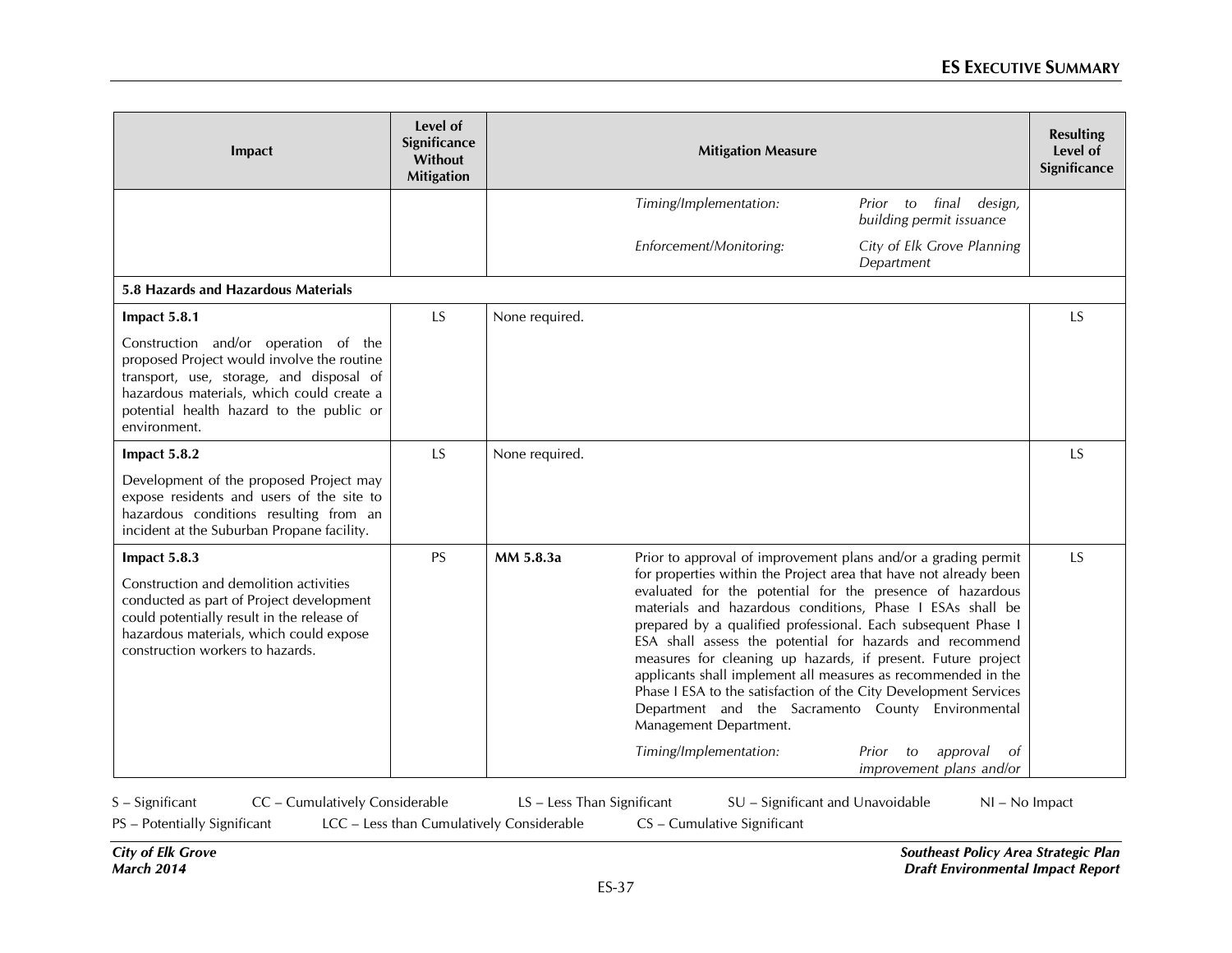| Impact | Level of<br>Significance<br>Without<br><b>Mitigation</b> |           | <b>Mitigation Measure</b>                                                                                                                                                                                                                                                                                                                                                                                                                                                                                                                                                                                                                                                                                                                                                                                                                                                                     |                                                                                                          | <b>Resulting</b><br>Level of<br>Significance |
|--------|----------------------------------------------------------|-----------|-----------------------------------------------------------------------------------------------------------------------------------------------------------------------------------------------------------------------------------------------------------------------------------------------------------------------------------------------------------------------------------------------------------------------------------------------------------------------------------------------------------------------------------------------------------------------------------------------------------------------------------------------------------------------------------------------------------------------------------------------------------------------------------------------------------------------------------------------------------------------------------------------|----------------------------------------------------------------------------------------------------------|----------------------------------------------|
|        |                                                          |           |                                                                                                                                                                                                                                                                                                                                                                                                                                                                                                                                                                                                                                                                                                                                                                                                                                                                                               | grading plans                                                                                            |                                              |
|        |                                                          |           | Enforcement/Monitoring:                                                                                                                                                                                                                                                                                                                                                                                                                                                                                                                                                                                                                                                                                                                                                                                                                                                                       | City of Elk Grove Planning<br>Department; Sacramento<br>Environmental<br>County<br>Management Department |                                              |
|        |                                                          | MM 5.8.3b | With each improvement plan and/or grading plan application,<br>the Project applicant shall include a detailed assessment of soil<br>contamination associated with previous herbicide/pesticide use<br>on the site. Soil sampling shall be conducted within the areas of<br>potential herbicide/pesticide contamination. If substances are<br>detected at concentrations that could pose a health hazard<br>and/or violate local, State, or federal health standards,<br>remediation of the affected areas shall be undertaken in<br>accordance with the requirements of the City of Elk Grove and<br>Environmental<br>Sacramento<br>County<br>Management<br>the.<br>Department. Development of the site shall not commence until<br>the site is deemed remediated and clear for development by the<br>City in consultation with the Sacramento County Environmental<br>Management Department. |                                                                                                          |                                              |
|        |                                                          |           | Timing/Implementation:                                                                                                                                                                                                                                                                                                                                                                                                                                                                                                                                                                                                                                                                                                                                                                                                                                                                        | approval<br>Prior<br>to<br>-of<br>improvement plans and/or<br>grading plans                              |                                              |
|        |                                                          |           | Enforcement/Monitoring:                                                                                                                                                                                                                                                                                                                                                                                                                                                                                                                                                                                                                                                                                                                                                                                                                                                                       | City of Elk Grove Planning<br>Department; Sacramento<br>Environmental<br>County<br>Management Department |                                              |
|        |                                                          | MM 5.8.3c | Prior to the issuance of demolition permits for existing onsite<br>structures constructed prior to 1979, asbestos material sampling<br>shall be conducted to determine if asbestos containing building<br>materials are present. Any identified asbestos containing<br>building materials present in each of the structures to be<br>dismantled shall be removed under acceptable engineering                                                                                                                                                                                                                                                                                                                                                                                                                                                                                                 |                                                                                                          |                                              |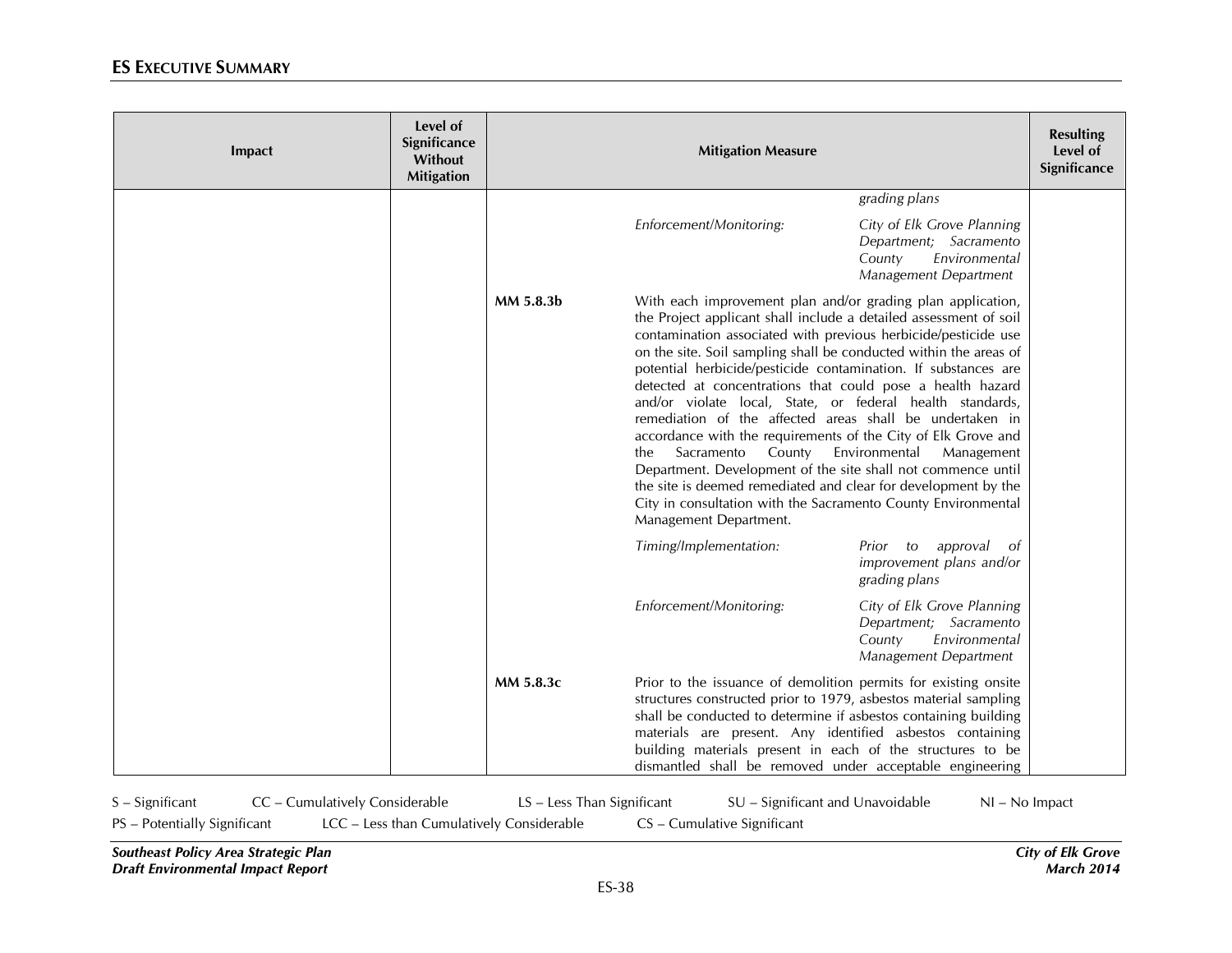| Impact | Level of<br>Significance<br>Without<br><b>Mitigation</b> |           | <b>Mitigation Measure</b>                                                                                                                                                                                                                                                                                                                                                                                                                                                                                                                                                                                                                                             |                                                                                                         | <b>Resulting</b><br>Level of<br>Significance |
|--------|----------------------------------------------------------|-----------|-----------------------------------------------------------------------------------------------------------------------------------------------------------------------------------------------------------------------------------------------------------------------------------------------------------------------------------------------------------------------------------------------------------------------------------------------------------------------------------------------------------------------------------------------------------------------------------------------------------------------------------------------------------------------|---------------------------------------------------------------------------------------------------------|----------------------------------------------|
|        |                                                          |           | methods and work practices by a licensed asbestos abatement<br>contractor prior to removal. These practices include, but are not<br>limited to: containment of the area by plastic, negative air<br>filtration, wet removal techniques, and personal respiratory<br>protection and decontamination. The process shall be designed<br>and monitored by a California Certified Asbestos Consultant.<br>The abatement and monitoring plan shall be developed and<br>submitted for review and approval by the Sacramento<br>Metropolitan Air Quality Management District.                                                                                                 |                                                                                                         |                                              |
|        |                                                          |           | Timing/Implementation:                                                                                                                                                                                                                                                                                                                                                                                                                                                                                                                                                                                                                                                | Prior to the issuance of<br>demolition permits                                                          |                                              |
|        |                                                          |           | Enforcement/Monitoring:                                                                                                                                                                                                                                                                                                                                                                                                                                                                                                                                                                                                                                               | City of Elk Grove Planning<br>Department; Sacramento<br>Metropolitan Air Quality<br>Management District |                                              |
|        |                                                          | MM 5.8.3d | Prior to the issuance of demolition permits for existing onsite<br>structures that were constructed prior to 1970, all loose and<br>peeling paint shall be removed and disposed of by a licensed<br>and certified lead paint removal contractor, in accordance with<br>local, State, and federal regulations. The demolition contractor<br>shall be informed that all paint on the buildings shall be<br>considered as containing lead. The contractor shall take<br>precautions in accordance with local, state, and federal<br>regulations to protect his/her workers, the surrounding<br>community, and to dispose of construction waste containing<br>lead paint. |                                                                                                         |                                              |
|        |                                                          |           | Timing/Implementation:                                                                                                                                                                                                                                                                                                                                                                                                                                                                                                                                                                                                                                                | Prior to the issuance of<br>demolition permits and<br>included in construction<br>contracts             |                                              |
|        |                                                          |           | Enforcement/Monitoring:                                                                                                                                                                                                                                                                                                                                                                                                                                                                                                                                                                                                                                               | City of Elk Grove Planning<br>Department                                                                |                                              |

S – Significant CC – Cumulatively Considerable LS – Less Than Significant SU – Significant and Unavoidable NI – No Impact

PS – Potentially Significant LCC – Less than Cumulatively Considerable CS – Cumulative Significant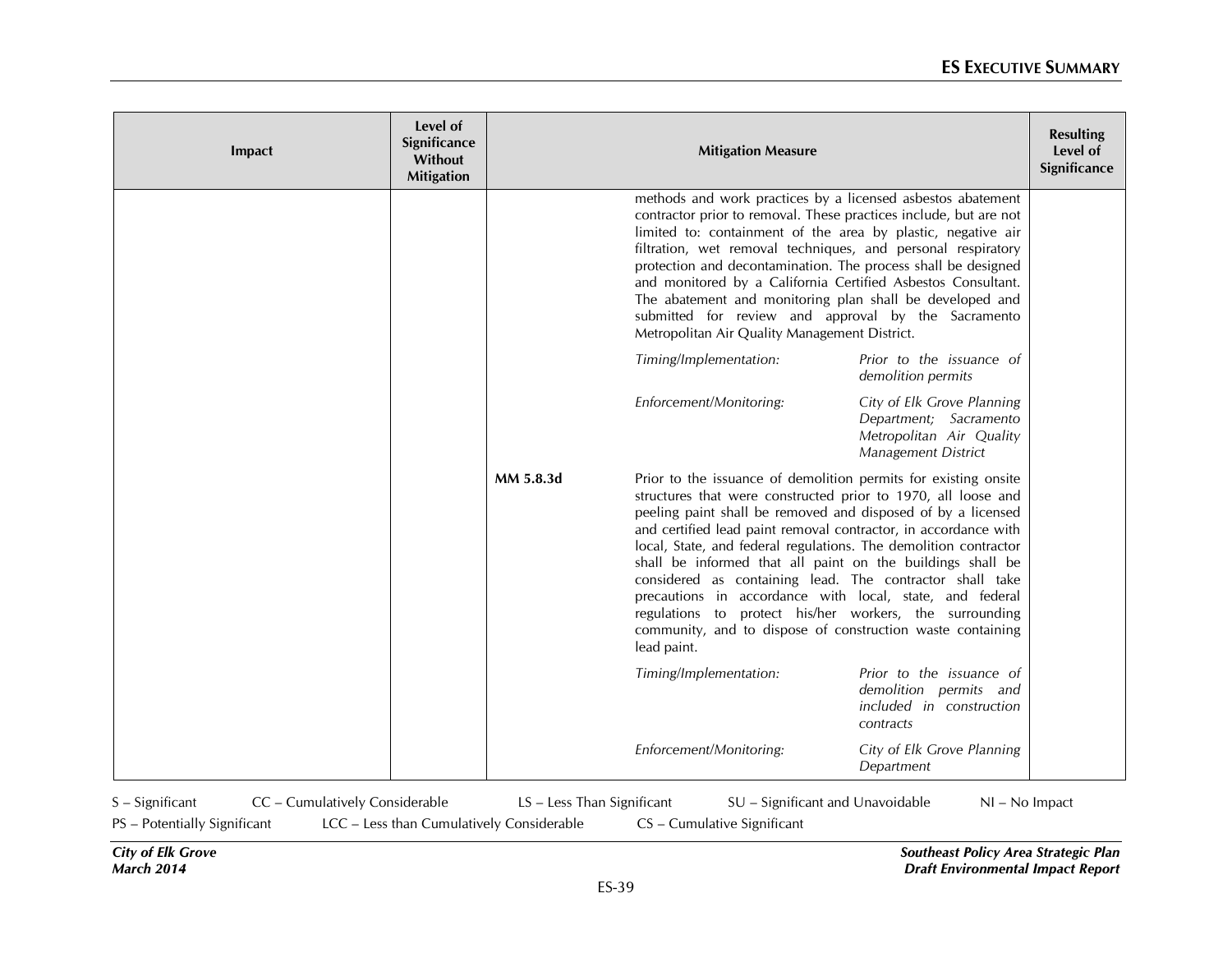| Impact | Level of<br>Significance<br>Without<br><b>Mitigation</b> |           | <b>Mitigation Measure</b>                                                                                                                                                                                                                                                                                                                                                                                                                                                                                                                                                                                                                                                                                                                                                                                                                                                                                       |                                                                                                          | <b>Resulting</b><br>Level of<br>Significance |
|--------|----------------------------------------------------------|-----------|-----------------------------------------------------------------------------------------------------------------------------------------------------------------------------------------------------------------------------------------------------------------------------------------------------------------------------------------------------------------------------------------------------------------------------------------------------------------------------------------------------------------------------------------------------------------------------------------------------------------------------------------------------------------------------------------------------------------------------------------------------------------------------------------------------------------------------------------------------------------------------------------------------------------|----------------------------------------------------------------------------------------------------------|----------------------------------------------|
|        |                                                          | MM 5.8.3e | Prior to approval of improvement plans and/or a grading permit<br>for development of properties that formerly contained, or<br>currently contain, dairy operations or debris piles, the Project<br>applicant shall retain a qualified environmental consultant to<br>prepare a Phase 2 environmental site assessment (ESA). The<br>Phase 2 ESA shall incorporate soil testing to determine if past<br>dairy operations or the presence of debris piles resulted in soil<br>and/or groundwater contamination. If the Phase 2 ESA<br>determines that the property does not contain soil and/or<br>groundwater contamination, cleanup of the dairy operations and<br>debris piles may proceed in accordance with the requirements<br>of the Sacramento County Environmental Management<br>Department. Hazardous materials and wastes shall be disposed<br>of at appropriate hazardous waste acceptance facilities. |                                                                                                          |                                              |
|        |                                                          |           | In the event that the Phase 2 ESA determines that past dairy<br>operations and/or debris piles have resulted in soil and/or<br>groundwater contamination, the environmental consultant<br>preparing the Phase 2 ESA shall provide a detailed work plan for<br>clean up and remediation. All remediation work shall be done<br>to the cleanup standards for the particular land use being<br>proposed on the subject property. Remediation shall be<br>completed to the satisfaction of the Sacramento County<br>Environmental Management Department.                                                                                                                                                                                                                                                                                                                                                            |                                                                                                          |                                              |
|        |                                                          |           | Timing/Implementation:                                                                                                                                                                                                                                                                                                                                                                                                                                                                                                                                                                                                                                                                                                                                                                                                                                                                                          | approval<br>Prior<br>to<br>οf<br>improvement plans and/or<br>grading plans                               |                                              |
|        |                                                          |           | Enforcement/Monitoring:                                                                                                                                                                                                                                                                                                                                                                                                                                                                                                                                                                                                                                                                                                                                                                                                                                                                                         | City of Elk Grove Planning<br>Department; Sacramento<br>Environmental<br>County<br>Management Department |                                              |
|        |                                                          | MM 5.8.3f | Prior to approval of improvement plans and/or a grading permit<br>for development of properties that contain transformers, the City                                                                                                                                                                                                                                                                                                                                                                                                                                                                                                                                                                                                                                                                                                                                                                             |                                                                                                          |                                              |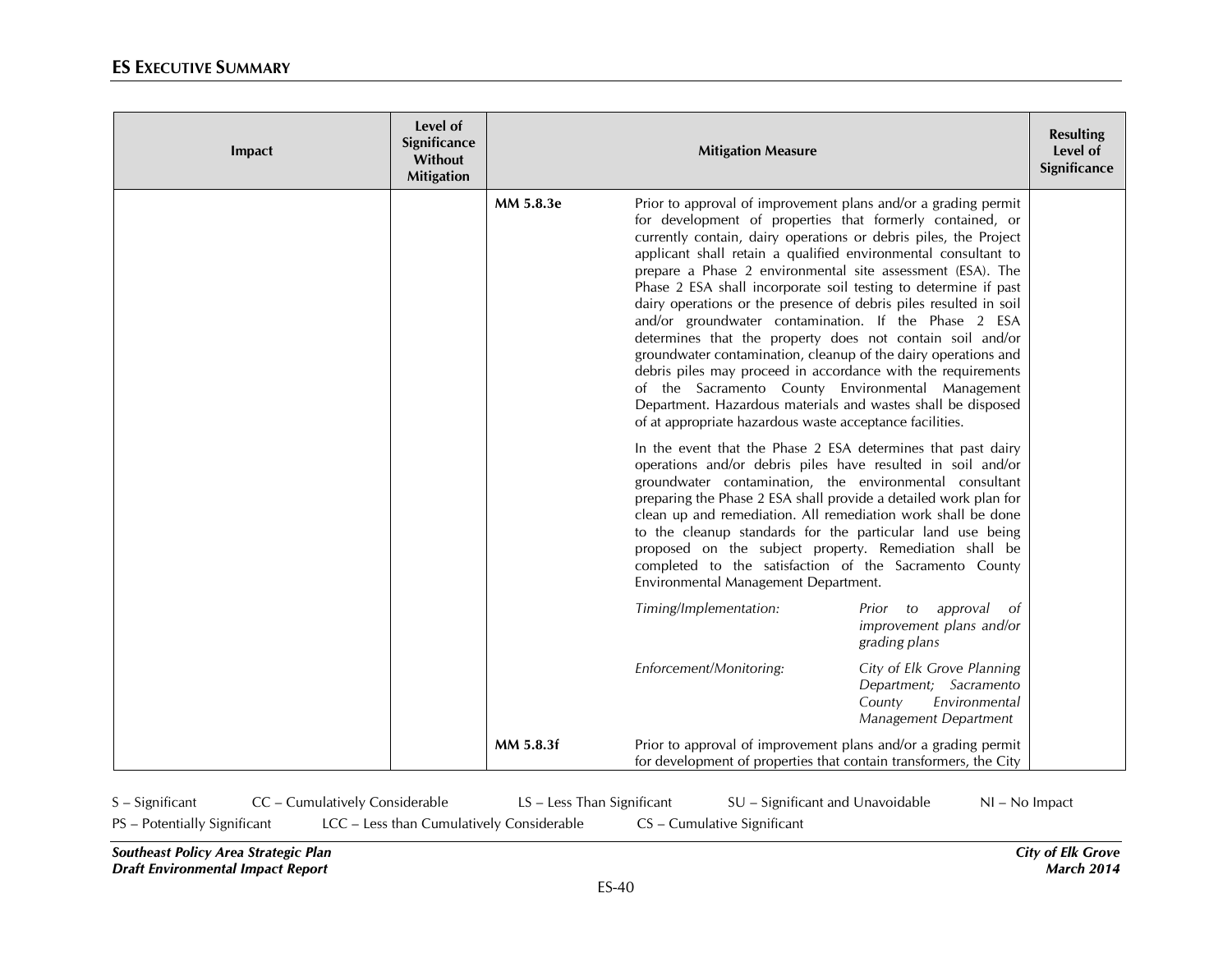| Impact                                                                                                                                                                                                                                                                                                                                                                                                                     | Level of<br>Significance<br>Without<br><b>Mitigation</b> |                | <b>Mitigation Measure</b>                                                                                                                                                                                                                                                                                                                                                                                                                                          |                                                                      | <b>Resulting</b><br>Level of<br>Significance |
|----------------------------------------------------------------------------------------------------------------------------------------------------------------------------------------------------------------------------------------------------------------------------------------------------------------------------------------------------------------------------------------------------------------------------|----------------------------------------------------------|----------------|--------------------------------------------------------------------------------------------------------------------------------------------------------------------------------------------------------------------------------------------------------------------------------------------------------------------------------------------------------------------------------------------------------------------------------------------------------------------|----------------------------------------------------------------------|----------------------------------------------|
|                                                                                                                                                                                                                                                                                                                                                                                                                            |                                                          |                | Planning Department shall consult with SMUD, which owns<br>and operates the transformers, to determine whether onsite<br>transformers are to be abandoned, moved, upgraded, etc.<br>Together, the City Planning Department and SMUD shall<br>develop a plan for dealing with all of the transformers located<br>within the Project area. Future actions associated with the<br>transformers may be implemented as individual development<br>Projects are proposed. |                                                                      |                                              |
|                                                                                                                                                                                                                                                                                                                                                                                                                            |                                                          |                | Timing/Implementation:                                                                                                                                                                                                                                                                                                                                                                                                                                             | approval of<br>Prior to<br>improvement plans and/or<br>grading plans |                                              |
|                                                                                                                                                                                                                                                                                                                                                                                                                            |                                                          |                | Enforcement/Monitoring:                                                                                                                                                                                                                                                                                                                                                                                                                                            | City of Elk Grove Planning<br>Department; SMUD                       |                                              |
| Impact 5.8.4<br>Cumulative development within the City<br>would increase handling, storage, disposal,<br>and transport of hazardous materials within<br>the Project area. However, cumulative<br>development, including the proposed<br>Project, would be subject to applicable<br>federal, state, and local regulations that<br>would govern the handling, storage,<br>disposal, and transport of hazardous<br>materials. | LCC                                                      | None required. |                                                                                                                                                                                                                                                                                                                                                                                                                                                                    |                                                                      | LCC                                          |
| 5.9 Hydrology and Water Quality                                                                                                                                                                                                                                                                                                                                                                                            |                                                          |                |                                                                                                                                                                                                                                                                                                                                                                                                                                                                    |                                                                      |                                              |
| Impact 5.9.1<br>Development within the proposed Project<br>area would include construction-related<br>activities that could expose soil to erosion<br>during storm events, causing degradation<br>of water quality. Urban runoff from the                                                                                                                                                                                  | LS                                                       | None required. |                                                                                                                                                                                                                                                                                                                                                                                                                                                                    |                                                                      | <b>LS</b>                                    |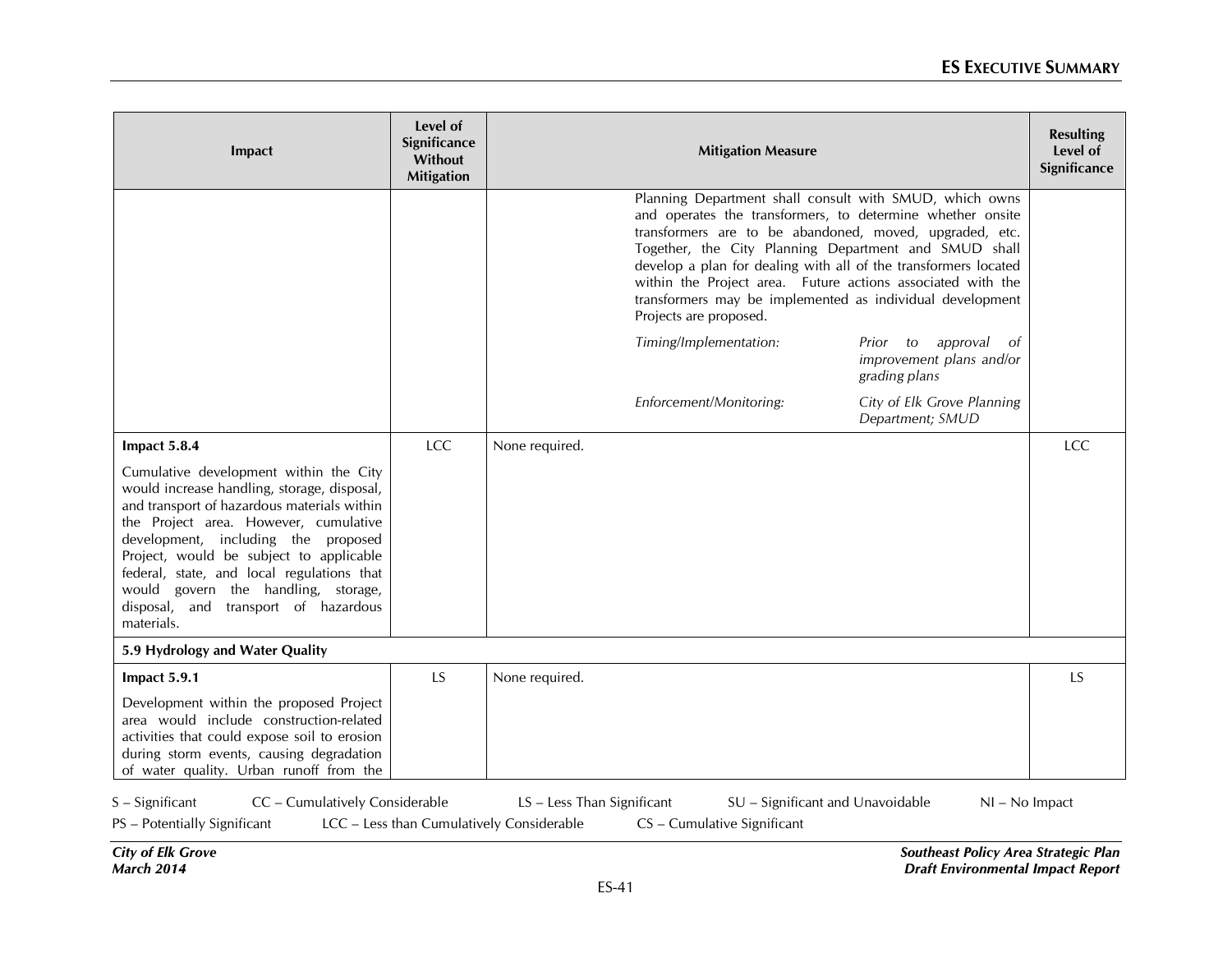| Impact                                                                                                                                                                                                                                         | Level of<br>Significance<br>Without<br><b>Mitigation</b> |           | <b>Mitigation Measure</b>                                                                                                                                                                                                                                                                                                                                                                                                                                                                                                                                                                                                                                                                                                                                                                                                                                                                                                                                                                                                                                                                                                 |                                                                   | <b>Resulting</b><br>Level of<br>Significance |
|------------------------------------------------------------------------------------------------------------------------------------------------------------------------------------------------------------------------------------------------|----------------------------------------------------------|-----------|---------------------------------------------------------------------------------------------------------------------------------------------------------------------------------------------------------------------------------------------------------------------------------------------------------------------------------------------------------------------------------------------------------------------------------------------------------------------------------------------------------------------------------------------------------------------------------------------------------------------------------------------------------------------------------------------------------------------------------------------------------------------------------------------------------------------------------------------------------------------------------------------------------------------------------------------------------------------------------------------------------------------------------------------------------------------------------------------------------------------------|-------------------------------------------------------------------|----------------------------------------------|
| Project area post-construction could also<br>contribute<br>to<br>the<br>degradation<br>of<br>downstream water quality.                                                                                                                         |                                                          |           |                                                                                                                                                                                                                                                                                                                                                                                                                                                                                                                                                                                                                                                                                                                                                                                                                                                                                                                                                                                                                                                                                                                           |                                                                   |                                              |
| Impact 5.9.2<br>Urbanization of the Project area would<br>increase stormwater runoff and alter<br>existing drainage patterns, potentially<br>resulting in flooding. The Project includes<br>a drainage plan to accommodate increased<br>flows. | <b>PS</b>                                                | MM 5.9.2a | New development applications within the Project area shall be<br>accompanied by site-specific drainage reports consistent with<br>the Southeast Policy Area Drainage Study. The project drainage<br>reports shall be reviewed and approved by the Public Works<br>Department prior to improvement plan approval for new<br>development. The project drainage report shall include, at a<br>minimum, written text addressing existing conditions, the effects<br>of project improvements, all appropriate calculations, a<br>watershed map, potential increases in downstream flows and<br>volumes, proposed on-site improvements, and drainage<br>easements, if necessary, to accommodate flows from the site.<br>The site-specific drainage plans shall ensure that peak flows<br>from developed areas do not exceed pre-development<br>conditions. Temporary or interim improvements may be<br>allowed provided the Public Works Department has determined<br>such temporary or interim improvements do not impede<br>development of the drainage master plan contained in the<br>Southeast Policy Area Drainage Study. |                                                                   | <b>LS</b>                                    |
|                                                                                                                                                                                                                                                |                                                          |           | Timing/Implementation:<br>Enforcement/Monitoring:                                                                                                                                                                                                                                                                                                                                                                                                                                                                                                                                                                                                                                                                                                                                                                                                                                                                                                                                                                                                                                                                         | Prior to improvement plan<br>approval<br>City of Elk Grove Public |                                              |
|                                                                                                                                                                                                                                                |                                                          | MM 5.9.2b | Grading plans for individual development projects in the Project<br>area shall be designed in such a way to direct all overland flow<br>into proposed on-site detention basins. If this is not feasible,<br>separate stormwater quality treatment facilities shall be<br>constructed and a detailed drainage study shall be completed<br>which demonstrates that the overall flood control and<br>hydromodification goals for the watershed, contained in the                                                                                                                                                                                                                                                                                                                                                                                                                                                                                                                                                                                                                                                             | <b>Works Department</b>                                           |                                              |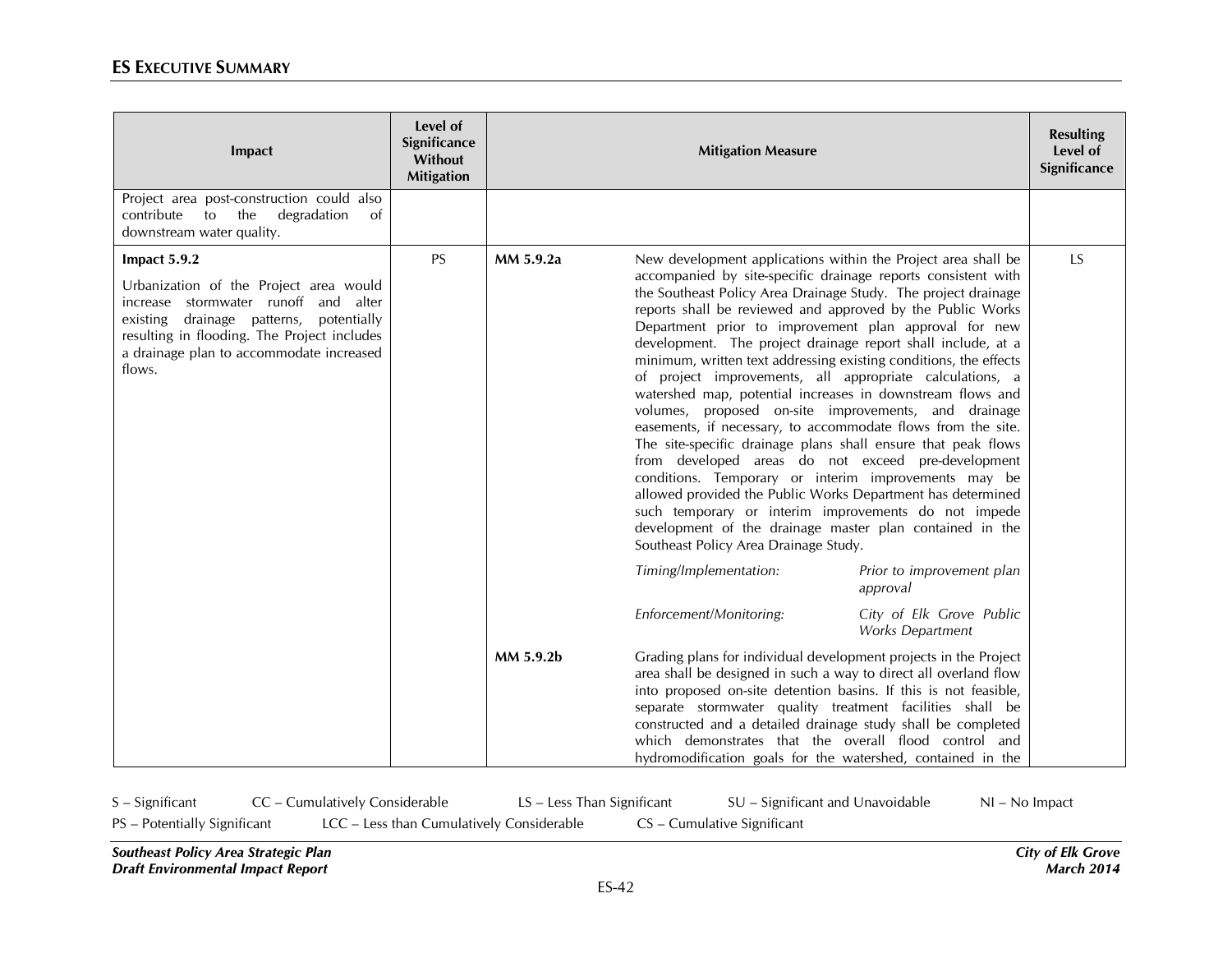| Impact                                                                                                                                                                                               | Level of<br>Significance<br>Without<br><b>Mitigation</b> | <b>Mitigation Measure</b>                                                                                                                             | <b>Resulting</b><br>Level of<br>Significance |
|------------------------------------------------------------------------------------------------------------------------------------------------------------------------------------------------------|----------------------------------------------------------|-------------------------------------------------------------------------------------------------------------------------------------------------------|----------------------------------------------|
|                                                                                                                                                                                                      |                                                          | City's SDMP, are still met.                                                                                                                           |                                              |
|                                                                                                                                                                                                      |                                                          | Timing/Implementation:<br>As a condition of Project<br>approval<br>and<br>implemented<br>during<br>review<br>individual<br>of<br>development projects |                                              |
|                                                                                                                                                                                                      |                                                          | Enforcement/Monitoring:<br>City of Elk Grove Public<br>Works Department                                                                               |                                              |
| Impact 5.9.3                                                                                                                                                                                         | LS                                                       | None required.                                                                                                                                        | <b>LS</b>                                    |
| The proposed Project would result in<br>increased use of groundwater from the<br>Central Basin to meet domestic demand.<br>The total water demand would not exceed<br>the basin's sustainable yield. |                                                          |                                                                                                                                                       |                                              |
| Impact 5.9.4                                                                                                                                                                                         | LCC                                                      | None required.                                                                                                                                        | <b>LCC</b>                                   |
| Development of the Project area, in<br>combination with other development in<br>Drainage Shed C, would alter existing<br>drainage patterns and result in water<br>quality degradation.               |                                                          |                                                                                                                                                       |                                              |
| Impact 5.9.5                                                                                                                                                                                         | <b>LCC</b>                                               |                                                                                                                                                       | <b>LCC</b>                                   |
| Development of the Project area, in<br>combination with other development in<br>C, would<br>Shed<br>Drainage<br>increase<br>stormwater runoff and alter<br>existing<br>drainage patterns.            |                                                          | None required.                                                                                                                                        |                                              |
| Impact 5.9.6                                                                                                                                                                                         | LCC                                                      | None required.                                                                                                                                        | LCC                                          |
| Development of the Project area, in<br>combination with other development                                                                                                                            |                                                          |                                                                                                                                                       |                                              |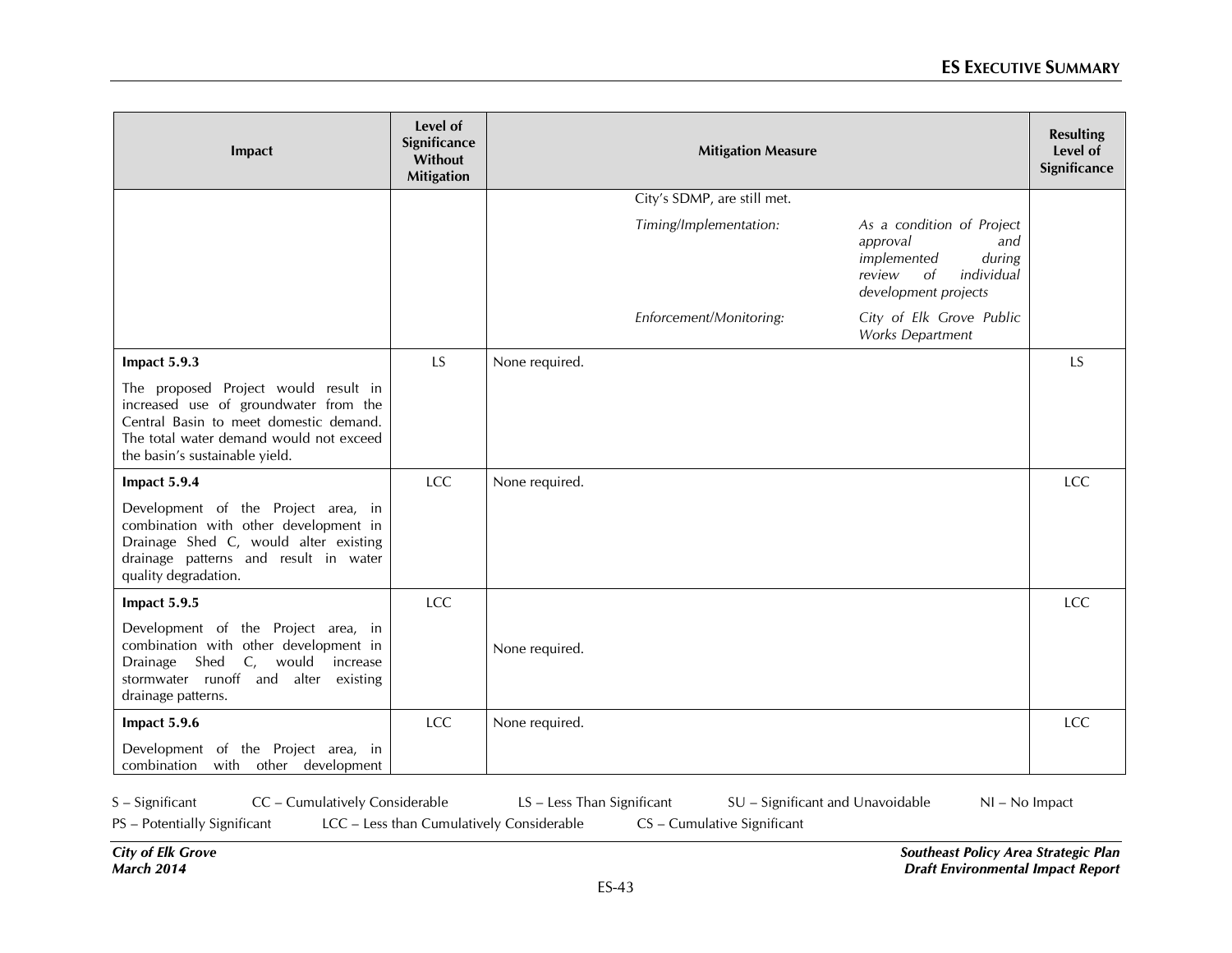| Impact                                                                                                                                                                                                  | Level of<br>Significance<br>Without<br><b>Mitigation</b> |           | <b>Mitigation Measure</b>                                                                                                                                                                                                                                                                                     | <b>Resulting</b><br>Level of<br>Significance |
|---------------------------------------------------------------------------------------------------------------------------------------------------------------------------------------------------------|----------------------------------------------------------|-----------|---------------------------------------------------------------------------------------------------------------------------------------------------------------------------------------------------------------------------------------------------------------------------------------------------------------|----------------------------------------------|
| within the SCWA's Zone 40, would<br>increase demand for groundwater and<br>could potentially interfere with recharge of<br>the aquifer.                                                                 |                                                          |           |                                                                                                                                                                                                                                                                                                               |                                              |
| 5.10 Noise                                                                                                                                                                                              |                                                          |           |                                                                                                                                                                                                                                                                                                               |                                              |
| <b>Impact 5.10.1</b><br>Construction activities could result in a                                                                                                                                       | <b>PS</b>                                                | MM 5.10.1 | The following mitigation measures shall be implemented and<br>specified on all project implementation plans:                                                                                                                                                                                                  | SU                                           |
| substantial temporary increase in ambient<br>noise levels at nearby noise-sensitive land<br>uses, which may result in increased levels<br>of annoyance, activity interference, and<br>sleep disruption. |                                                          |           | Construction activities (excluding emergency work and<br>a.<br>activities that would result in a safety concern to the public<br>or construction workers) shall be limited to between the<br>hours of 7:00 a.m. and 7:00 p.m. Construction activities<br>shall be prohibited on Sundays and federal holidays. |                                              |
|                                                                                                                                                                                                         |                                                          |           | Construction equipment shall be properly maintained and<br>b.<br>equipped with noise-reduction intake and exhaust mufflers<br>and shrouds, in accordance with manufacturers'<br>recommendations.                                                                                                              |                                              |
|                                                                                                                                                                                                         |                                                          |           | Construction equipment staging areas shall be centrally<br>C.<br>located on the Project site or located at the farthest distance<br>possible from nearby residential land uses.                                                                                                                               |                                              |
|                                                                                                                                                                                                         |                                                          |           | d. All motorized construction equipment and vehicles shall be<br>turned off when not in use.                                                                                                                                                                                                                  |                                              |
|                                                                                                                                                                                                         |                                                          |           | To the extent practical, alternative construction processes<br>e.<br>that generate lower noise levels should be selected.<br>Examples include the use of drilled piles as opposed to<br>impact piles, and the use of electrified equipment as<br>opposed to combustion engines.                               |                                              |
|                                                                                                                                                                                                         |                                                          |           | Timing/Implementation:<br>during<br>Prior<br>and<br>to<br>construction                                                                                                                                                                                                                                        |                                              |
|                                                                                                                                                                                                         |                                                          |           | Enforcement/Monitoring:<br>City of Elk Grove Planning                                                                                                                                                                                                                                                         |                                              |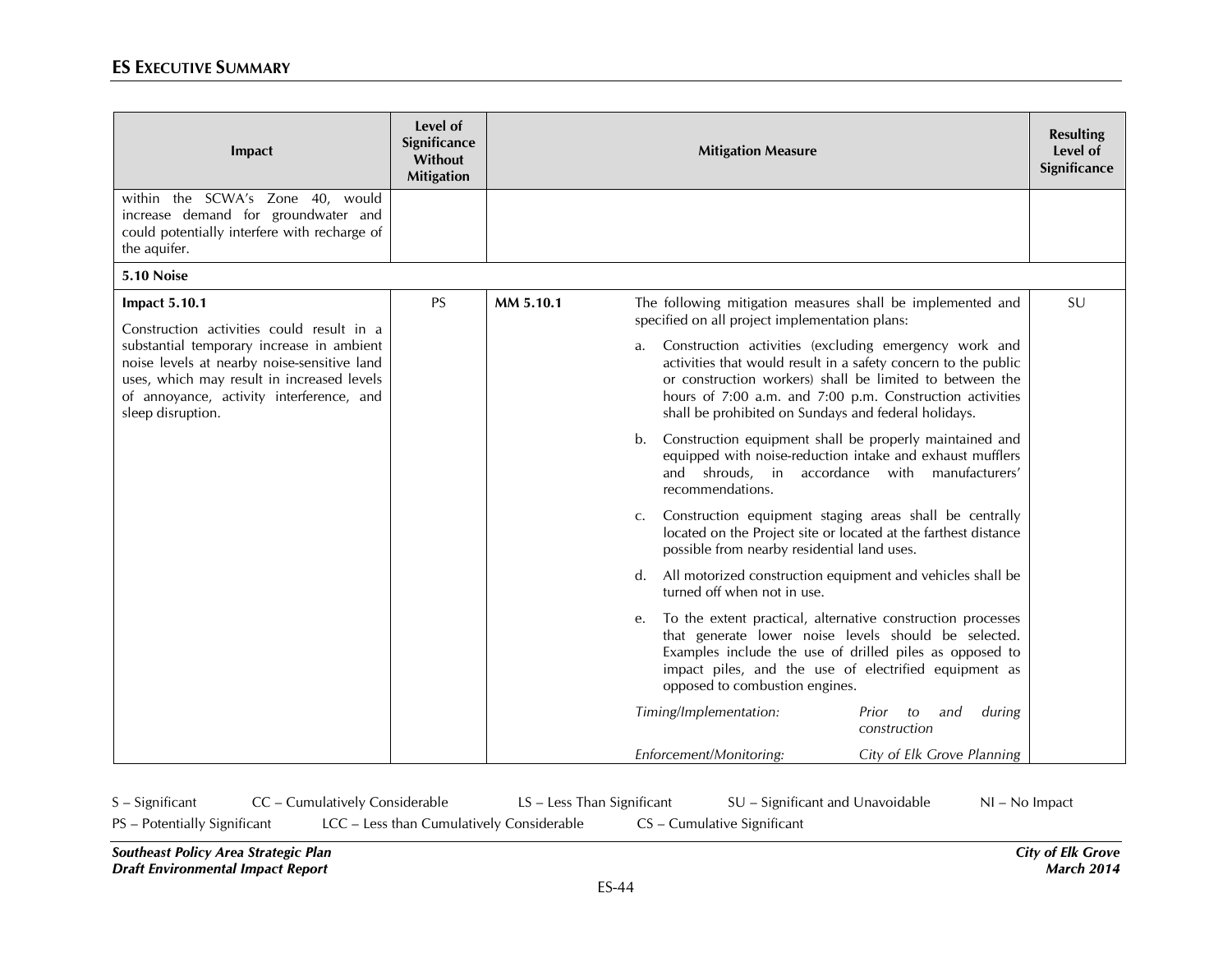| Impact                                                                                                                                                                                                                                                                            | Level of<br>Significance<br>Without<br><b>Mitigation</b> |                | <b>Mitigation Measure</b>                                                                                                                                                                                                                                                                                                                                                                                                                                                                                                                                                                                                                                                                                                                                                                                                                                                                                                                                                                                                                                                        | <b>Resulting</b><br>Level of<br>Significance |
|-----------------------------------------------------------------------------------------------------------------------------------------------------------------------------------------------------------------------------------------------------------------------------------|----------------------------------------------------------|----------------|----------------------------------------------------------------------------------------------------------------------------------------------------------------------------------------------------------------------------------------------------------------------------------------------------------------------------------------------------------------------------------------------------------------------------------------------------------------------------------------------------------------------------------------------------------------------------------------------------------------------------------------------------------------------------------------------------------------------------------------------------------------------------------------------------------------------------------------------------------------------------------------------------------------------------------------------------------------------------------------------------------------------------------------------------------------------------------|----------------------------------------------|
|                                                                                                                                                                                                                                                                                   |                                                          |                | Department                                                                                                                                                                                                                                                                                                                                                                                                                                                                                                                                                                                                                                                                                                                                                                                                                                                                                                                                                                                                                                                                       |                                              |
| <b>Impact 5.10.2</b>                                                                                                                                                                                                                                                              | LS                                                       | None required. |                                                                                                                                                                                                                                                                                                                                                                                                                                                                                                                                                                                                                                                                                                                                                                                                                                                                                                                                                                                                                                                                                  | <b>LS</b>                                    |
| Implementation of the proposed Project<br>would result in a significant increase in<br>traffic noise levels along some area<br>roadways. However, predicted traffic noise<br>levels at existing land uses would not be<br>projected to exceed applicable City noise<br>standards. |                                                          |                |                                                                                                                                                                                                                                                                                                                                                                                                                                                                                                                                                                                                                                                                                                                                                                                                                                                                                                                                                                                                                                                                                  |                                              |
| <b>Impact 5.10.3</b><br>Implementation of the proposed Project<br>may result in non-transportation noise<br>levels that could exceed applicable noise<br>standards at nearby noise-sensitive land<br>uses.                                                                        | <b>PS</b>                                                | MM 5.10.3      | The City shall require acoustical assessments to be prepared as<br>part of the environmental review process for future land use<br>development projects. The acoustical assessments shall evaluate<br>potential environmental noise impacts attributable to the<br>proposed Project, as well as the compatibility of proposed land<br>uses in comparison to applicable City noise standards. Where<br>the acoustical analysis determines that noise levels would<br>exceed applicable City noise standards, noise reduction<br>measures shall be identified and included in the Project. Such<br>measures may include, but are not limited to, the incorporation<br>of setbacks, sound barriers, berms, hourly limitations, or<br>equipment enclosures. The emphasis of such measures shall be<br>placed on site planning and Project design. The acoustical<br>analysis shall be prepared in accordance with City<br>requirements, as noted in the City's General Plan, Table NO-B,<br>Requirements for Acoustical Analysis.<br>Timing/Implementation:<br>Prior to construction | SU                                           |
|                                                                                                                                                                                                                                                                                   |                                                          |                | Enforcement/Monitoring:<br>City of Elk Grove Planning<br>Department                                                                                                                                                                                                                                                                                                                                                                                                                                                                                                                                                                                                                                                                                                                                                                                                                                                                                                                                                                                                              |                                              |
| <b>Impact 5.10.4</b><br>Groundborne vibration levels associated<br>with construction activities and planned                                                                                                                                                                       | <b>PS</b>                                                | MM 5.10.4      | A vibration impact assessment shall be prepared for construction<br>projects that would involve the use of major vibration-<br>generating equipment (e.g., pile drivers, vibratory rollers) that                                                                                                                                                                                                                                                                                                                                                                                                                                                                                                                                                                                                                                                                                                                                                                                                                                                                                 | SU                                           |

S – Significant CC – Cumulatively Considerable LS – Less Than Significant SU – Significant and Unavoidable NI – No Impact

PS – Potentially Significant LCC – Less than Cumulatively Considerable CS – Cumulative Significant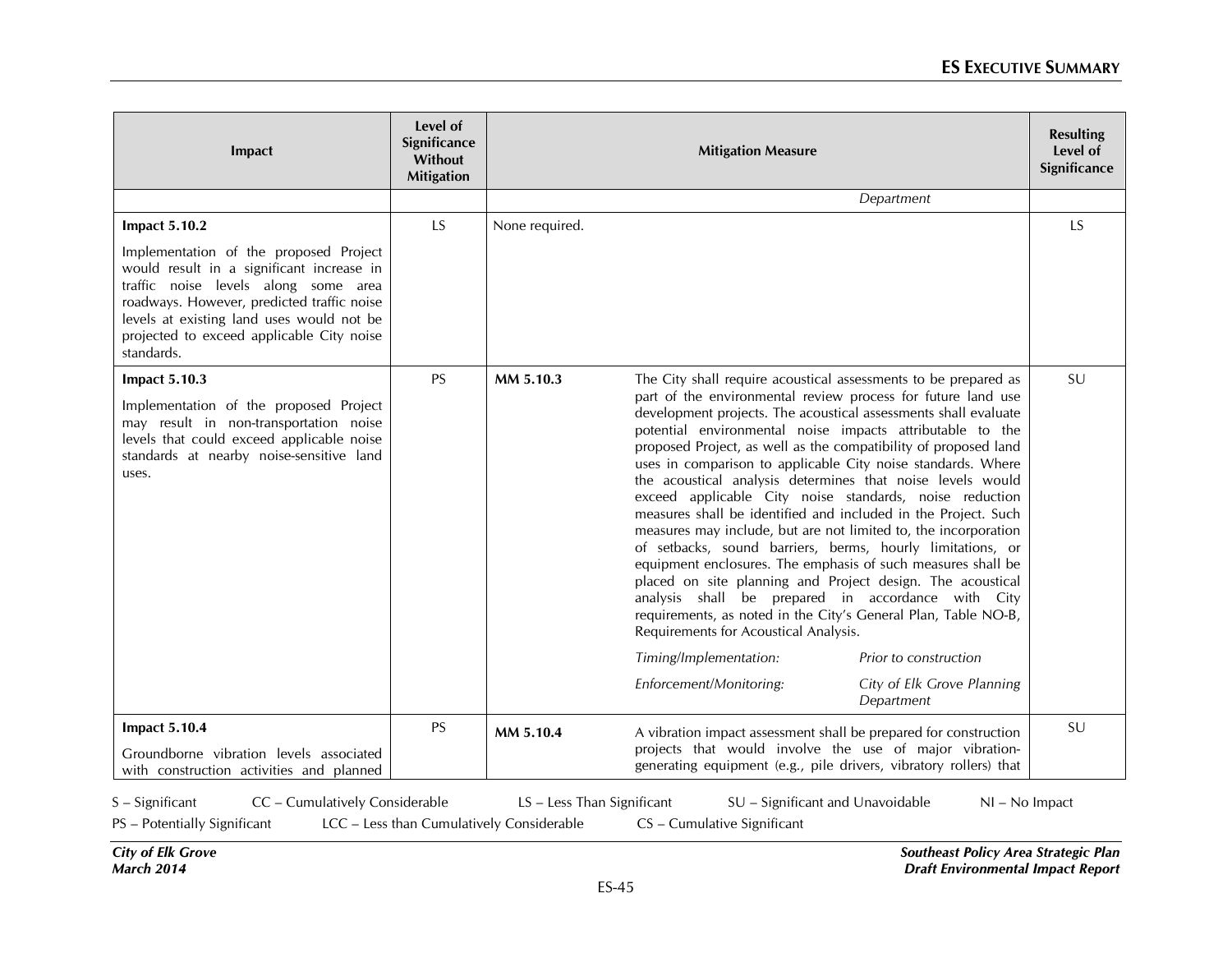| Impact                                                                                              | Level of<br>Significance<br>Without<br><b>Mitigation</b> | <b>Mitigation Measure</b>                                                                                                                                                                                                                                                                                                                                                                                                                                                                                                                                                                                                                                                                                                                      | <b>Resulting</b><br>Level of<br>Significance |
|-----------------------------------------------------------------------------------------------------|----------------------------------------------------------|------------------------------------------------------------------------------------------------------------------------------------------------------------------------------------------------------------------------------------------------------------------------------------------------------------------------------------------------------------------------------------------------------------------------------------------------------------------------------------------------------------------------------------------------------------------------------------------------------------------------------------------------------------------------------------------------------------------------------------------------|----------------------------------------------|
| transit facilities may exceed applicable<br>groundborne vibration criterion at nearby<br>land uses. |                                                          | could generate groundborne vibration levels in excess of 0.2<br>in/sec ppv at nearby structures (refer to Table 5.10-12 for<br>distances to the projected 0.2 in/sec ppv contours). Measures to<br>reduce ground vibration levels shall be identified for potentially<br>significant impacts. Such measures may include, but are not<br>limited to, changes in site design and/or use of alternative<br>construction techniques (e.g., sonic or drilled piles).                                                                                                                                                                                                                                                                                |                                              |
|                                                                                                     |                                                          | A vibration impact assessment shall be prepared for the<br>development of on-site transit facilities, as well as planned land<br>uses that could be exposed to high levels of transit-generated<br>ground vibration levels (refer to Table 5.10-13 for distances to<br>potentially significant transit-related vibration contours).<br>Vibration-reduction measures<br>shall<br>be identified<br>for<br>groundborne vibration levels in excess of 0.2 in/sec ppv at<br>nearby structures. Such measures may include, but are not<br>limited to, incorporation of building setbacks, and<br>improvements to LRT track, including the use of track ballast<br>mats, high-resilience fasteners, welded track, and/or a floating<br>slab trackbed. |                                              |
|                                                                                                     |                                                          | Timing/Implementation:<br>to/during<br>Prior<br>environmental<br>review<br>process                                                                                                                                                                                                                                                                                                                                                                                                                                                                                                                                                                                                                                                             |                                              |
|                                                                                                     |                                                          | Enforcement/Monitoring:<br>City of Elk Grove Planning<br>Department                                                                                                                                                                                                                                                                                                                                                                                                                                                                                                                                                                                                                                                                            |                                              |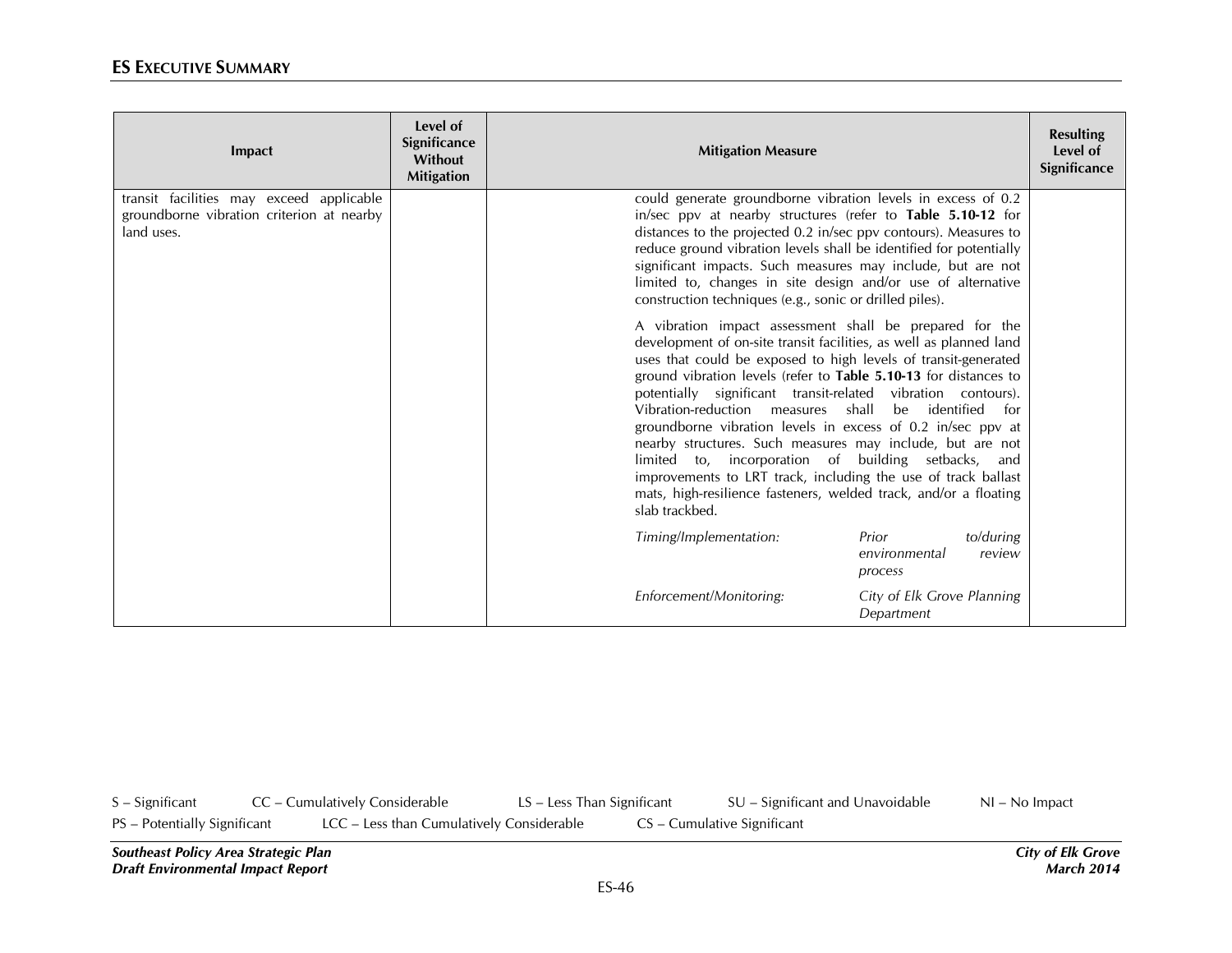| Impact                                                                                                                                                                                                                                                                 | Level of<br>Significance<br>Without<br><b>Mitigation</b> | <b>Mitigation Measure</b>                             | <b>Resulting</b><br>Level of<br>Significance |
|------------------------------------------------------------------------------------------------------------------------------------------------------------------------------------------------------------------------------------------------------------------------|----------------------------------------------------------|-------------------------------------------------------|----------------------------------------------|
| <b>Impact 5.10.5</b>                                                                                                                                                                                                                                                   | <b>PS</b>                                                | Implement mitigation measures MM 5.10.3 and MM 5.10.4 | SU                                           |
| Projected on-site noise levels at proposed<br>on-site land uses associated with vehicular<br>traffic on nearby roadways and on-site<br>light-rail<br>operations<br>could<br>transit<br>potentially exceed the City's<br>noise<br>standards for land use compatibility. |                                                          |                                                       |                                              |
| <b>Impact 5.10.6</b>                                                                                                                                                                                                                                                   | <b>CC</b>                                                | Implement mitigation measure MM 5.10.3.               | CC                                           |
| Implementation of the proposed Project<br>would result in a substantial contribution to<br>cumulative noise levels along some area<br>roadways.                                                                                                                        |                                                          |                                                       |                                              |
| <b>Impact 5.10.7</b>                                                                                                                                                                                                                                                   | <b>LCC</b>                                               | None required.                                        | LCC                                          |
| Implementation of the proposed Project<br>would not result in a substantial<br>contribution to cumulative construction<br>noise levels in the Project area.                                                                                                            |                                                          |                                                       |                                              |
| 5.11 Public Services                                                                                                                                                                                                                                                   |                                                          |                                                       |                                              |
| Impact 5.11.1.1                                                                                                                                                                                                                                                        | LS                                                       | None required.                                        | <b>LS</b>                                    |
| Implementation of the proposed Project<br>would increase demand for fire protection<br>services, which could trigger the need for<br>additional fire stations, the construction of<br>which could result in impacts on the<br>physical environment.                    |                                                          |                                                       |                                              |
| Impact 5.11.1.2                                                                                                                                                                                                                                                        | <b>LCC</b>                                               | None required.                                        | <b>LCC</b>                                   |
| Implementation of the proposed Project, in<br>combination with other development<br>within the CCSD's service area, would                                                                                                                                              |                                                          |                                                       |                                              |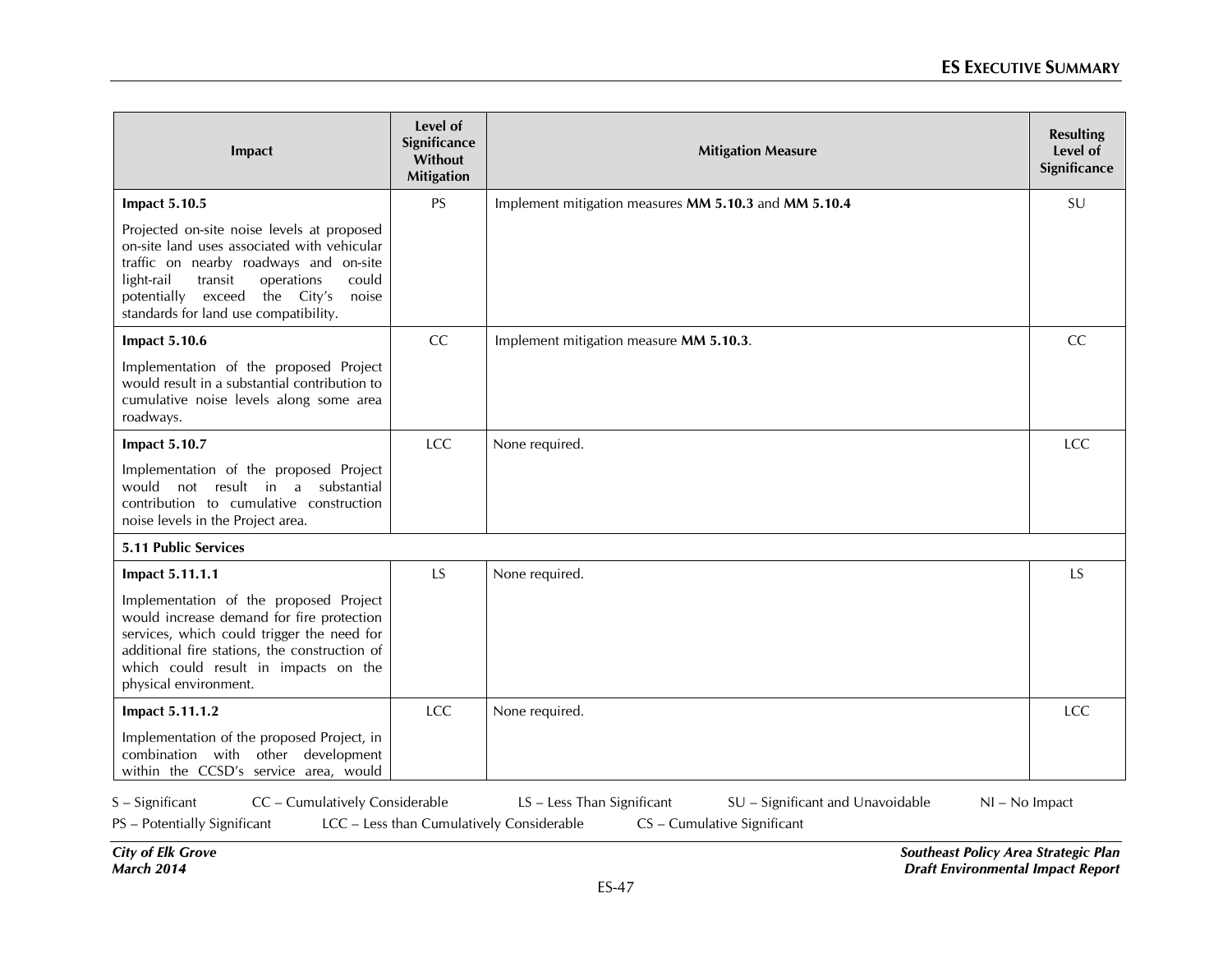| Impact                                                                                                                                                                                                                                                                                                    | Level of<br>Significance<br>Without<br><b>Mitigation</b> | <b>Mitigation Measure</b> | <b>Resulting</b><br>Level of<br>Significance |
|-----------------------------------------------------------------------------------------------------------------------------------------------------------------------------------------------------------------------------------------------------------------------------------------------------------|----------------------------------------------------------|---------------------------|----------------------------------------------|
| increase demand for fire protection and<br>emergency medical services.                                                                                                                                                                                                                                    |                                                          |                           |                                              |
| Impact 5.11.2.1                                                                                                                                                                                                                                                                                           | <b>LS</b>                                                | None required.            | <b>LS</b>                                    |
| Implementation of the proposed Project<br>demand<br>would<br>increase<br>for<br>law<br>enforcement services, which could trigger<br>the need for additional law enforcement<br>personnel, equipment, and facilities, the<br>construction of which could result in<br>impacts on the physical environment. |                                                          |                           |                                              |
| Impact 5.11.2.2                                                                                                                                                                                                                                                                                           | <b>LCC</b>                                               | None required.            | <b>LCC</b>                                   |
| Implementation of the proposed Project, in<br>combination with other development<br>within the City of Elk Grove, would<br>increase demand for law enforcement<br>services.                                                                                                                               |                                                          |                           |                                              |
| Impact 5.11.3.1                                                                                                                                                                                                                                                                                           | <b>LS</b>                                                | None required.            | <b>LS</b>                                    |
| Implementation of the proposed Project<br>would result in the generation of school-<br>aged children requiring the construction of<br>public<br>school facilities,<br>the<br>new<br>construction of which could have impacts<br>on the physical environment.                                              |                                                          |                           |                                              |
| Impact 5.11.3.2                                                                                                                                                                                                                                                                                           | LCC                                                      | None required.            | <b>LCC</b>                                   |
| Implementation of the proposed Project, in<br>combination with other development in<br>the EGUSD service area, would result in<br>the generation of additional students. Each<br>project would be required to pay<br>development fees on a project-by-project                                             |                                                          |                           |                                              |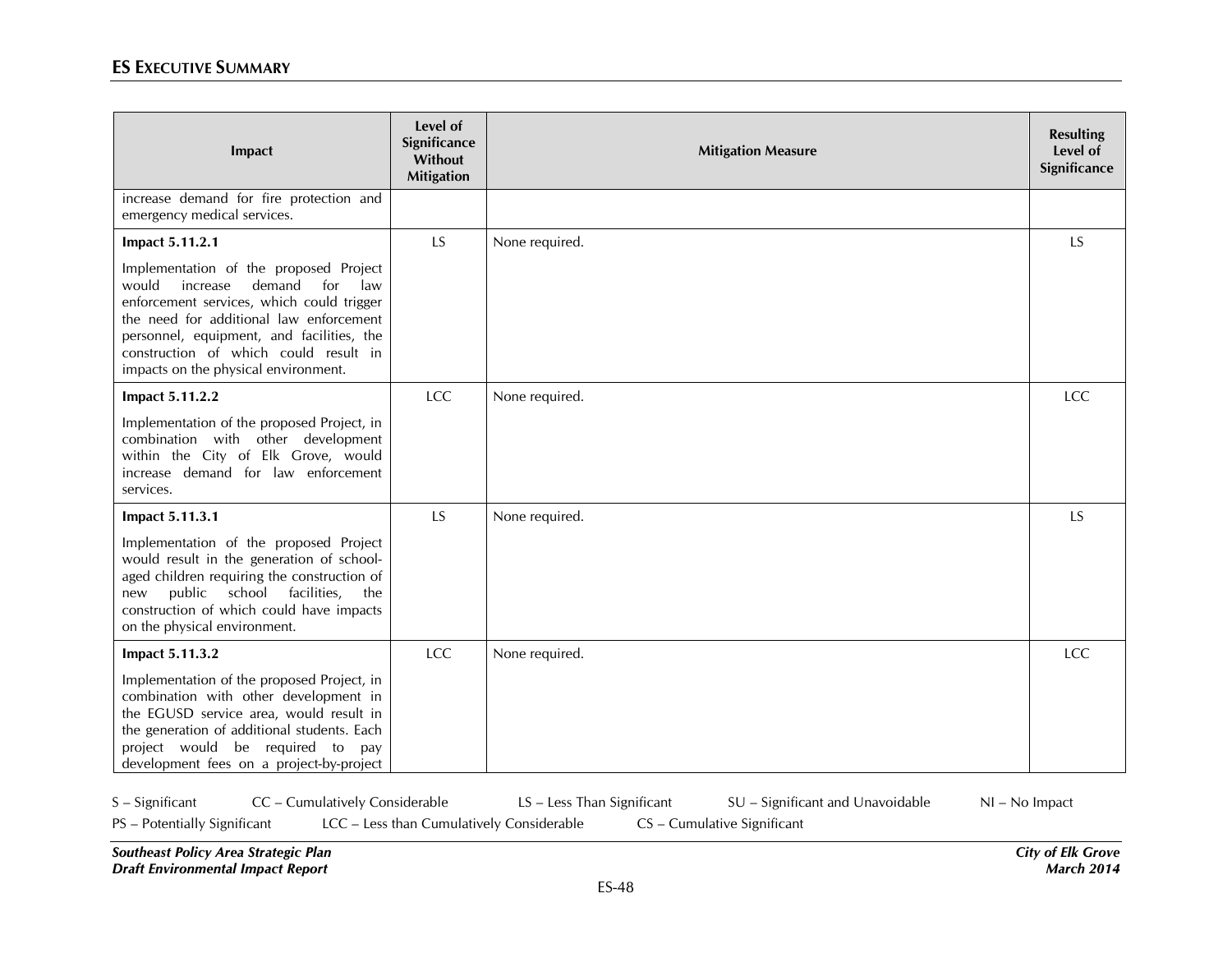| Impact                                                                                                                                                                                                                                                                                   | Level of<br>Significance<br>Without<br><b>Mitigation</b> | <b>Mitigation Measure</b> | <b>Resulting</b><br>Level of<br>Significance |
|------------------------------------------------------------------------------------------------------------------------------------------------------------------------------------------------------------------------------------------------------------------------------------------|----------------------------------------------------------|---------------------------|----------------------------------------------|
| basis, which would fund school facility<br>construction.                                                                                                                                                                                                                                 |                                                          |                           |                                              |
| Impact 5.11.4.1                                                                                                                                                                                                                                                                          | LS                                                       | None required.            | <b>LS</b>                                    |
| Implementation of the proposed Project<br>would increase demand for park and<br>recreation facilities, the construction of<br>which could result in impacts on the<br>physical environment.                                                                                              |                                                          |                           |                                              |
| Impact 5.11.4.2                                                                                                                                                                                                                                                                          | LS                                                       | None required.            | <b>LS</b>                                    |
| Individual development projects within the<br>Project area would be reviewed to ensure<br>compliance with the Elk Grove Trails<br>Master Plan.                                                                                                                                           |                                                          |                           |                                              |
| Impact 5.11.4.3                                                                                                                                                                                                                                                                          | LCC                                                      | None required.            | <b>LCC</b>                                   |
| Implementation of the proposed Project, in<br>combination with other development<br>within the CCSD service area, would<br>result in a cumulative increase in demand<br>for parkland and recreational facilities, the<br>construction of which could impact the<br>physical environment. |                                                          |                           |                                              |
| 5.12 Public Utilities                                                                                                                                                                                                                                                                    |                                                          |                           |                                              |
| Impact 5.12.1.1                                                                                                                                                                                                                                                                          | <b>LS</b>                                                | None required.            | <b>LS</b>                                    |
| Implementation of the proposed Project<br>would increase demand for domestic water<br>supply. However, the Sacramento County<br>Water Agency has determined that<br>sufficient water supplies are available to<br>serve the proposed Project.                                            |                                                          |                           |                                              |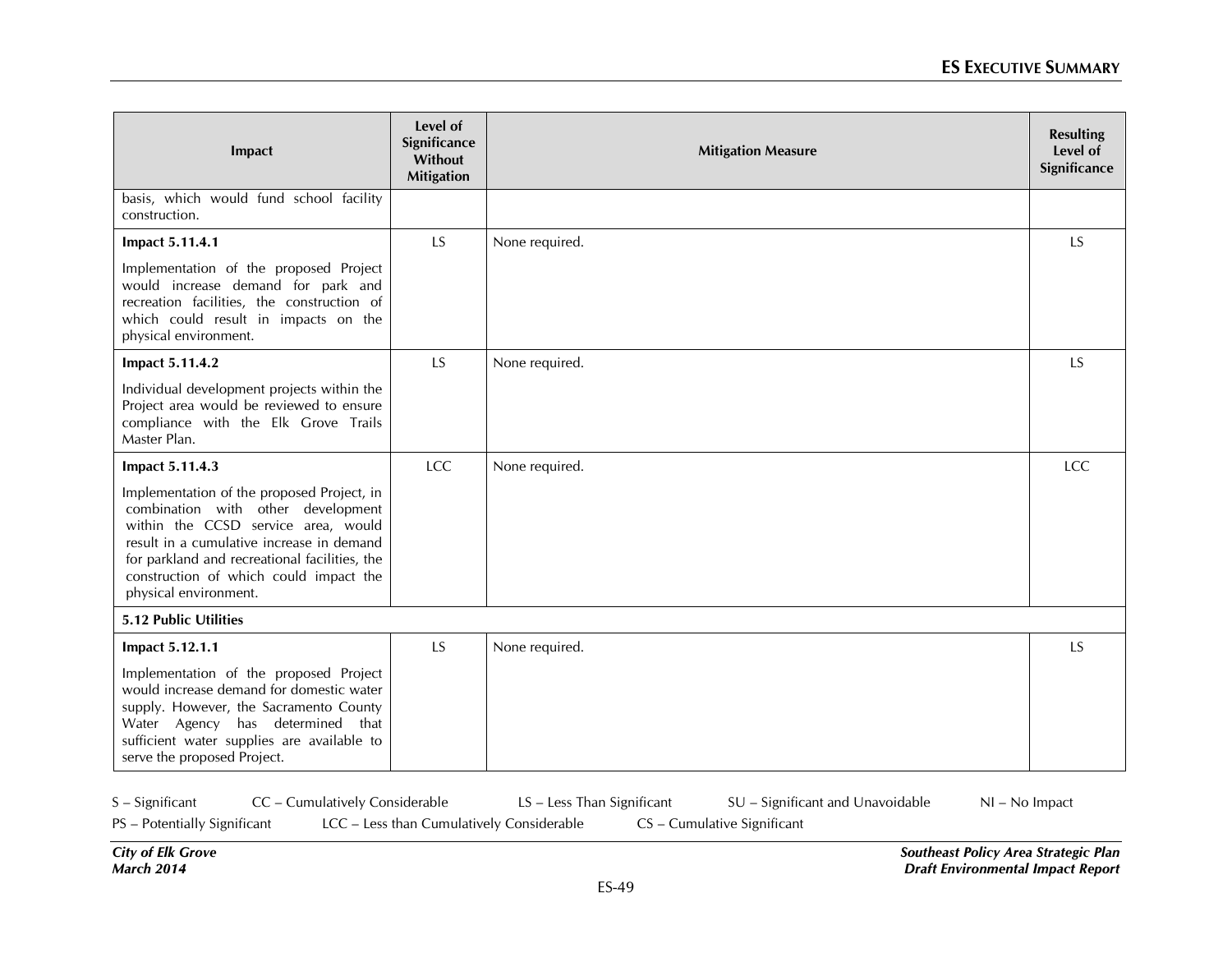| Impact                                                                                                                                                                                                                                                              | Level of<br>Significance<br>Without<br><b>Mitigation</b> | <b>Mitigation Measure</b> | <b>Resulting</b><br>Level of<br>Significance |
|---------------------------------------------------------------------------------------------------------------------------------------------------------------------------------------------------------------------------------------------------------------------|----------------------------------------------------------|---------------------------|----------------------------------------------|
| Impact 5.12.1.2                                                                                                                                                                                                                                                     | <b>LS</b>                                                | None required.            | LS                                           |
| Implementation of the proposed Project<br>would not require the construction of new<br>and expanded water supply infrastructure<br>that could result in impacts to the physical<br>environment.                                                                     |                                                          |                           |                                              |
| Impact 5.12.1.3                                                                                                                                                                                                                                                     | LCC                                                      | None required.            | LCC                                          |
| Implementation of the proposed Project, in<br>combination with other development<br>within the SCWA's Zone 40, would<br>increase demand for domestic water<br>supply.                                                                                               |                                                          |                           |                                              |
| Impact 5.12.2.1                                                                                                                                                                                                                                                     | LS                                                       | None required.            | LS                                           |
| Implementation of the proposed Project<br>would result in the generation of<br>wastewater, which would require treatment<br>at the Sacramento Regional Wastewater<br>Treatment Plant. There is adequate<br>capacity within the SRCSD's existing<br>treatment plant. |                                                          |                           |                                              |
| Impact 5.12.2.2                                                                                                                                                                                                                                                     | <b>LS</b>                                                | None required.            | LS                                           |
| Implementation of the proposed Project<br>would require the construction of new and<br>expanded wastewater infrastructure, which<br>could result in impacts to the physical<br>environment.                                                                         |                                                          |                           |                                              |
| Impact 5.12.2.3                                                                                                                                                                                                                                                     | <b>CC</b>                                                | None available.           | CC/SU                                        |
| Implementation of the proposed Project, in<br>combination with other development in                                                                                                                                                                                 |                                                          |                           |                                              |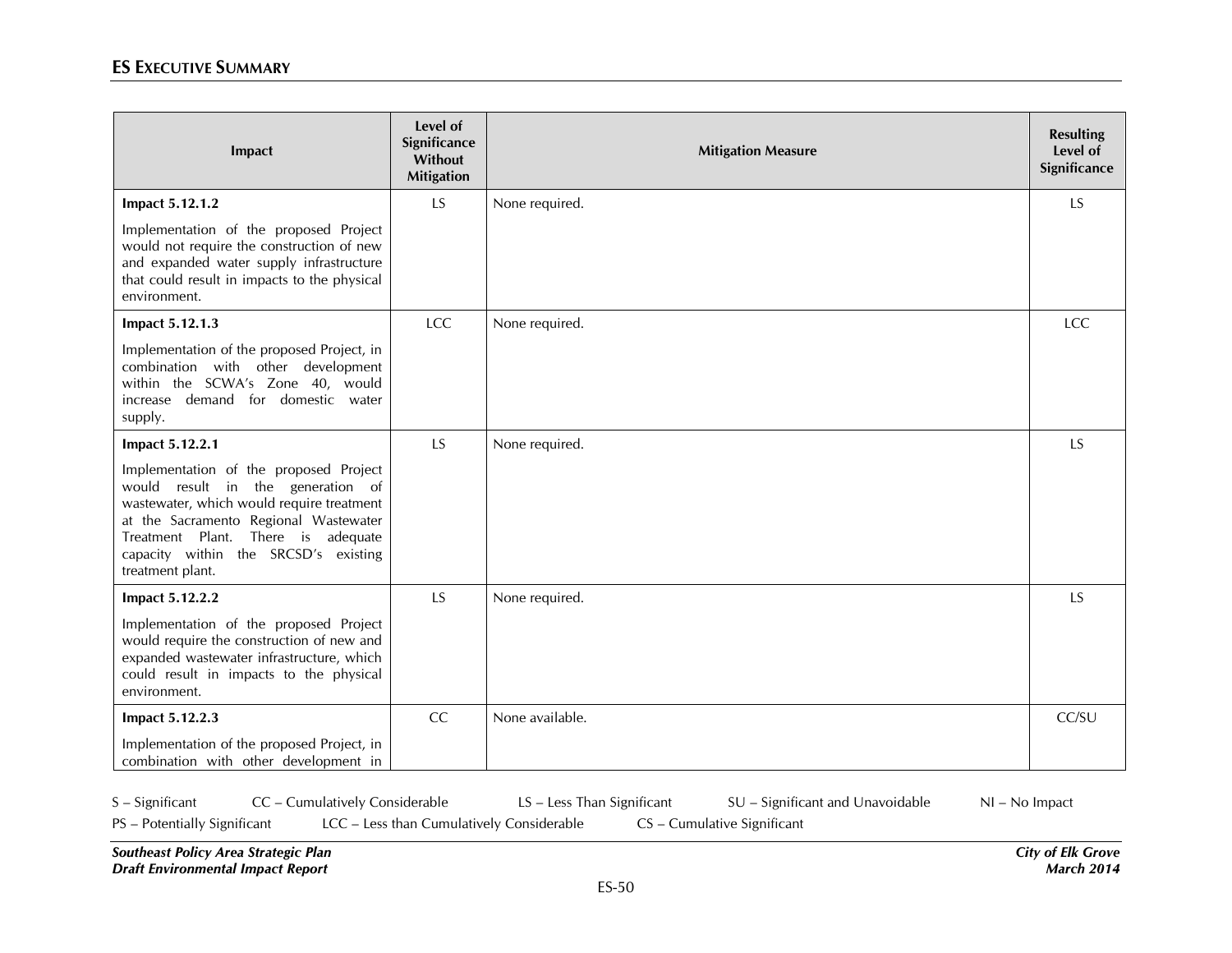| Impact                                                                                                                                                                                                                      | Level of<br>Significance<br>Without<br><b>Mitigation</b> | <b>Mitigation Measure</b>                                                                                                                                                                                                                                           |            |
|-----------------------------------------------------------------------------------------------------------------------------------------------------------------------------------------------------------------------------|----------------------------------------------------------|---------------------------------------------------------------------------------------------------------------------------------------------------------------------------------------------------------------------------------------------------------------------|------------|
| the SRCSD service area, would generate<br>significant new wastewater flows requiring<br>conveyance and treatment.                                                                                                           |                                                          |                                                                                                                                                                                                                                                                     |            |
| Impact 5.12.3.1                                                                                                                                                                                                             | <b>LS</b>                                                | None required.                                                                                                                                                                                                                                                      | <b>LS</b>  |
| Construction and<br>operation of the<br>proposed project would generate solid<br>waste, thereby increasing demand for<br>waste collection and disposal services.                                                            |                                                          |                                                                                                                                                                                                                                                                     |            |
| Impact 5.12.3.2                                                                                                                                                                                                             | LCC                                                      | None required.                                                                                                                                                                                                                                                      | <b>LCC</b> |
| Implementation of the proposed Project, in<br>combination with other development in<br>the City, would generate solid waste,<br>thereby increasing demand for hauling and<br>disposal services.                             |                                                          |                                                                                                                                                                                                                                                                     |            |
| Impact 5.12.4.1                                                                                                                                                                                                             | LS                                                       | None required.                                                                                                                                                                                                                                                      | LS         |
| Implementation of the proposed Project<br>would increase demand for electric, natural<br>gas, and telephone services.                                                                                                       |                                                          |                                                                                                                                                                                                                                                                     |            |
| Impact 5.12.4.2                                                                                                                                                                                                             | LCC                                                      | None required.                                                                                                                                                                                                                                                      | <b>LCC</b> |
| Implementation of the proposed Project, in<br>combination with other development<br>within the service areas of the applicable<br>providers, would increase demand for<br>electric, natural gas, and telephone<br>services. |                                                          |                                                                                                                                                                                                                                                                     |            |
| 5.13 Transportation                                                                                                                                                                                                         |                                                          |                                                                                                                                                                                                                                                                     |            |
| <b>Impact 5.13.1</b><br>Implementation of the proposed Project                                                                                                                                                              | PS                                                       | The City shall require the completion of roadway improvements necessary to mitigate<br>for the potential traffic impact from the Project as those improvements are triggered by<br>subsequent development projects. If improvements are triggered by the subsequent | SU         |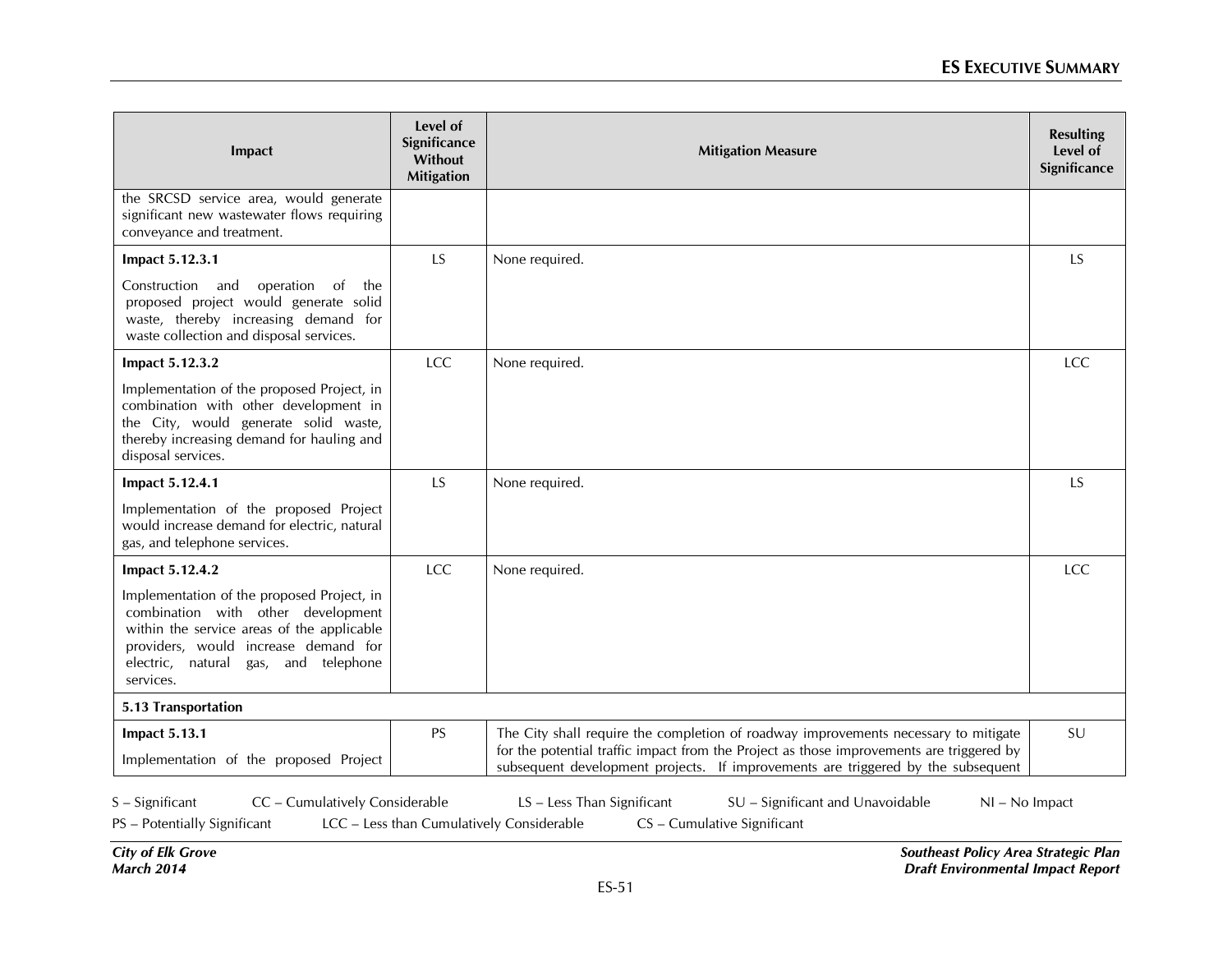| Impact                                                                                | Level of<br>Significance<br>Without<br><b>Mitigation</b> | <b>Mitigation Measure</b> |                                                                                                                                                                                                                                                                                  |                                                                    |  |
|---------------------------------------------------------------------------------------|----------------------------------------------------------|---------------------------|----------------------------------------------------------------------------------------------------------------------------------------------------------------------------------------------------------------------------------------------------------------------------------|--------------------------------------------------------------------|--|
| would result in a decline in service at<br>seven intersections within the study area. |                                                          |                           | project, the project proponent shall be responsible for implementation of the<br>improvement. Subsequent projects that do not trigger improvements shall pay its fair<br>share toward improvements. The following shall be implemented:                                          |                                                                    |  |
|                                                                                       |                                                          | MM 5.13.1a                | The City shall establish an analysis and tracking mechanism to<br>determine when the roadway improvements identified in this<br>EIR are triggered.                                                                                                                               |                                                                    |  |
|                                                                                       |                                                          |                           | Timing/Implementation:                                                                                                                                                                                                                                                           | approval<br>Prior to<br>- of<br>subsequent development<br>projects |  |
|                                                                                       |                                                          |                           | Enforcement/Monitoring:                                                                                                                                                                                                                                                          | City of Elk Grove Public<br>Works Department                       |  |
|                                                                                       |                                                          | MM 5.13.1b                | The City shall require that the following roadway improvements<br>are completed either (1) as the need for the improvement is<br>triggered by subsequent development projects or (2) as City CIP<br>projects funded on a fair share basis by subsequent<br>development projects. |                                                                    |  |
|                                                                                       |                                                          |                           | A) Optimize and coordinate traffic signal timings along Elk<br>Grove Boulevard and at the following intersections as described<br>in the improvement section below:                                                                                                              |                                                                    |  |
|                                                                                       |                                                          |                           | Elk<br>Grove<br>Boulevard/Laguna<br>$\bullet$<br>(Improvement 1)                                                                                                                                                                                                                 | Springs<br><b>Drive</b>                                            |  |
|                                                                                       |                                                          |                           | Boulevard/SR<br>Elk Grove<br>(Improvement 1)                                                                                                                                                                                                                                     | Southbound<br>99<br>Ramps                                          |  |
|                                                                                       |                                                          |                           | Whitelock<br>Parkway/West<br>(Improvement 2)                                                                                                                                                                                                                                     | Stockton<br>Boulevard                                              |  |
|                                                                                       |                                                          |                           | Bruceville Road/Bilby Road (Improvement 3)                                                                                                                                                                                                                                       |                                                                    |  |
|                                                                                       |                                                          |                           | Bilby Road/Franklin Boulevard (Improvement 4)                                                                                                                                                                                                                                    |                                                                    |  |
|                                                                                       |                                                          |                           | Willard Parkway/Bilby Road (North) (Improvement 5)                                                                                                                                                                                                                               |                                                                    |  |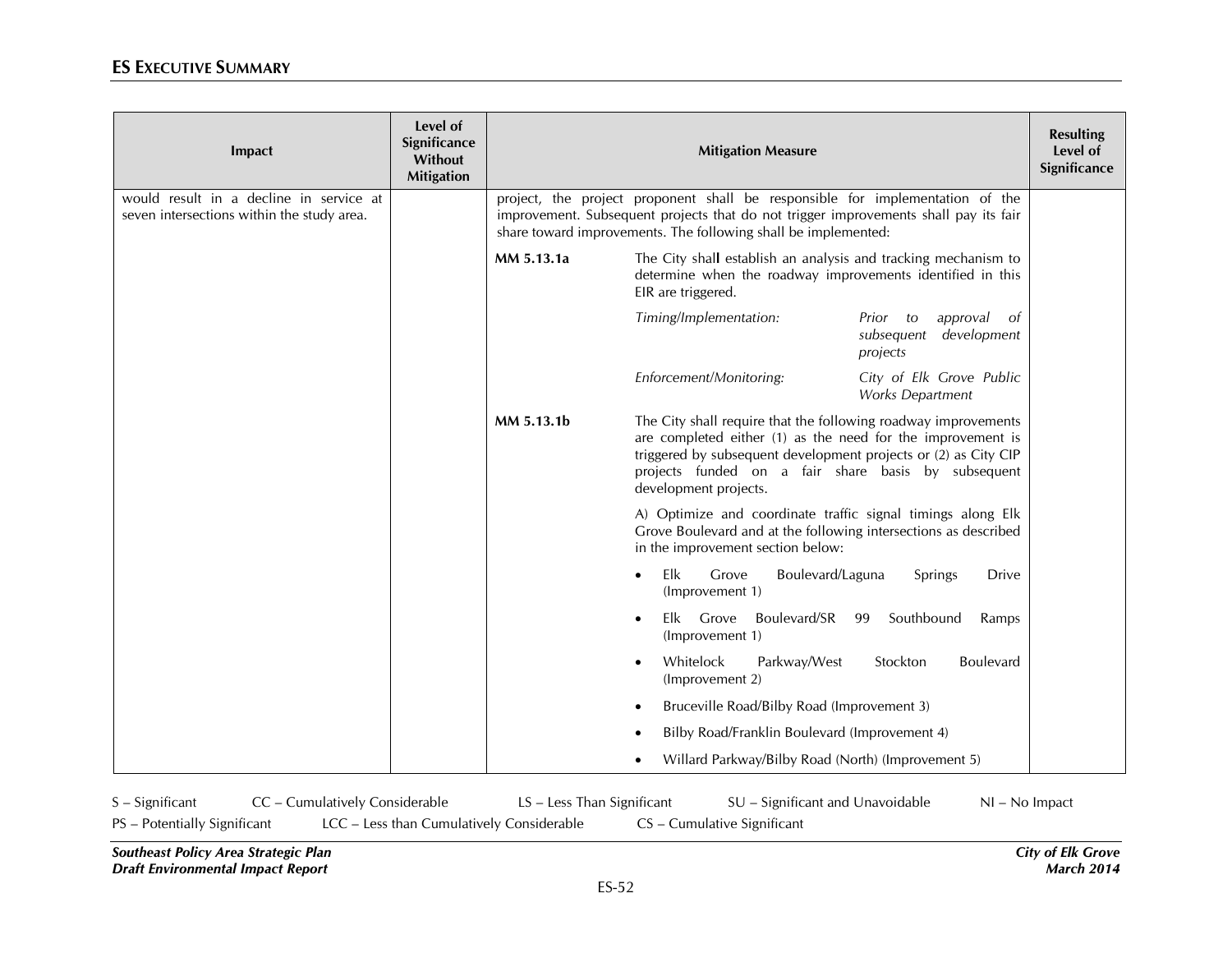| Impact | Level of<br>Significance<br>Without<br><b>Mitigation</b> | <b>Mitigation Measure</b>                                                                                                                                                                                      |  |  |
|--------|----------------------------------------------------------|----------------------------------------------------------------------------------------------------------------------------------------------------------------------------------------------------------------|--|--|
|        |                                                          | Kammerer Road/Bruceville Road (Improvement 6)                                                                                                                                                                  |  |  |
|        |                                                          | B) Construct improvements to the Bruceville Road/Bilby Road<br>intersection to accommodate the typical City of Elk Grove<br>expanded intersection for a four-lane arterial.                                    |  |  |
|        |                                                          | C) Install a traffic signal at the intersection of Bilby Road and<br>Franklin Boulevard. Widen the northbound and southbound<br>approaches to the intersection to provide the following lane<br>configuration: |  |  |
|        |                                                          | A shared left-turn/through lane and a separate right-turn<br>lane on the northbound approach                                                                                                                   |  |  |
|        |                                                          | A separate left-turn lane and shared through/right-turn lane<br>$\bullet$<br>on the southbound approach                                                                                                        |  |  |
|        |                                                          | A shared left/through/right-turn lane on the eastbound and<br>$\bullet$<br>westbound approach.                                                                                                                 |  |  |
|        |                                                          | <b>OR</b>                                                                                                                                                                                                      |  |  |
|        |                                                          | Implement the planned Kammerer Road widening and<br>extension project.                                                                                                                                         |  |  |
|        |                                                          | D) Install a traffic signal and provide the following lane<br>configurations at the Kammerer Road/Bruceville<br>Road<br>intersection:                                                                          |  |  |
|        |                                                          | A shared through/right-turn lane on the northbound<br>approach                                                                                                                                                 |  |  |
|        |                                                          | A shared left/through lane on the southbound approach                                                                                                                                                          |  |  |
|        |                                                          | A shared left/right-turn lane on westbound approach.                                                                                                                                                           |  |  |
|        |                                                          | Timing/Implementation:<br>approval<br>Prior to<br>- of<br>development<br>subsequent<br>projects                                                                                                                |  |  |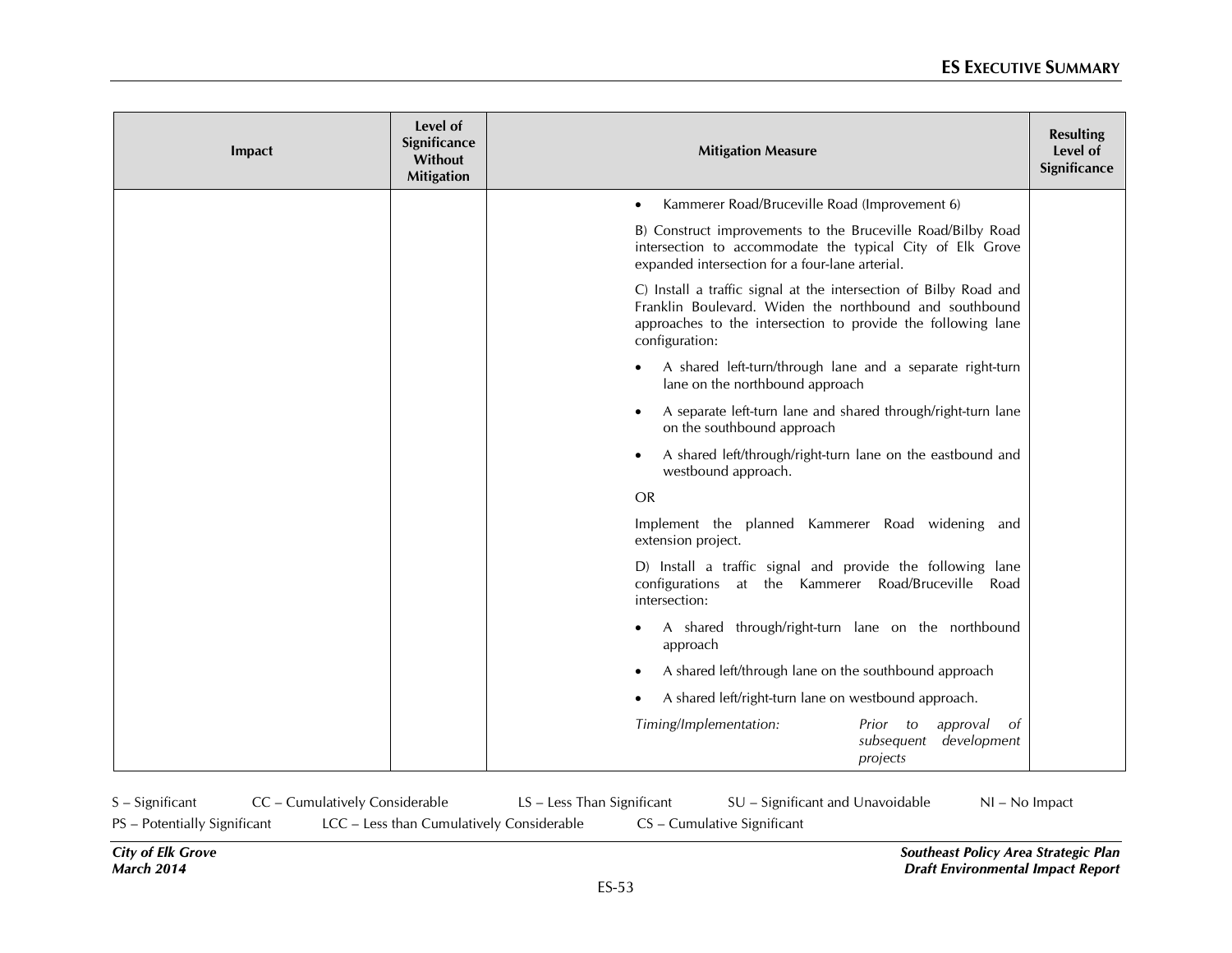| Impact                                                                                                                                                                   | Level of<br>Significance<br>Without<br><b>Mitigation</b> | <b>Mitigation Measure</b> |                                                                                                                                                                                                                   |                                              | <b>Resulting</b><br>Level of<br>Significance |
|--------------------------------------------------------------------------------------------------------------------------------------------------------------------------|----------------------------------------------------------|---------------------------|-------------------------------------------------------------------------------------------------------------------------------------------------------------------------------------------------------------------|----------------------------------------------|----------------------------------------------|
|                                                                                                                                                                          |                                                          |                           | Enforcement/Monitoring:                                                                                                                                                                                           | City of Elk Grove Public<br>Works Department |                                              |
| <b>Impact 5.13.2</b>                                                                                                                                                     | <b>PS</b>                                                | None available.           |                                                                                                                                                                                                                   |                                              | SU                                           |
| Implementation of the proposed Project<br>would worsen existing unacceptable<br>conditions along SR 99.                                                                  |                                                          |                           |                                                                                                                                                                                                                   |                                              |                                              |
| <b>Impact 5.13.3</b>                                                                                                                                                     | <b>LS</b>                                                | None required.            |                                                                                                                                                                                                                   |                                              | <b>LS</b>                                    |
| Implementation of the proposed Project<br>would not result in inadequate emergency<br>access within the Project area.                                                    |                                                          |                           |                                                                                                                                                                                                                   |                                              |                                              |
| <b>Impact 5.13.4</b>                                                                                                                                                     | <b>LS</b>                                                | None required.            |                                                                                                                                                                                                                   |                                              | <b>LS</b>                                    |
| Implementation of the proposed Project<br>would not disrupt or interfere with existing<br>or planned bicycle, pedestrian, or transit<br>facilities.                      |                                                          |                           |                                                                                                                                                                                                                   |                                              |                                              |
| <b>Impact 5.13.5</b>                                                                                                                                                     | CC                                                       | MM 5.13.5a                | The City shall require that the following roadway improvements                                                                                                                                                    |                                              | CC/SU                                        |
| Implementation of the proposed Project, in<br>other<br>combination<br>with<br>planned,<br>approved, and reasonably foreseeable<br>projects, would result in a decline of |                                                          |                           | are completed either (1) as the need for the improvement is<br>triggered by subsequent development projects or (2) as City CIP<br>projects funded on a fair share basis by subsequent<br>development projects.    |                                              |                                              |
| service at eight intersections within the<br>study area.                                                                                                                 |                                                          |                           | A) SR 99/Elk Grove Boulevard interchange Northbound Loop<br>On-Ramp, as previously described.                                                                                                                     |                                              |                                              |
|                                                                                                                                                                          |                                                          |                           | B) SR 99/Whitelock Parkway interchange, as previously<br>described.                                                                                                                                               |                                              |                                              |
|                                                                                                                                                                          |                                                          |                           | C) Install a traffic signal at the Hood Franklin Road/Franklin<br>Boulevard intersection and widen the southbound and<br>eastbound approaches to the intersection to provide the<br>following lane configuration: |                                              |                                              |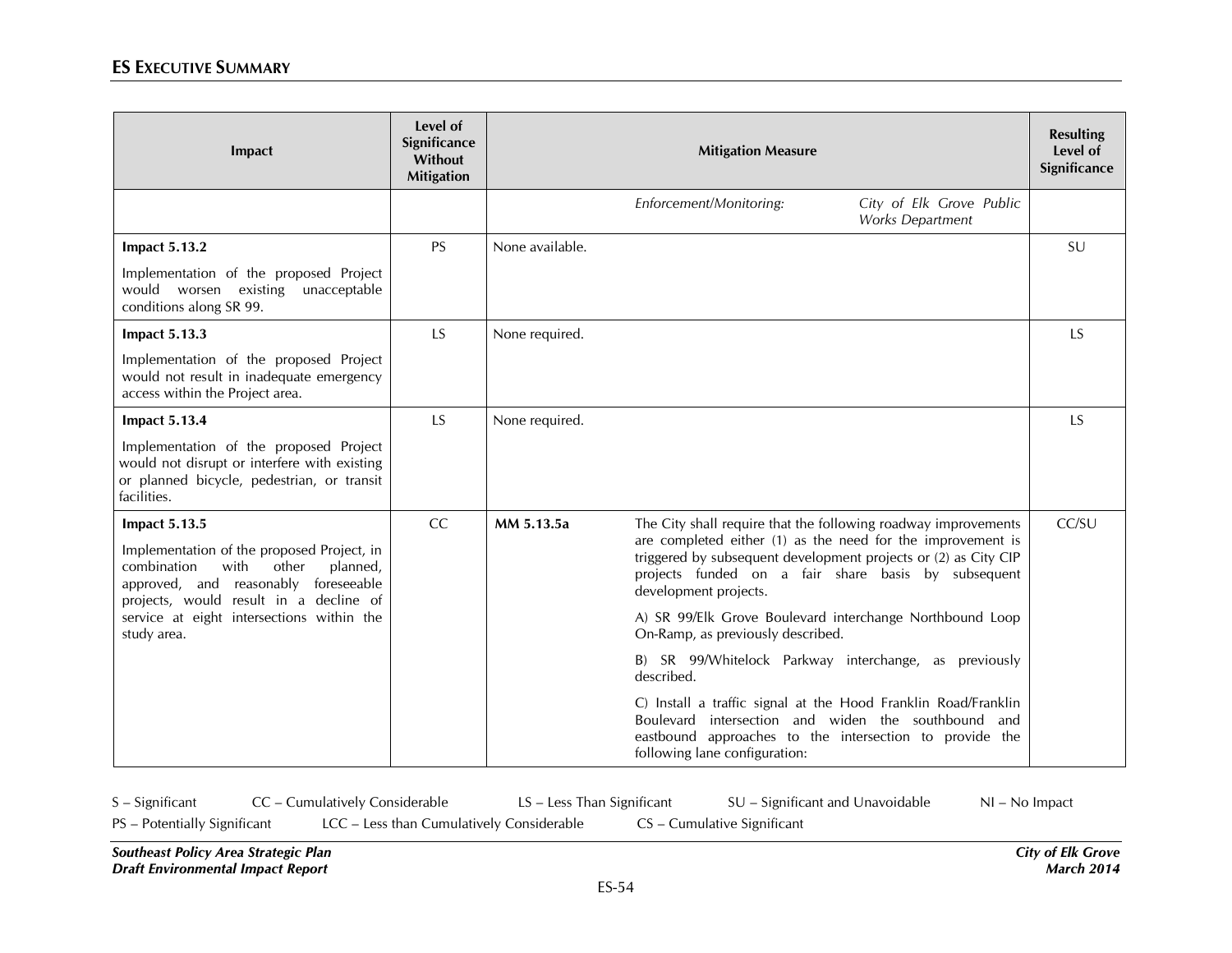| <b>Impact</b>                                                                                                                                                                                   | Level of<br>Significance<br>Without<br><b>Mitigation</b> | <b>Mitigation Measure</b>                                                                                                                                               |       |  |
|-------------------------------------------------------------------------------------------------------------------------------------------------------------------------------------------------|----------------------------------------------------------|-------------------------------------------------------------------------------------------------------------------------------------------------------------------------|-------|--|
|                                                                                                                                                                                                 |                                                          | Separate left- and right-turn lanes on the northbound<br>approach                                                                                                       |       |  |
|                                                                                                                                                                                                 |                                                          | Separate through and right-turn lanes on the southbound<br>approach                                                                                                     |       |  |
|                                                                                                                                                                                                 |                                                          | Separate left- and right-turn lanes on the eastbound<br>approach                                                                                                        |       |  |
|                                                                                                                                                                                                 |                                                          | D) Widen the Grant Line Road/East Stockton Boulevard<br>intersection to provide the following improvements:                                                             |       |  |
|                                                                                                                                                                                                 |                                                          | Widen westbound Grant Line Road to provide four through<br>lanes through the intersection that would transition to the<br>SR 99 northbound slip on-ramp.                |       |  |
|                                                                                                                                                                                                 |                                                          | Widen northbound Survey Road to provide two left-turn<br>$\bullet$<br>lanes and a shared through/right-turn lane.                                                       |       |  |
|                                                                                                                                                                                                 |                                                          | Restripe the southbound East Stockton Boulevard approach<br>to provide a separate left-turn lane, a shared through/right-<br>turn lane, and a separate right-turn lane. |       |  |
|                                                                                                                                                                                                 |                                                          | Timing/Implementation:<br>approval<br>Prior<br>to<br>- of<br>subsequent development<br>projects                                                                         |       |  |
|                                                                                                                                                                                                 |                                                          | Enforcement/Monitoring:<br>City of Elk Grove Public<br>Works Department                                                                                                 |       |  |
| <b>Impact 5.13.6</b>                                                                                                                                                                            | CC                                                       | None available.                                                                                                                                                         | CC/SU |  |
| Implementation of the proposed Project, in<br>combination with other planned, approved<br>and reasonably foreseeable projects, would<br>worsen existing unacceptable operations<br>along SR 99. |                                                          |                                                                                                                                                                         |       |  |

| $S -$ Significant            | CC - Cumulatively Considerable |                                           | LS – Less Than Significant |                             | SU – Significant and Unavoidable | $NI - No$ Impact |
|------------------------------|--------------------------------|-------------------------------------------|----------------------------|-----------------------------|----------------------------------|------------------|
| PS - Potentially Significant |                                | LCC - Less than Cumulatively Considerable |                            | CS – Cumulative Significant |                                  |                  |